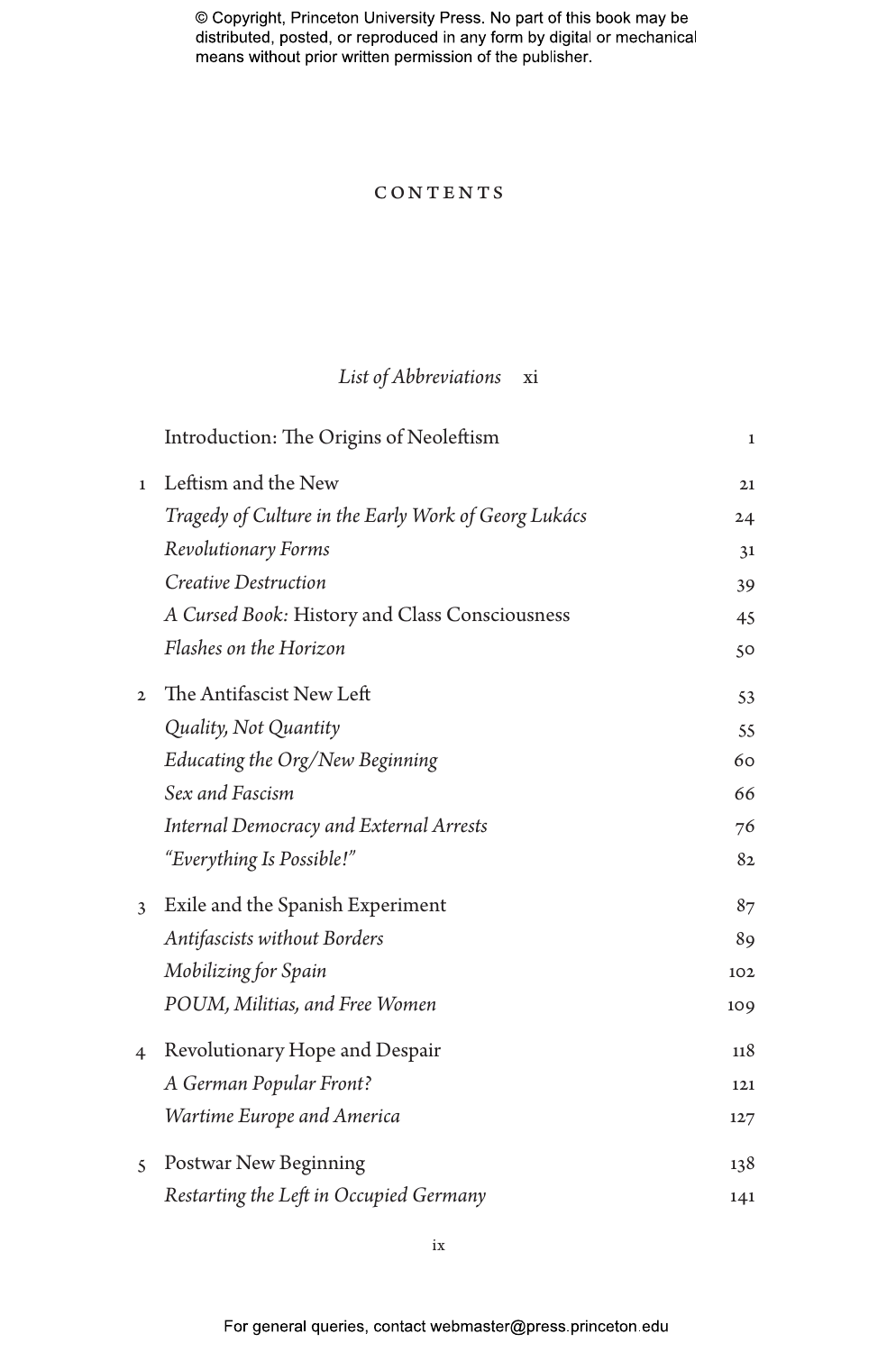x CONTENTS

|   | The New Beginning Working Group                  | 148 |
|---|--------------------------------------------------|-----|
|   | Left Fusion in the Soviet Zone                   | 153 |
|   | Assembly or Bureaucracy?                         | 168 |
| 6 | Social Democratic Modernization                  | 173 |
|   | Fritz Erler: Socialism as a Task for the Present | 176 |
|   | Richard Löwenthal: Beyond Capitalism             | 183 |
|   | The Road to Godesberg                            | 193 |
|   | Left Renewal, Ltd.                               | 203 |
| 7 | Left Socialism                                   | 206 |
|   | German New Lefts                                 | 210 |
|   | Ossip K. Flechtheim and Futurology               | 212 |
|   | Wolfgang Abendroth and Antagonistic Society      | 216 |
|   | <b>Beyond Social Democracy</b>                   | 220 |
|   | Community of the Expelled                        | 225 |
|   | Students for a New Left                          | 228 |
| 8 | The Sixties New Left                             | 234 |
|   | Rudi Dutschke and Subversive Action              | 235 |
|   | Daniel Cohn-Bendit and the May Movement          | 250 |
|   | <b>Action Committees Everywhere</b>              | 259 |
|   | Leftism's Revenge or Romantic Regression?        | 268 |
|   | Neoleftism's Moveable Feast                      | 274 |
|   | Epilogue                                         | 276 |
|   | Acknowledgments<br>295                           |     |
|   | Select Bibliography<br>299                       |     |
|   |                                                  |     |

*Index* 327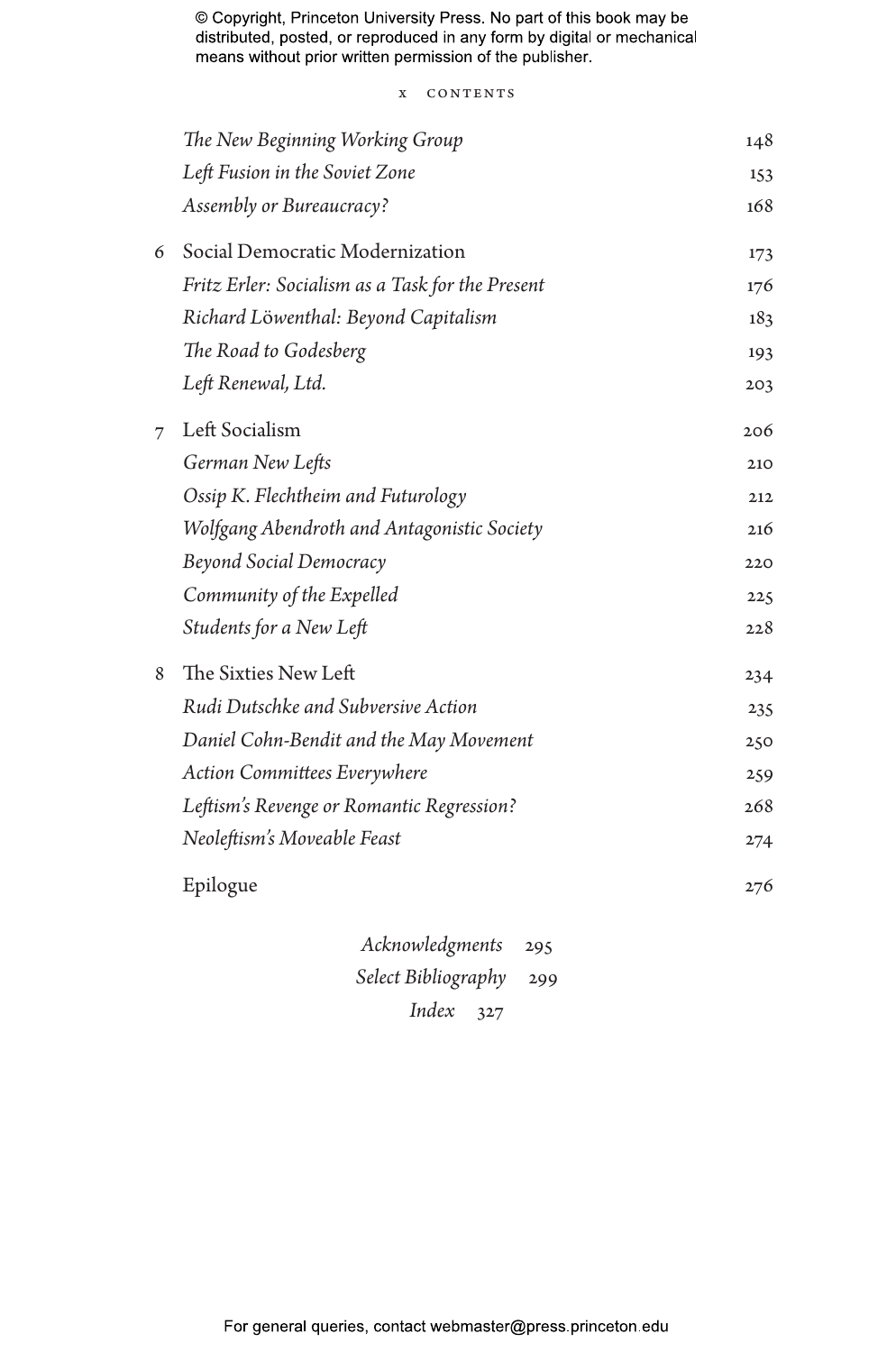### Introduction

# The Origins of Neoleftism

the white-haired German theorist Herbert Marcuse, whom the *New York Times* labeled foremost philosopher, hero, idol, and prophet of the New Left, took the stage at the Fillmore East in New York City on December 4, 1968, to deliver a talk titled "On the New Left." Addressing a packed theater, he began by disowning those labels: "I never claimed to be the ideological leader of the left and I don't think the left needs an ideological leader. And there is one thing the left does not need, and that's another father image, another daddy."1

Marcuse sympathized with the student activists and other youth militants around the world who rallied under the banner of the New Left in the 1960s. His philosophy of revolution inspired many of them to devise alternatives to the repressive politics and culture of advanced capitalism during the Cold War era. But he refused to play the role of intellectual leader for an antiauthoritarian movement that was in principle leaderless. Activists of the New Left, he claimed, must behave as "models of what may one day be a human being" in a liberated society. That meant their mode of organization had to anticipate or prefigure the kind of social relations that they desired

1. Marcuse, "On the New Left," 469. For coverage by the *New York Times* of Marcuse and the New Left, see Andrew Hacker, "Philosopher of the New Left," March 10, 1968, BR1; Philip Shabecoff, "The Followers of Red Rudi Shake Up Germany," April 28, 1968, SM26; Lionel Abel, "Seven Heroes of the New Left," May 5, 1968, SM30; and the interview by Jean-Louis Ferrier, Jacques Boetsch, and Françoise Giroud, "Marcuse Defines His New Left Line," trans. Helen Weaver, October 27, 1968, SM29. The young lawyer and US New Left activist Bernardine Dohrn introduced Marcuse at the December 4 event by claiming that the *Times* had called him "the ideological leader of the New Left," an exact phrase that the newspaper seems never to have used. The event commemorated the twentieth anniversary of the US radical left paper the *Guardian* (originally *National Guardian*). Murray Schumach, "Guardian Marks 20th Birthday: Radical Publication Looking for Ways to Grow," *New York Times*, December 6, 1968, 26.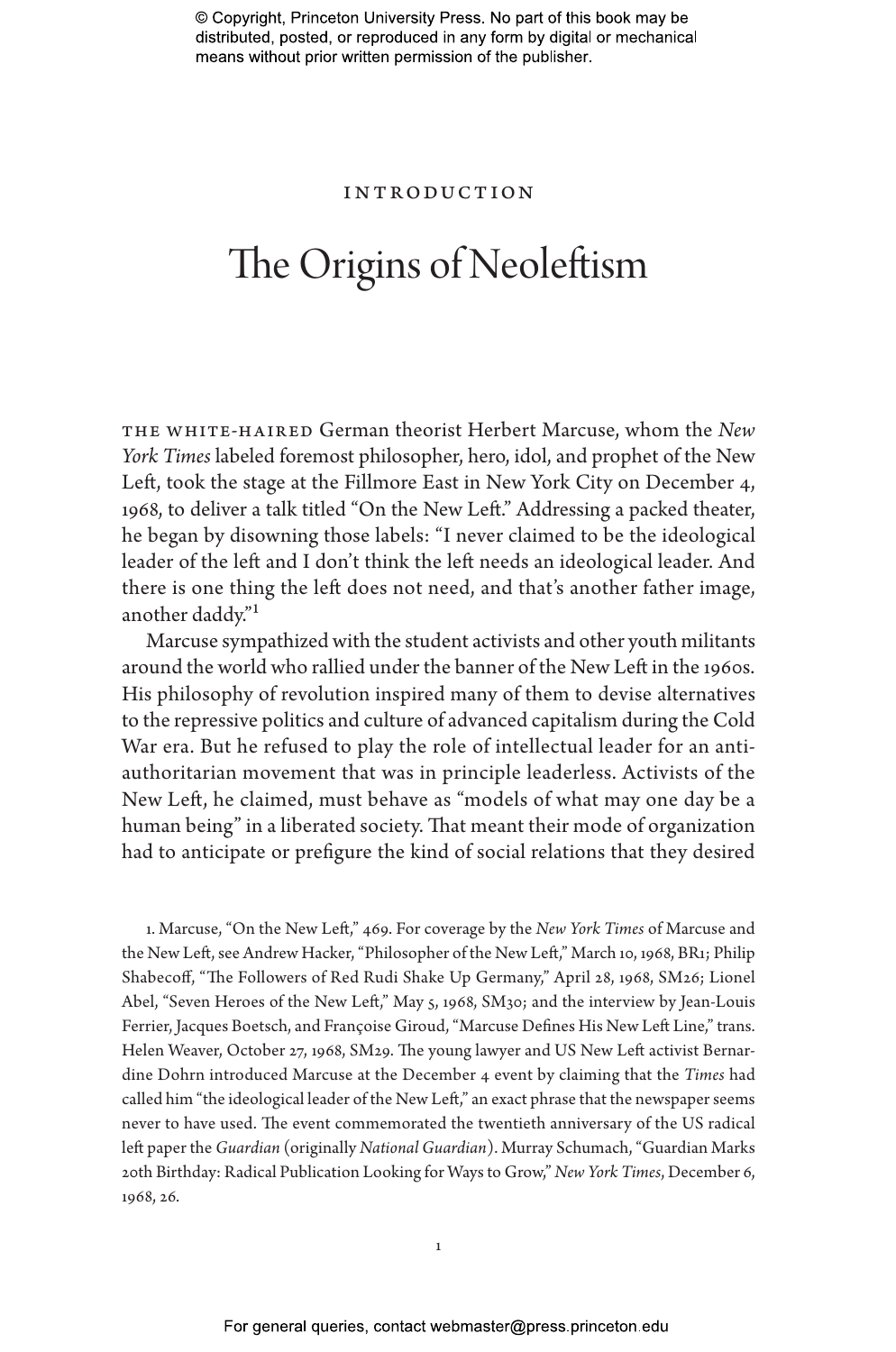# 2 Introduction

for the future. Marcuse noted the difficulty of persuading a majority of people to join the revolution, since industrial workers had become ideologically and materially integrated into the system and mass media remained outside activists' control. There were no revolutionary masses, so it made no sense to organize a centralized revolutionary mass party. Because the capitalist state had at its disposal such overwhelming military and police force, the New Left should stop dreaming of a revolutionary seizure of power. At the same time, activists should expect nothing from popular parties that played the electoral game of liberal democracy, which in his view served to reinforce the system.

Instead, Marcuse called for a "diffuse and dispersed disintegration of the system, in which interest, emphasis and activity [are] shifted to local and regional area[s]." Riots, uprisings in poor urban neighborhoods, and grassroots action of all sorts would produce a new sensibility to counter the conformism of existing society. Unlike the parties and unions of the old left, the New Left of the 1960s had "an entirely overt organization, diffused, concentrated in small groups and around local activities, small groups which are highly flexible and autonomous." These autonomous groups functioned as a "political guerrilla force in peace or so-called peace." In their abolition of hierarchy and institution of direct democracy, Marcuse likened these networked small groups to the councils or soviets that sprang up during the Russian and Central European revolutions. They shared an evanescent form of (dis)organization, embodying what he called organized spontaneity.<sup>2</sup>

He was correct to link the 1960s New Left organizational form of antiauthoritarian and extraparliamentary opposition to the council form that peaked in the revolutionary years 1917–23. In fact, sixties militants young and old recognized an affinity between their decentralized alternatives to seemingly obsolete party politics—whether electoral or vanguardist—and earlier moments of nonparty left activism. In terms of organization and aspiration, a continuity existed between new lefts present and new lefts past. As a young man, Marcuse himself had participated in a soldiers' council in Berlin at the end of World War I. He became a philosopher during Germany's tumultuous Weimar Republic, witnessed the rise of fascism, was betrayed by his doctoral supervisor Martin Heidegger (who joined the Nazi Party), and emigrated after the Nazi seizure of power, fearing for his life as a person of Jewish descent. The solidarity between Marcuse and the militant youth who set the world on fire in the late 1960s symbolizes this book's long-term, multigenerational history of new lefts.

2. Marcuse, "On the New Left," 472.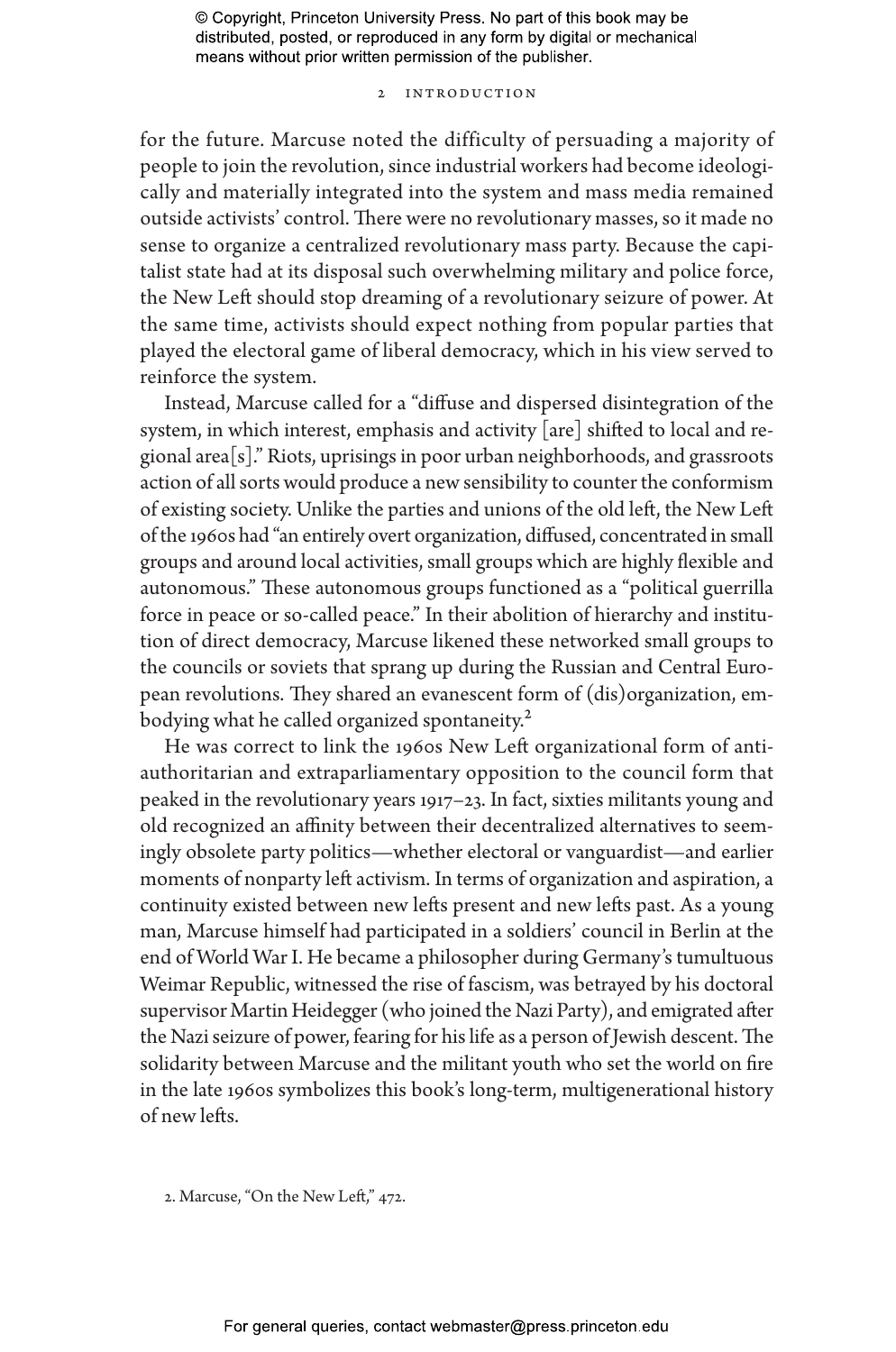THE ORIGINS OF NEOLEFTISM 3

The origins of neoleftism as a distinct organizational phenomenon date to the two decades following the end of World War I, when Western Europeans and particularly Germans developed a radical left politics on the margins of mainstream Social Democratic and Communist parties. Germany was for various reasons a cradle of new lefts. Germans had created the first socialist mass party between 1863 and 1875. Their capitalist class and aristocratic elite helped engineer two world wars. The Nazi regime turned fascism into an existential threat for the left everywhere. Afterward, divided Germany functioned as the main European front in the Cold War, freezing already frigid relations between Social Democrats and Communists. A densely organized German workers' movement endured two totalitarian dictatorships in the shape of a fascist racial state and a communist authoritarian state. And according to neoleftists, postwar West Germany endured an authoritarian restoration of capitalism. German philosophy had moreover produced Karl Marx and inspired so-called Western Marxism, which provided the theoretical impetus behind so many new lefts.3

The German group New Beginning serves as this book's main case study. It was founded in Berlin around 1930, when fascism was on the rise and the global economic crisis had just begun. Back then the city was a hotbed of revolt and cultural experimentation. Nazis and Communists fought street battles by day, while by night wild parties at jazz clubs raged into the small hours. Social misery coexisted with sexual freedom. Forming a coalition government for the Weimar Republic was like a game of musical chairs. Social Democrats struggled to maintain a moderate position, while everybody talked about the crisis of democracy. The workers' movement and the political left were divided, and the right only gained momentum. A circle of renegade Communists and frustrated Social Democrats began meeting in secret to discuss what could be done to unite the left and seize the opportunity for a new revolution. They called themselves the Org, short for Leninist Organization, which owed to their strategy of using a conspiratorial vanguard to infiltrate the major left parties and unions. In that way they hoped to steer the left toward united action. Beyond subterfuge, however, members of the Org hoped to fundamentally reshape left politics for the better. They thought that Social Democrats limited themselves to piecemeal reforms within parliament and placed too much faith in existing institutions. They thought that Communist apparatchiks wielded too much authoritarian control over the rank and file, subordinating workers

3. Possibly the first person to identify a Western Marxist tradition in contrast to Soviet Marxist orthodoxy was the French phenomenologist Maurice Merleau-Ponty in his book *Adventures of the Dialectic*, ch. 2.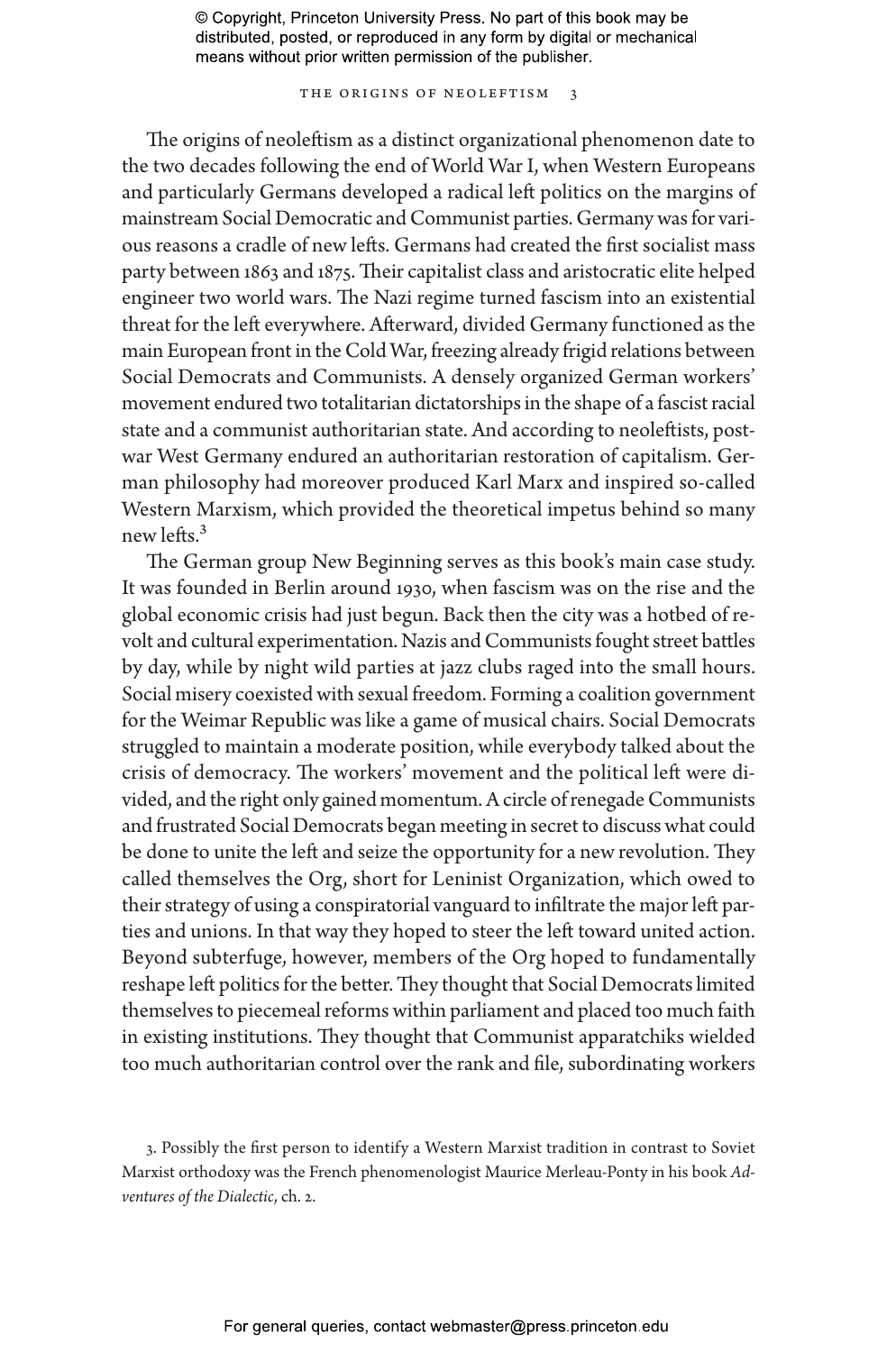# 4 Introduction

and the party to the caprice of Moscow. They also thought that Communists' theory of "social fascism," which treated moderate socialists and actual fascists as objectively the same, was tragically stupid. Other left tendencies such as anarcho-syndicalism, the Org thought, misunderstood immediate political tasks and had no realistic long-term strategy. The Org carefully recruited the brightest young workers and intellectuals, training them in revolutionary Marxist theory and preparing them for the coming struggle to define a new left for Germany and Europe.

The sudden Nazi takeover at the end of January 1933 complicated their plan, to say the least. Under increasing pressure and police surveillance, the Org nonetheless wove a transnational web of resisters in multiple cities, industries, and social milieus, all committed to forging an antifascist new left. The group's founder Walter Loewenheim wrote an illegal pamphlet under the pseudonym Miles in late 1933. Titled *Neu beginnen!*, it called on the young generation to wrest control over what remained of left party and union organization from the older, discredited leaders. Within circles of resistance underground and in exile, many heeded that call and imagined themselves as linked, at least in spirit, to the New Beginning group.

This book identifies an overlooked current of interwar German and Western European antifascism. New Beginning belonged to a cohort of small groups on the fringes of mainstream labor organizations, a cohort that often cooperated to reorganize the left under the banner of radical antifascism and a revolutionary new culture. Organizational problems preoccupied these militants in Germany, France, Spain, and elsewhere. They suspected that the hierarchical party and union structures themselves might pose an obstacle to grassroots mobilization. So they experimented with alternative forms: councils, assemblies, action committees, discussion circles, networks, and even militias. Interwar neoleftists were not pacifist and did take up arms against fascism, for example, during the Spanish Civil War. But usually their small size and internal ends within the workers' movement precluded violent means. Their activities varied from country to country, but in general these neoleftists disrupted the monopoly over progressive politics exercised by the Social Democratic and Communist old left.

Compared to the wholesale organizational realignment of the left caused by the Bolshevik Revolution and the spread of communism, the neoleftist realignment in the 1930s was marginal. Even the Popular Front, which unified diverse currents of the left against fascism, did not satisfy neoleftists' niche desire to break with all existing party and union forms. That desire would survive World War II and grow in the context of the postwar welfare state. In West Germany and throughout Western Europe, left socialists from the late 1940s through the early 1960s challenged the "modernized" parties of the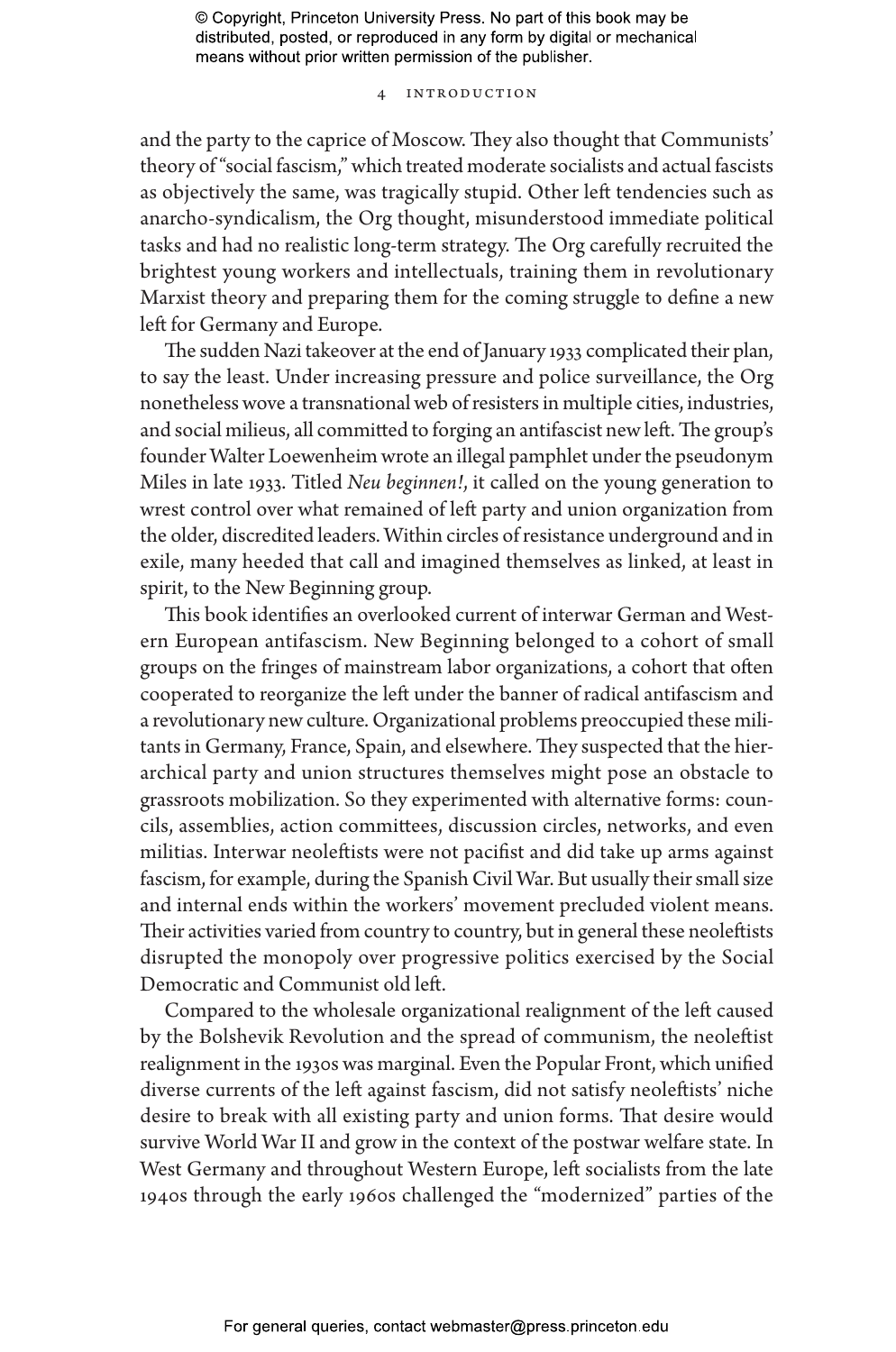THE ORIGINS OF NEOLEFTISM 5

center left. By the time an anti-authoritarian movement emerged in the late 1960s among militant youth who openly identified as the New Left, neoleftism had moved from a marginal to a central phenomenon of antisystemic opposition in the advanced capitalist world.

In reverse gear, this book could operate as a prehistory of the sixties New Left. It traces the phenomenon of neoleftism back to its origins in the 1920s and 1930s and chronicles the most creative attempts to sustain democracy within socialist organizations. It also unearths some of the past century's most radical attempts to transcend capitalist, imperialist, and authoritarian domination. For midcentury new lefts, the form your organization took determined the fate of your politics.

Fundamentally this is a book about form, and about leftists who grappled with it. Through a collective biography of New Beginning and its Western European counterparts, the book offers the first long-term history of neoleftism. The proper name New Left went mainstream only in the 1960s, but a succession of lowercase new lefts had been confronting the same problem for decades: How does one sustain the dynamism of a grassroots social movement without succumbing to hierarchy, centralized leadership, and banal political routine? For radical small groups, that problem translated into how to prefigure within their own ranks the kind of participatory democracy and popular control that they expected from a future, postcapitalist society. Keeping radical politics forever young is a problem that I call the neoleftist dilemma.

From around 1918 to around 1968, several generations of German and Western European activists rejected the party structures of Social Democracy and Communism. They self-consciously rebelled against what the sociologist Robert Michels dubbed the iron law of oligarchy, or the supposedly inevitable process by which democratic movements harden into elitist cartels. Their chief opponents were fascists, conservatives, and authoritarians, but as new lefts they also opposed reactionary tendencies within the labor and progressive movements themselves. Eventually, however, each neoleftist generation would experience the irony of backing institutions and values that a younger generation of radicals wished to subvert. Formerly radical organizations thus became institutionalized as part of the existing system.<sup>4</sup> Meet the old left, once the same as the new left.

4. On processes of rationalization, bureaucratization, and homogenization within social organizations, see Paul J. DiMaggio and Walter W. Powell, "The Iron Cage Revisited: Institutional Isomorphism and Collective Rationality in Organizational Fields," *American Sociological Review* 48, no. 2 (1983): 147–60.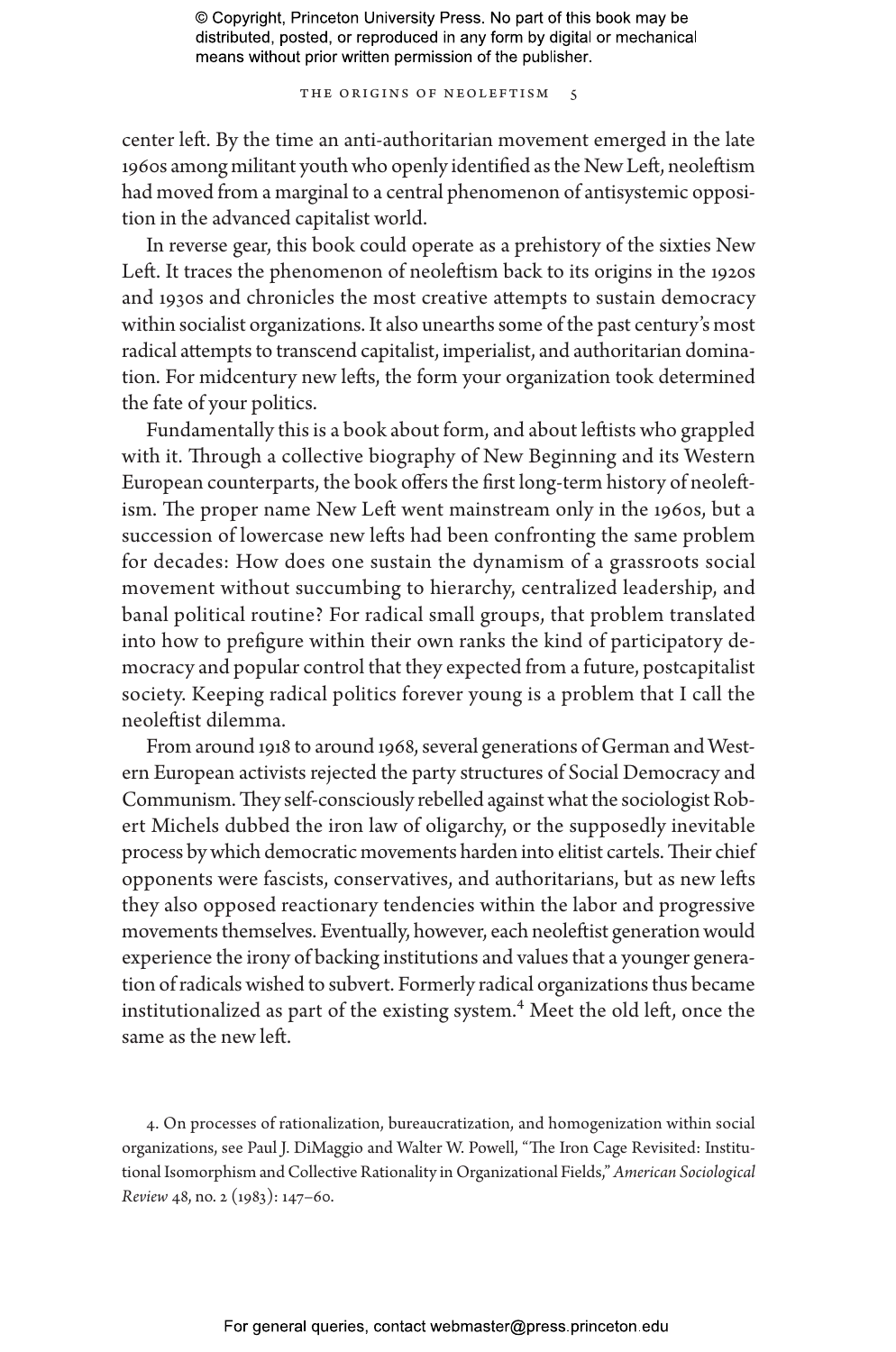# 6 Introduction

This book explores the intersection of class and generation in the history of radical politics. It focuses on milieus that the German poet Bertolt Brecht once styled a "superficial rabble, crazy for novelties."5 At first still bound to the industrial working class, neoleftist demographics gradually shifted over the mid-twentieth century into an affair of the educated middle-class youth. This change owed in large part to the material transformation of advanced capitalism into a postindustrial society, a transformation that the final chapter will survey through the lens of neoleftist sociology. At historical neoleftism's decisive moments, however, generational consciousness tended to outweigh class consciousness.

The Hungarian sociologist Karl Mannheim, whose 1929 book *Ideology and Utopia* served as an inspiration for New Beginning, published an essay one year earlier on "The Problem of Generations." He started by pointing out the weaknesses of two prevailing approaches to understanding generations: the positivist-biological school and the Romantic-historical school. The former approach tried to quantify a regular rhythm in human group reproduction that broke down into fifteen- to thirty-year intervals. The latter tried to qualify the spiritual essence of a given age group, linking it to national awakenings or great cultural achievements. According to Mannheim, neither school alone could account for the decisive role of social forces. In emphasizing the social construction of generations, he drew on his characteristic synthesis of Max Weber's positivist sociology and Marx's critical social theory.

Mannheim developed his conception by analogy to class formation. A generational unit forms when individuals not necessarily of the same background are galvanized by some historical event or common experience that has a strong age component—like, for example, going to war. Generational consciousness functions like class consciousness, he argued. Just as individuals who have jobs in different industries may nevertheless join the same union and recognize one another as fellow workers, so individuals from different class backgrounds may join organizations or movements based on a shared generational consciousness. He observed that "it may sometimes happen that a feeling for the unity of a generation is consciously developed into a basis for the formation of concrete groups, as in the case of the modern German Youth Movement."6 New Beginning and the plethora of midcentury new lefts

5. Bertolt Brecht, "Everything New Is Better than Everything Old" [1929], trans. Christopher Middleton, in *Poems, 1913–1956*, ed. John Willett and Ralph Manheim (New York: Methuen, 1979), 159–60.

6. Karl Mannheim, "The Problem of Generations" [1928], in *Essays on the Sociology of Knowledge*, ed. Paul Kecskemeti (New York: Oxford University Press, 1952), 276–320 (at 288). The historian Robert Wohl argued that Mannheim's concept of generation was irreconcilable with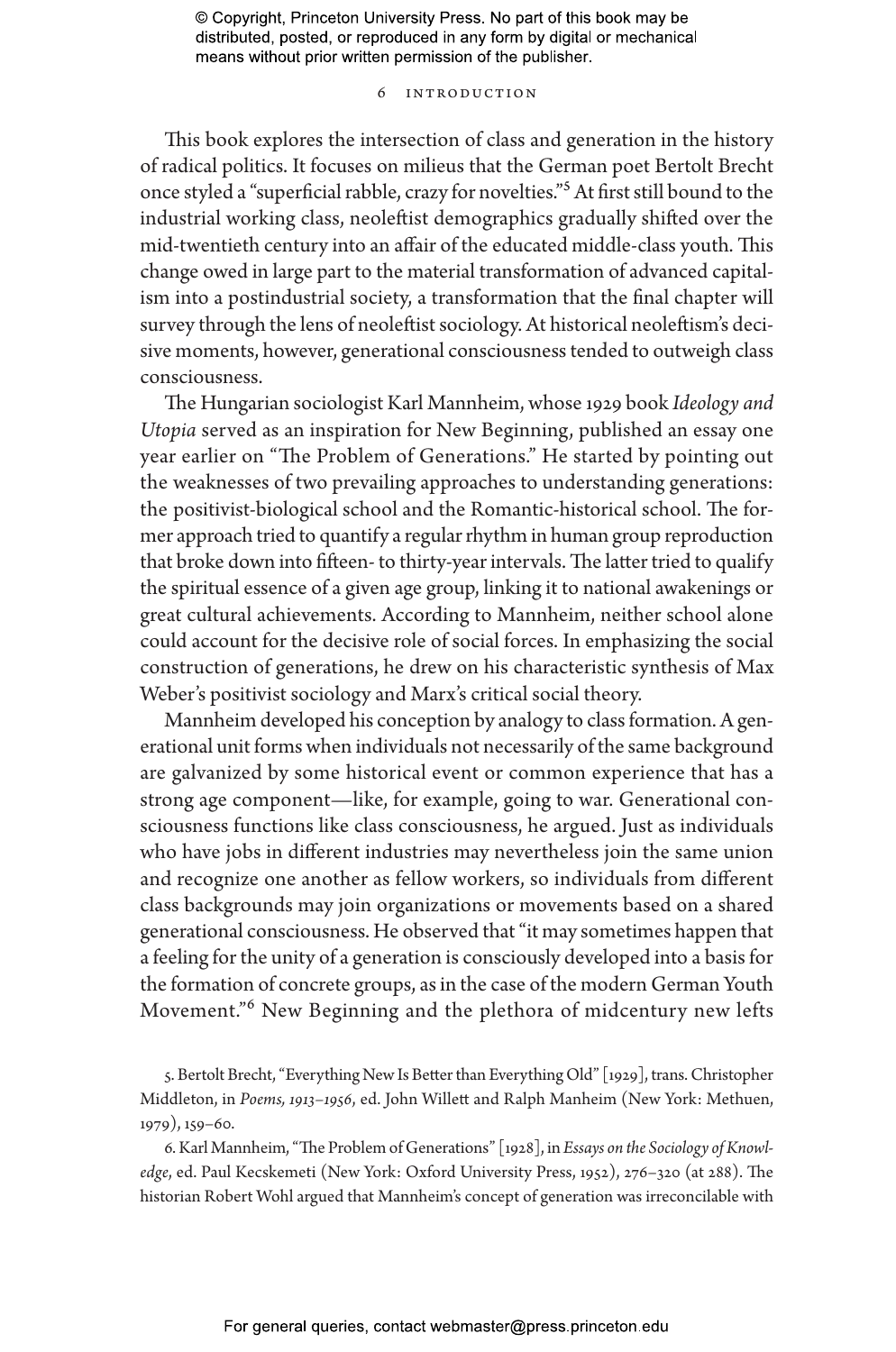THE ORIGINS OF NEOLEFTISM

constituted just such groups. Generational units could attract earlier or later age cohorts to their ideological message and political style. Mannheim advanced a concept of generation that was not age-determinist. Accordingly, while it focuses on young radicals at several historical moments, this book never excludes neoleftists at heart.

Class, generation, and ideology blend in the composition of social movements, especially the labor movement. Mannheim recognized the link between the physical rejuvenation of a movement's personnel and the intellectual revitalization of its theory. But young versus old did not always map stereotypically onto progressive versus conservative: the European far right between the world wars was a case in point. The youth's "being young" and the "'freshness' of their contact with the world," he wrote, "manifest themselves in the fact that they are able to reorient any movement they embrace, to adapt it to the total situation." Young socialists thus always sought an up-to-date formulation of socialism, while young conservatives sought a renewal of conservatism.7 It is worth noting here an analytic and historical difference between new lefts and new rights. While similar in terms of their rebellious style and counterculture, only new lefts have sought out democratic forms that contradict the hierarchical, inegalitarian, and disenfranchising institutions of existing society. New rights can mimic external hierarchies within their own organization without contradiction. Unlike new lefts, they face no dilemma of prefiguring or sustaining new forms. They are "new" only by virtue of articulating views of natural inequality and ethnic difference historically after the defeat of old nationalisms or fascisms.8

Usually, youth have provided the energy behind new lefts. Although not yet identifying as "Sixty-Eighters," the young radicals of the late 1960s did

class analysis. Wohl, *The Generation of 1914* (Cambridge, MA: Harvard University Press, 1979), 73–84.

<sup>7.</sup> Mannheim, "Problem of Generations," 297n1. Translation revised slightly. For a generational history and collective biography that partly inspired my own, see Shore, *Caviar and Ashes*. See also Hartmut Berghoff, Uffa Jensen, Christina Lubinski, and Bernd Weisbrod, eds., *History by Generations: Generational Dynamics in Modern History* (Göttingen: Wallstein, 2012).

<sup>8.</sup> See Terence Renaud, "Leftist Guys on the Right: From National Bolshevism to the Post- '68 New Right," paper delivered at the annual conference of the German Studies Association in Portland, OR, October 2019, accessed May 2020, https://www.academia.edu/40560262/Leftist Guys on the Right From National Bolshevism to the Post- 68 New Right. On the difference between left subversion and right "eversion" of existing institutions, see Agnoli, *Subversive Theorie*, 14–15. On the related Frankfurt School concept of conformist rebellion, see Max Horkheimer, *Eclipse of Reason* [1947] (London: Bloomsbury, 2004), ch. 3. See also Kołakowski, "Concept of the Left," and Weiß, *Die autoritäre Revolte*.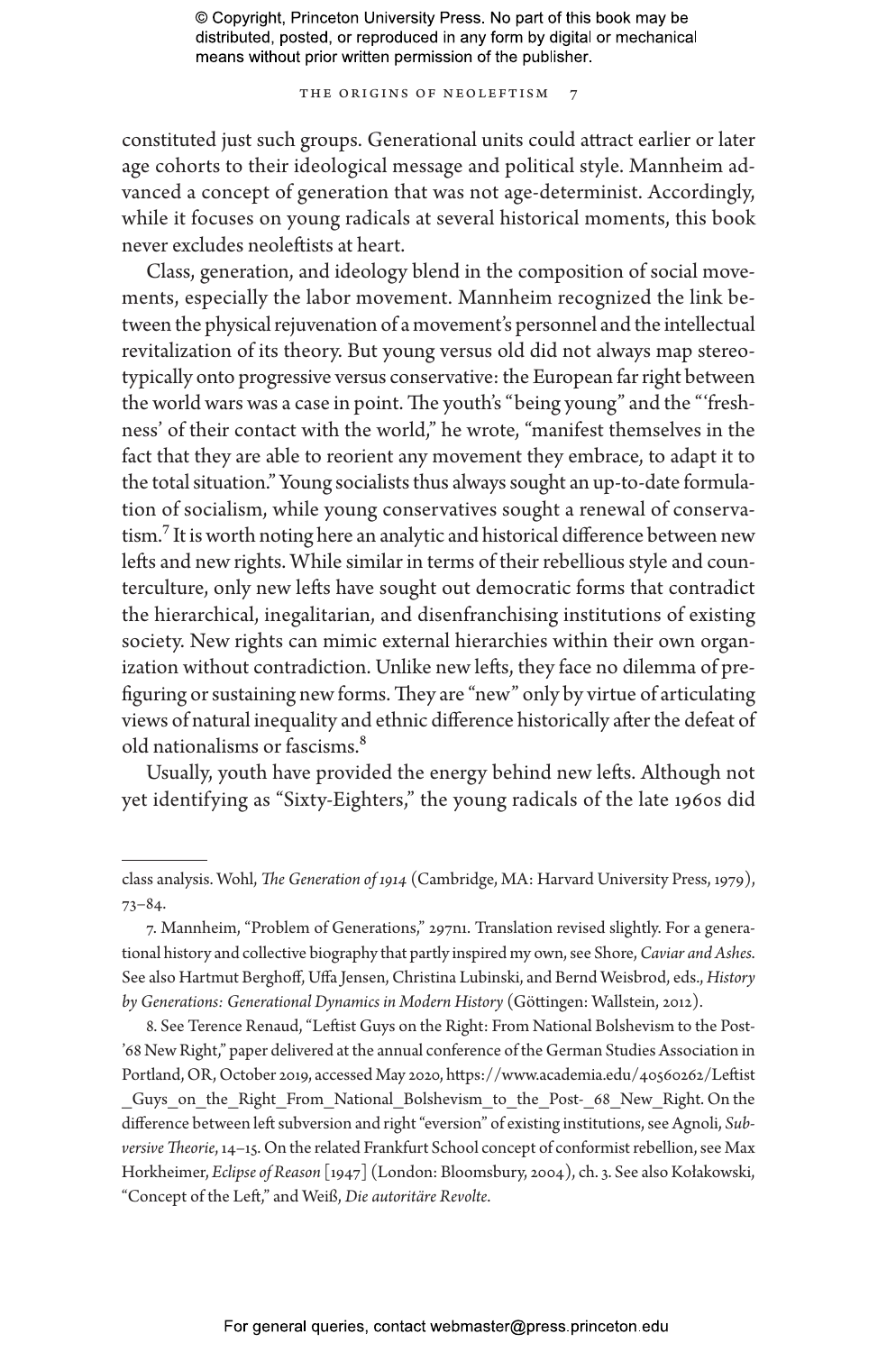# 8 Introduction

think of themselves as a generational force that threatened all institutions of the adult world.<sup>9</sup> The American mantra "Don't trust anyone over thirty" expressed a fear shared by European militants that existing institutions and outside forces might co-opt the energy of the nascent movement. The militants' new culture had to stay forever young. This politics of youth went beyond shortsighted ageism. Youthfulness in body or spirit did conceptual work. It foregrounded consciousness of new forms and the difficulty of sustaining them. It turned ephemerality itself into a political problem—or even a conscious goal.<sup>10</sup> For anti-authoritarians in the 1960s as well as for radical antifascists in the 1930s, this temporal consciousness influenced neoleftist strategy and tactics.

Not only people in power but also abstract social structures exuded oldness. Everything about capitalist market logic, technocratic administration, and middle-class conformity struck sixties rebels as antiquated and repressive. A new society required permanent revolution, or what Marcuse called the Great Refusal: no to institutions, no to bureaucratic rules, no to fixed social relations, and no to any compromise with existing reality.<sup>11</sup> As a result, Western European neoleftists viewed traditional parties and trade unions as obstacles to change. In order to transform society, the left first had to transform itself.

The Sixty-Eighters rebelled against their parents' generation, just as some of those same parents had rebelled in their youth against an old left incapable of combatting fascism. Both generations learned the hard way that formal political organizations often betray the original goals of grassroots movements. In that disjuncture between political representation and social forces, antifascist and anti-authoritarian new lefts invented strategies for breaking the deadlock of the capitalist state. They perceived that even existing organizations of the left had succumbed to bureaucratic sclerosis. Neither Social Democratic reformism nor Communist dictatorship held much appeal for them. Instead, neoleftists tried to form nonhierarchical associations based on direct democracy. Sustaining internal democracy over time constituted their main challenge, a dilemma without a solution.

Permanent renewal on the left could degenerate into compulsive repetition of past defeats, as if no lessons were learned. However, new lefts during the antifascist era and later on combined their desire for new beginning with an

9. On the contested nature of that generational consciousness, see Von der Goltz, *"Talkin' 'bout My Generation."*

10. See Scott, *Younger than That Now*, and Nehring, "'Generation' as Political Argument." For a political theory perspective, see Elizabeth F. Cohen, *The Political Value of Time: Citizenship, Duration, and Democratic Justice* (Cambridge: Cambridge University Press, 2018).

11. Marcuse, *One-Dimensional Man*, 256–57.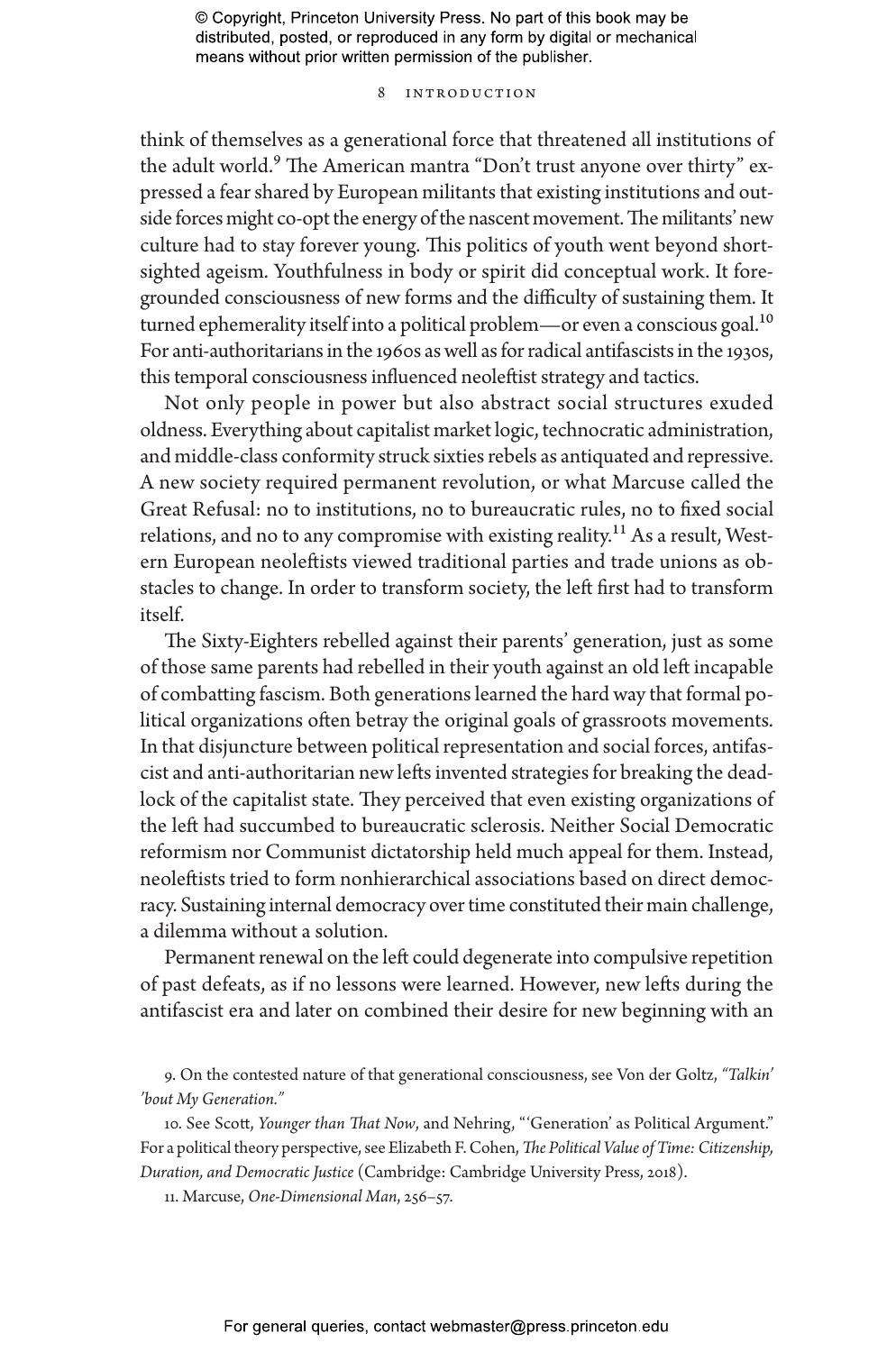THE ORIGINS OF NEOLEFTISM 9

effort to work through the tradition of past defeats. Anti-authoritarian and nonhierarchical ways of organizing cropped up alongside reinterpretations of the young Marx, Rosa Luxemburg, Wilhelm Reich, and other theoretical lodestars. But the "new" for midcentury new lefts was never static. It shifted constantly and produced scenes that pitted former neoleftists from older generations against the latest avant-garde, which rejected all previous definitions of the new. Each moment in this book's fifty-year history had its own material conditions, yielding new lefts that looked different from one another across time. For example, in contrast to the antifascist new left, the sixties New Left introduced new ways of being political on the terrain of everyday life, ways that derived from the arts, youth culture, and consumer culture characteristic of the postwar decades. Such epiphenomenal differences in content belonged nonetheless to the same formal dialectic of renewal, which often devoured its children.

In order to weave the moments of radical antifascism, left socialism, and anti-authoritarianism together into a continuous narrative, this book combines methods of intellectual history, social history, and critical theory. It intervenes in four areas of scholarship. The first three are historical fields, while the final area concerns the political theory of left organization.

The first and most obvious area is the history of the European left, which tends to be overly compartmentalized. Historians have studied either interwar antifascism or sixties anti-authoritarianism or, less often, postwar left socialism, but almost never all at once. A few large syntheses exist, such as the landmark histories by Geoff Eley and Donald Sassoon, but these books privilege mass movements and the electoral politics of Social Democratic parties. They rarely emphasize the role of marginal groups, extraparliamentary action, or new lefts. For example, Sassoon dismisses out of hand "small organizations and sects" that never had to face "the problems and constraints of political power."<sup>12</sup> New Beginning was one such small organization, and my book uses it and other Western European examples as case studies in an alternative history of socialism. Organizational creativity took place on the periphery of mainstream Social Democratic and Communist politics, and a fixation on elections or seizing state power obscures that phenomenon.

There is another reason to address the subject of interwar antifascism now. Antifascism's legitimacy as a political cause has fallen under suspicion. Long

12. Sassoon, *One Hundred Years of Socialism*, xxiv. Eley includes more nonparty examples, especially the women's movement, but his book nevertheless favors mainstream left parties. Eley, *Forging Democracy*. For what he does say about marginal groups, cf. Eley, "Reviewing the Socialist Tradition."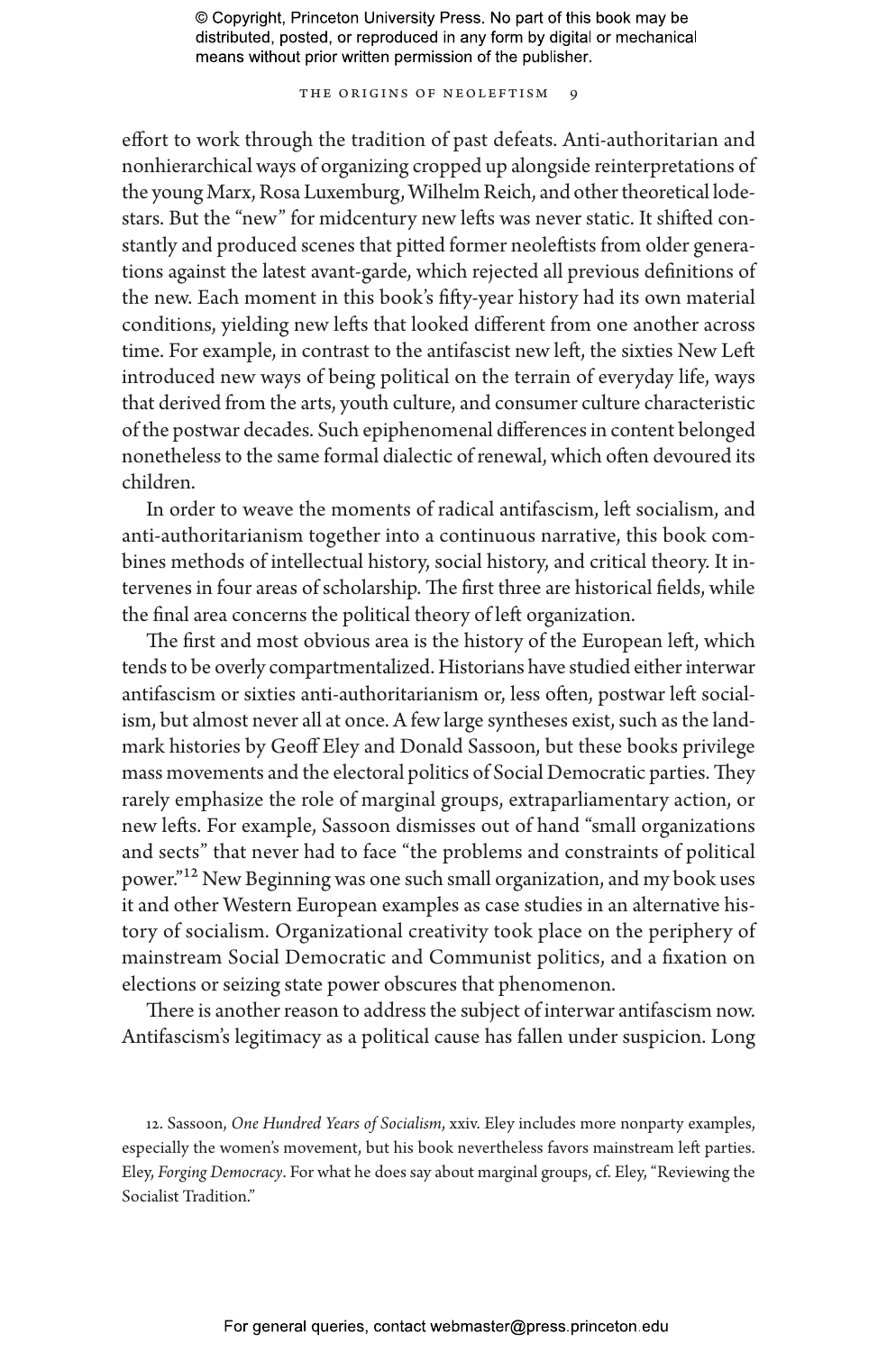10 Introduction

after the Cold War, debates about antifascism still revolve around whether physical resistance can ever be justified, even to counter violent provocation by the far right. That question presupposes liberal norms of behavior: peaceful, orderly, electoral, and at most "progressive." So, many commentators today banish antifascists and far-right activists together from the realm of acceptable politics. Seen as morally equivalent, the left and right extremes supposedly meet.<sup>13</sup>

Such an equation of fascism and its opposite is both politically irresponsible and historically inaccurate. The global resurgence of the far right in the early twenty-first century has enabled the worst sort of neo- or quasi-fascist adventurism, racism, Holocaust denial, and complacency about social injustice. At the end of May 2020, amid national protests against the racist police killing of George Floyd, the US president even declared the loosely affiliated antifascist network Antifa a terrorist organization.<sup>14</sup> In association with Antifa or not, antifascism draws on a legacy with great emancipatory potential. Its occlusion by decades of Cold War posturing, liberal myopia, and conservative fearmongering ought to end. As the editors of a recent volume argue, we have now reached a point where it has become necessary to rethink antifascism "not in terms of what it turned into after 1945, but as the various things that it was, and the ways in which it was perceived and lived, at the different times and places in its evolution since the 1920s."15 A return to the sources of antifascism parallels this book's fresh look at neoleftism.

From the other direction, this book revises standard accounts of the sixties anti-authoritarian left. Recently, the fiftieth anniversary of the French uprising of May 1968 and the world events symbolized by that year prompted reassessments by a diverse array of commentators.<sup>16</sup> A frequent observation about the New Left was that it played a central role in fashioning the Global Sixties. In that decade, neoleftists raised public awareness of the Third World and Europe's global entanglements. Young militants criticized imperialism and the Vietnam War at every opportunity. As studies by Christoph Kalter, Timothy S. Brown, Quinn Slobodian, and others have shown, neoleftists actively sought out revolutionaries from Africa, Asia, and Latin America. In the process they

13. For example, see Will Yates, "America's Extremist Battle: Antifa v Alt-Right," *BBC News*, February 20, 2017, http://www.bbc.com/news/blogs-trending-39004753. For the classic historical treatment, see Sternhell, *Neither Right Nor Left*.

14. Nicholas Bogel-Burroughs and Sandra E. Garcia, "What Is Antifa, the Movement Trump Wants to Declare a Terror Group?" *New York Times*, May 31, 2020.

15. García et al., *Rethinking Antifascism*, 3.

16. For scholarly reassessments, see for example "*AHR* Reflections: 1968," *American Historical Review* 123, no. 3 (2018).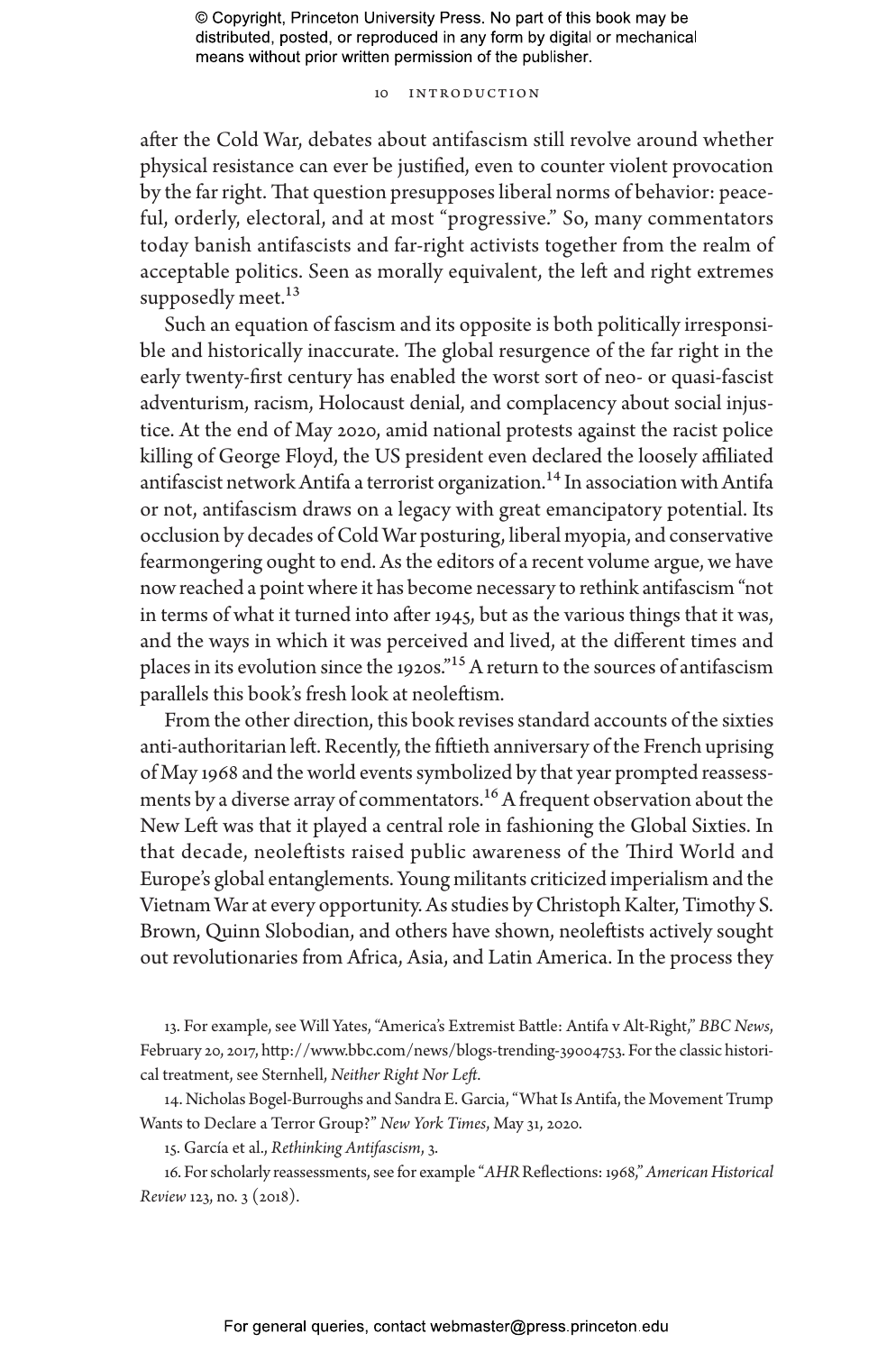THE ORIGINS OF NEOLEFTISM 11

forged transnational alliances. The historians Jeremy Varon, Gerd-Rainer Horn, and Martin Klimke have demonstrated how a network of mutual aid and influence formed between radical students in West Germany, the Netherlands, France, Italy, Britain, and the United States.<sup>17</sup>

Together these examples represent a spatial turn in scholarship on the sixties. While I welcome that turn, I worry about what gets lost if we focus on transnational connections at the expense of long-term continuities in midcentury left politics. My book argues instead for a temporal turn in our understanding of the New Left in particular, one that goes beyond forays into the so-called Long Sixties, a periodization that expands the decade from the late 1950s through the mid-1970s. What I propose also goes beyond identifying an overlooked "first new left," as Michael Kenny and others have done.<sup>18</sup> By exploring the pre–World War II origins of neoleftism and the formation of an antifascist new left in the 1930s, my book reveals the structural dynamics of new lefts in general. Over the long term, neoleftism describes a formal process that generated nonparty theory and practice in a discrete historical moment, then negated that theory and practice in the next moment. More than simply a series that repeated the same phenomenon, midcentury new lefts involved a self-reflexive and critical overcoming of past organizational forms: each new left abolished new lefts past and prefigured new lefts future. This is what I mean by a temporal turn, which technically speaking is a dialectical turn in the history of the sixties New Left. My book dwells on the irony of situations in which old radicals ended up defending the very establishment that their younger selves would have rejected. That irony comes to the fore in the history of left socialism, a political tendency in between Social Democracy and Communism that dated back to the interwar years but really took shape in France, Britain, and West Germany during the 1950s. With the notable exceptions of Gregor Kritidis and Sean Forner, historians have mostly ignored the role of left socialists as mediators between the antifascist and anti-authoritarian generations.<sup>19</sup>

The second area of scholarship to which this book contributes is German intellectual history. Several books have appeared in recent years that challenge the conventional timeline over which modern German ideas about politics

17. Kalter, *Discovery of the Third World*; Brown, *West Germany and the Global Sixties*; Slobodian, *Foreign Front*; Varon, *Bringing the War Home*; Horn, *Spirit of '68*; and Klimke, *Other Alliance*. See also Chen et al., *Routledge Handbook of the Global Sixties*.

18. Kenny, *First New Left*.

19. Kritidis, *Linkssozialistische Opposition*, and Forner, *German Intellectuals*, ch. 8. For France, see also Kalter, *Discovery of the Third World*, and for Britain, see Kenny, *First New Left*, and Hamilton, *Crisis of Theory*.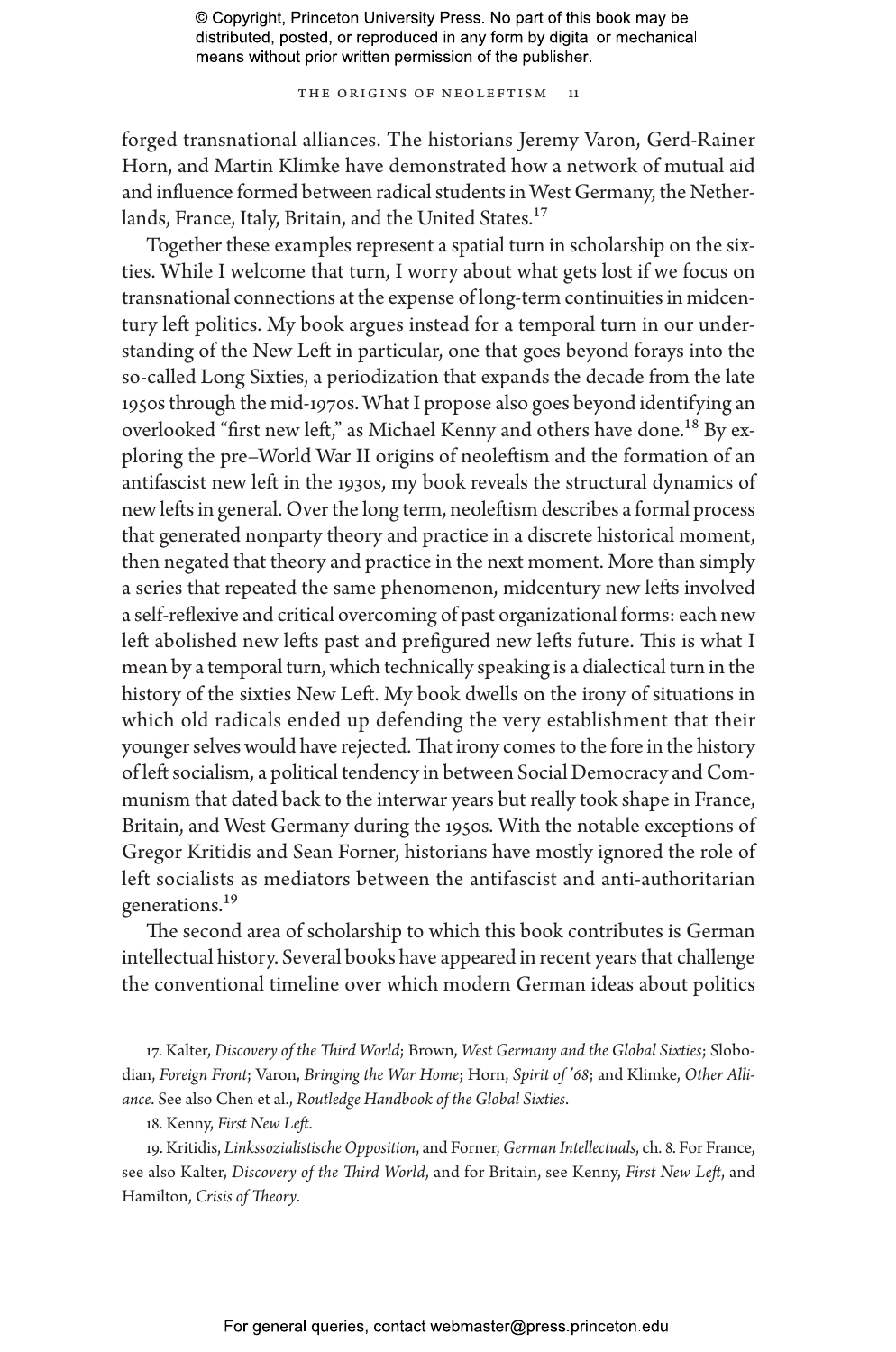# 12 Introduction

developed. In popular memory the year 1945 has long served as zero hour for contemporary German history, or the rupture between the Nazi regime and the postwar reconstruction of two separate states in the East and West. Through the work of historians such as Udi Greenberg and Noah B. Strote despite their disagreements—we can see important continuities between interwar political thought and postwar ideologies. German history did not start from scratch in 1945, a fact that is evident in the history of concepts such as responsible elites, militant democracy, totalitarianism, and social market economy.<sup>20</sup> Neoleftism counts as another theory and practice that had interwar roots.

Recent histories have also emphasized the role of exile and transnational knowledge exchange in the construction of German political thought. Scholars such as Forner and Daniel Bessner highlight the importance of social networks for the dissemination of midcentury ideas.<sup>21</sup> Their studies emphasize the institutional reception of ideas and alter our assumptions about the type of intellectuals who gained the most influence. Instead of "great thinkers" working in isolation, we see how ideas were made within concrete institutions, such as university institutes or the national defense establishment. Often it was not the famous philosophers who succeeded in implementing the most consequential ideas about the German social order. What I call insider intellectuals did the majority of mental labor by publicizing political ideas, writing constitutions, founding radical groups, and constructing the ideologies and counterideologies that shaped, among other things, the history of new lefts in Western Europe.<sup>22</sup>

From the perspective of insider intellectuals who were engaged in politics, the development of leftist theory in Europe looks different. My book's third area of intervention is the history of Western Marxism. Scholars such as Susan Buck-Morss, Martin Jay, and Enzo Traverso have defined Western Marxism as that alternative body of cultural and aesthetic theory that grew chiefly under the aegis of the Frankfurt School. Philosophers associated with that school include Marcuse, Walter Benjamin, Max Horkheimer, and Theodor W. Adorno. Besides the Frankfurt School, other Western European intellectuals

20. Greenberg, *Weimar Century*, and Strote, *Lions and Lambs*. On his disagreements with Greenberg, see Noah Benezra Strote, "The Intellectual Migration and the 'Other Weimar,'" *Modern Intellectual History* 14, no. 2 (2017): 597–606. See also Chappel, *Catholic Modern*, and Nicholls, *Freedom with Responsibility*. On the problematic concept of "zero hour" and the need to treat the mid-1940s as a broader transition period, see Hoffmann, "Germany Is No More."

21. Forner, *German Intellectuals*, and Daniel Bessner, *Democracy in Exile: Hans Speier and the Rise of the Defense Intellectual* (Ithaca, NY: Cornell University Press, 2018).

22. Renaud, "Insider Intellectuals."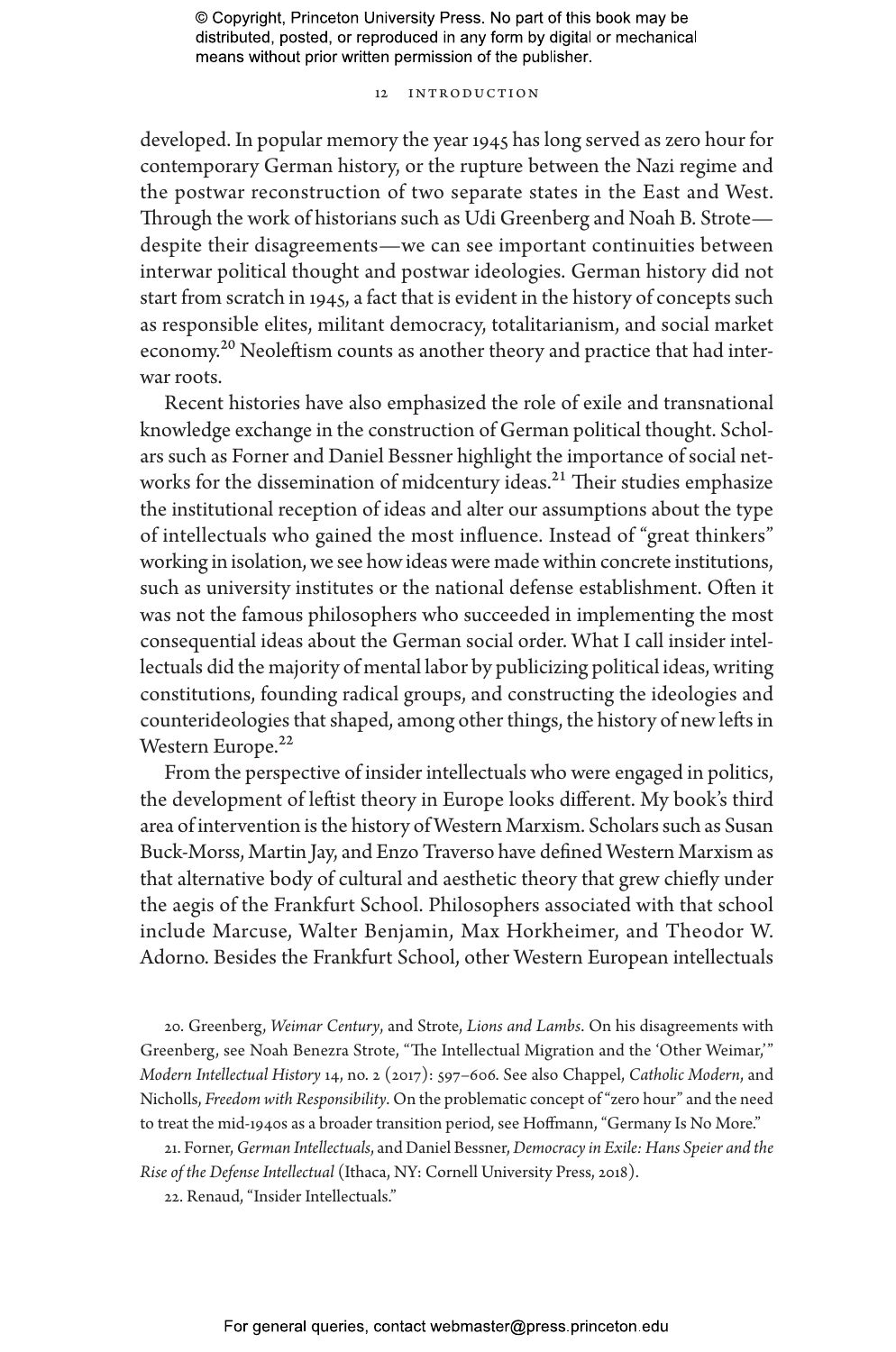THE ORIGINS OF NEOLEFTISM 13

experimented with nonconformist Marxism, such as the Italian Communist theorist Antonio Gramsci and the French existentialist Jean-Paul Sartre. Conventionally, histories of Western Marxism present us with a narrative of defeat: In the wake of failed revolutions, Western Marxists studied authoritarian reaction, psychological repression, alienating effects of mass culture, and strategies for building an alternative culture (e.g., what Gramsci understood as counterhegemony or Marcuse as a new sensibility). The Germans in particular operated in a melancholy mode, reassembling the pieces of the great historical catastrophe caused by industrial modernity, the world wars, and the Holocaust.23 In the 1930s and again in the 1960s, Western Marxism served as a beacon for new lefts. But the standard narrative of defeat does not do justice to the breadth of experience among militant leftists. Insider intellectuals succumbed less often to despair than the high theorists, so they continued actively to combat the tide of reaction. For them, defeat always generated something new. My book highlights the resilience of neoleftist theory and practice in moments of crisis, without of course ignoring the real losses suffered. Instead of just melancholy, I perceive among neoleftists a recurrent alternation between revolutionary hope and despair.

Finally, my book engages with political theorists who have moved the question of organization back to the center of debates about democracy. The catalyst for this renewed interest in organization was the 2008 financial collapse and the remarkable series of popular uprisings that followed around 2011: the Arab Spring, Indignados in Spain, anti-austerity protests in Greece, riots in London, Occupy Wall Street, and so on. Observers noted that the uprisings lacked recognizable leaders and much prior organization. They looked like spontaneous assemblies of the multitude, as Michael Hardt and Antonio Negri would put it. Some commentators spoke of horizontalism, a concept that arose from the alter-globalization efforts of the late 1990s and early 2000s and refers to social movements that resist vertical hierarchies. But the problem with such movements is that they disappear as suddenly as they appear.

Some commentators, like Joshua Clover and the late David Graeber, have celebrated the riotous ephemerality of the 2011 uprisings and various disruptive actions since. Others want to find ways to sustain their antisystemic energy and build a new left that lasts. Neocommunist theorists like Slavoj Žižek, Alain Badiou, and Jodi Dean call for a return to the centralized vanguard party.

23. Traverso thinks that melancholia lay at the root of Western Marxism and its concern with the cultural and psychological mechanisms of counterrevolution. Traverso, *Left-Wing Melancholia*. See also Jacoby, *Dialectic of Defeat*, 4–5, and P. Anderson, *Considerations on Western Marxism*, 42–43.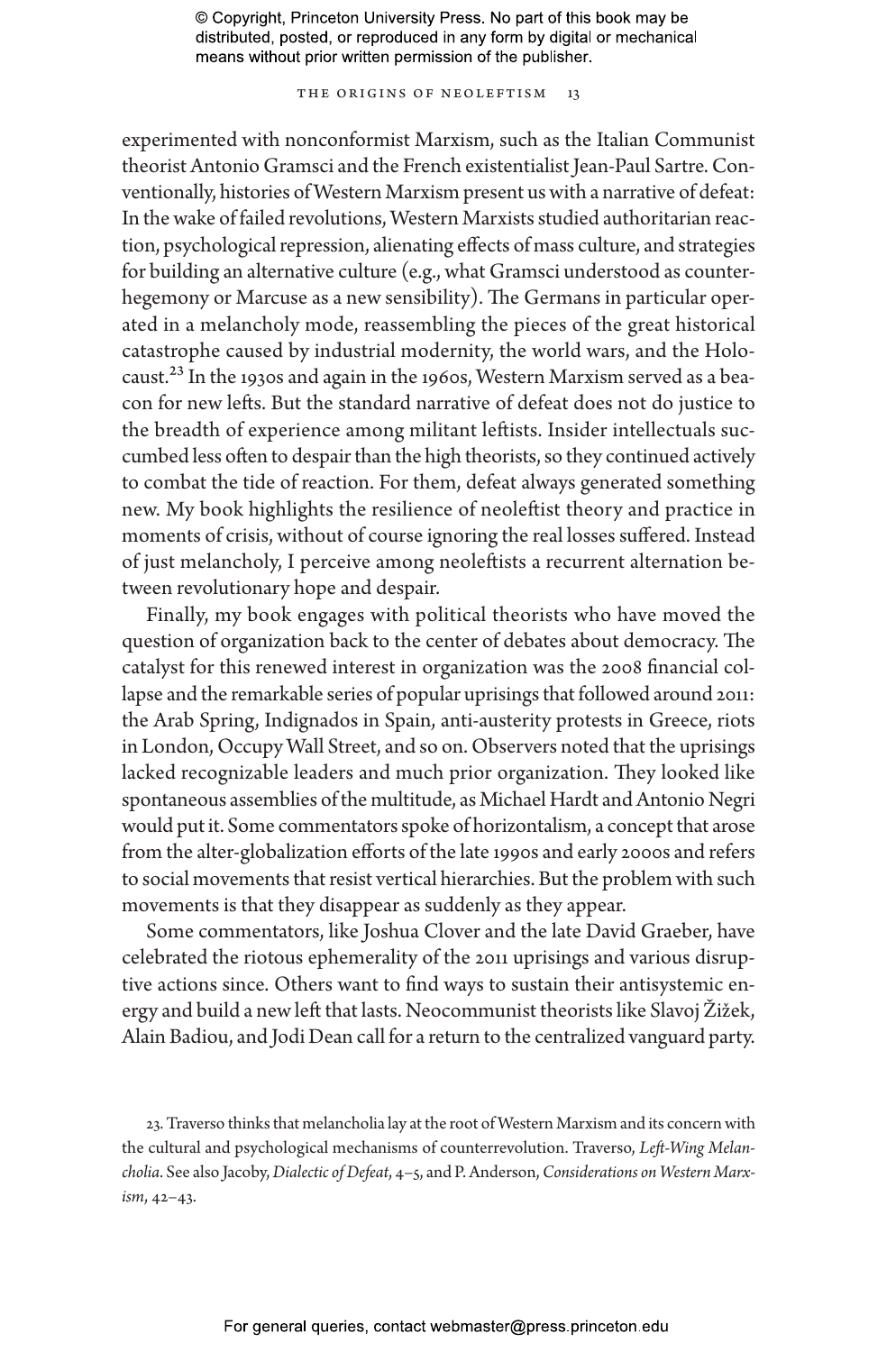# 14 Introduction

The sociologist Manuel Castells believes that social media could be a technological solution to the problem of horizontalist organization. Meanwhile, Chantal Mouffe and her late partner Ernesto Laclau have demanded a robust left populism. All of these theorists agree that the big question facing the anticapitalist movement of the early twenty-first century is which organizational form it should take: party, union, council, assembly, *rassemblement*, *Sammlungsbewegung*, or something else. Which form could channel the movement's radical democratic content while still offering the best chance at success? And does anything below the high bar of seizing state power qualify as success? Just as neoleftists did in the middle of the last century, radicals today face the internal dilemma of how to break free from modes of left politics that preserve rather than transform existing society.<sup>24</sup>

If fascism, imperialism, and authoritarianism were the main targets of new lefts past, then now it is neoliberalism. A strange symmetry exists between the phenomena of neoleftism and neoliberal capitalism. Neoleftist-style formations such as Occupy always end in entropy and decline, much as neoliberalism has atomized social communities and decimated public services around the world. Every radical magazine, study group, and encampment devolves into its own idiosyncratic new left, much as neoliberalism lionizes the solitary, entrepreneurial self. Sooner or later, every new left succumbs to the assimilatory new spirit of capitalism. Just as entrepreneurs disrupt markets with new products, neoleftism ironically turns back on itself, creatively destroying its prior forms. Advanced capitalism demonstrates a remarkable ability to reinvent itself in response to new challenges, and new lefts have responded by reinventing left politics. Transcending capitalism may actually require a strategic mimicry of capitalism's own structural logic. Yet a contradiction arises between new lefts' planned mimicry of creative destruction and their unplanned obsolescence, a contradiction that makes neoleftism sometimes look like self-indulgent rebellion. While neoliberal and neoleftist goals differ considerably, anxiety about whether neoleftism subverts or sustains the dynamics of advanced capitalism animated the work of many protagonists in this book.

New lefts' self-defeating yet perennially hopeful dynamic is expressed by Brecht in the playful lines quoted in this book's epigraph, "Everything new / Is better than everything old." The dilemma of new lefts lay precisely in their unplanned obsolescence: against intentions, everything new becomes something old. New lefts strove to break this vicious cycle of innovation and

<sup>24.</sup> For a compelling defense of the council form as a solution to this dilemma, see Popp-Madsen, "Constituent Power and Political Form."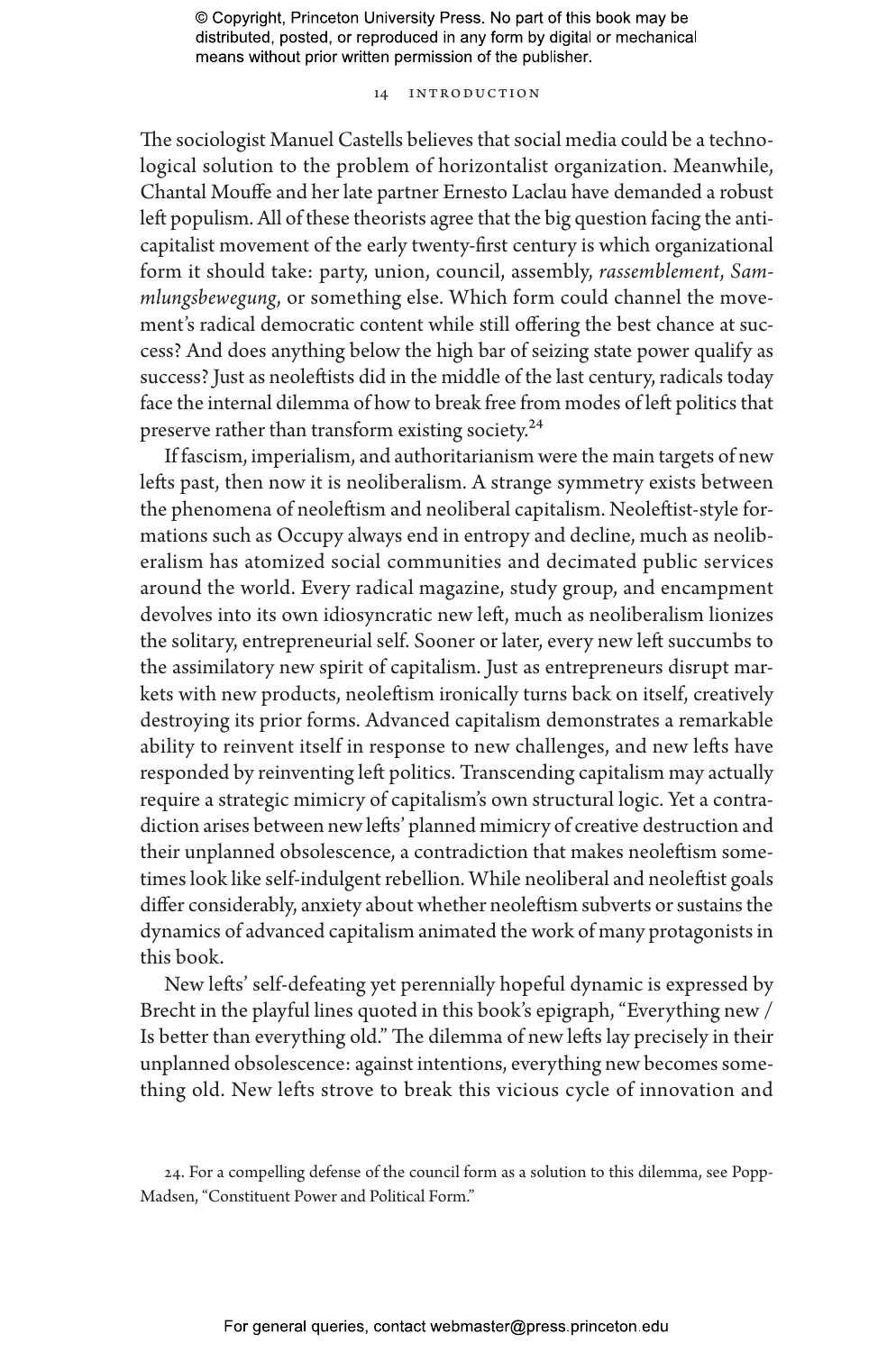THE ORIGINS OF NEOLEFTISM 15

assimilation. Thus we might judge neoleftism according to a different metric of success than we usually apply to electoral politics and mass movements. Achieving power or governmental control was never new lefts' chief aim. Instead, they looked inward in an attempt to maintain their own capacity to begin anew. The theorist Hannah Arendt may have been correct when she observed that beginning anew is what saves human affairs from natural ruin.<sup>25</sup>

The primary sources for this book consist of personal papers of New Beginning members; meeting minutes, memos, and other internal documents of diverse radical groups; official records of state security services; university archives; newspaper reports; leaflets and other movement ephemera; published and unpublished memoirs; and the many books and articles written by neoleftist intellectuals. I draw on sources in German, French, Spanish, and English, and I rely on translations of material from wherever else my subjects operated. My geographical focus is Germany, but just the history of New Beginning alone requires a transnational framework: its members regularly crossed borders, either voluntarily or involuntarily, and they always conceived of their project in international terms. Beyond the inherent transnationalism of New Beginning, I have added as many Western European comparative cases as possible without disrupting the narrative or exceeding the scope of a monograph.

The first chapter begins by dividing the concept of a new left into its constituent parts, each with its own history: newness and leftism. Notable attempts to conceptualize radical newness occurred at the turn of the twentieth century. The young Georg Lukács, a Hungarian Marxist whose ideas exerted an outsized influence on later new lefts, wrestled with the problem of creating new forms that were uncorrupted by the existing bourgeois society. Bureaucracy, institutionalization, and cultural stagnation were his bogeymen. He and his friends in the Budapest avant-garde explored the theme of radical newness in art before transposing it into politics. For a brief period, leftists like the early Lukács fixated on workers' and soldiers' councils as an alternative to party politics. They faced their first serious criticism from within the international left in the form of Lenin's 1920 pamphlet *"Left-Wing" Communism: An Infantile Disorder*. That pamphlet provided a blueprint for all subsequent criticism of neoleftists as childish, immature, individualistic, inexperienced, romantic, and naïve. Even before the novelty of the Soviet experiment had worn off, European leftists in the early 1920s sensed that official Communism might pose an obstacle to radical politics in the future.

<sup>25.</sup> Arendt, *Human Condition*, 247. For a postmodern take, cf. Groys, *On the New*. See also Bürger, *Theory of the Avant-Garde*, 59–63.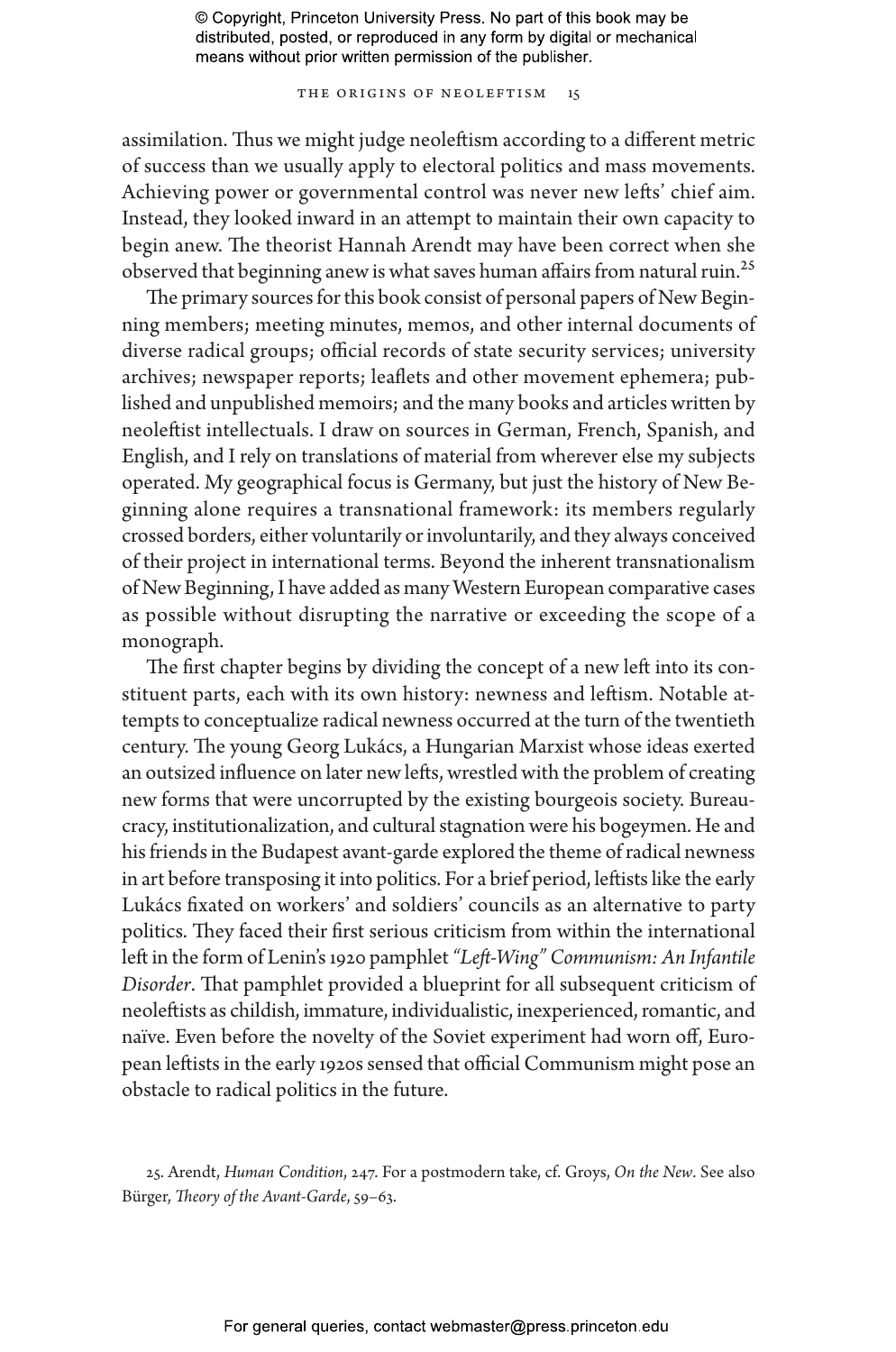# 16 Introduction

The German group New Beginning appears on the scene in the second chapter. New Beginning would come to embody the élan of the antifascist new left. That current resided on the fringes of mainstream antifascism, which we typically associate with the Popular Front and its appeals to reason, democracy, freedom, and human dignity in the face of fascist oppression in Europe. Mainstream antifascists were sincere in their politics. The Popular Front did improve everyday life for millions of workers and expand the horizon of possibility for progressive social change in the future. From a neoleftist perspective, however, mainstream antifascists made a troubling compromise with liberal democrats, moderate socialists, and Stalinists that postponed revolutionary tasks until after fascism's defeat. Radical antifascists believed that the twin crisis of democracy and capitalism, of which fascism was only a symptom, offered a unique chance to reshape left politics. Defeating fascism required nothing less than new revolution, they believed. Around 1933, when fascism grew into a general European and global threat, New Beginning joined other experimental small groups like Socialist Battle in France, Justice and Liberty among Italian émigrés, and the Left Book Club in Britain to form a loose network across national borders. Through this network, novel ideas entered left politics that pushed the boundaries of traditional working-class concerns. Wilhelm Reich's theory of sexual revolution, for example, made private life into a terrain of social contestation: the personal became the political. Neoleftist small groups sought to understand why the masses, including many workers, had been won over by fascism, a movement that contradicted their own class interests. Charismatic leaders like Karl Frank and Marceau Pivert emerged from the shadows cast by the paralyzed left parties. The antifascist new left that they represented agonized over organizational forms. With its analysis of historical antifascism, this chapter provides some context for debates today about how to resist racism and far-right violence.

In the third chapter, the book turns to the organizational experiments conducted by neoleftists in the émigré capitals of Prague, Paris, Barcelona, and London. Exile politics provided the impetus for sizeable neoleftist formations, such as the Spanish Workers' Party of Marxist Unification (POUM). New Beginning's influence increased considerably in exile. The Spanish Civil War gave antifascists an opportunity to expand left politics beyond the working class and forge the international solidarity of marginalized groups. Spain functioned as a sort of Third World unto itself, a proxy for Europe's colonial periphery and a laboratory for a new culture. Radical democracy was palpable within the POUM and anarchist militias. As a neoleftist microcosm, the militia form resisted incorporation into the disciplined army system. There women especially experienced liberation to an unprecedented degree, which contributed to a neoleftist feminism during the interwar years.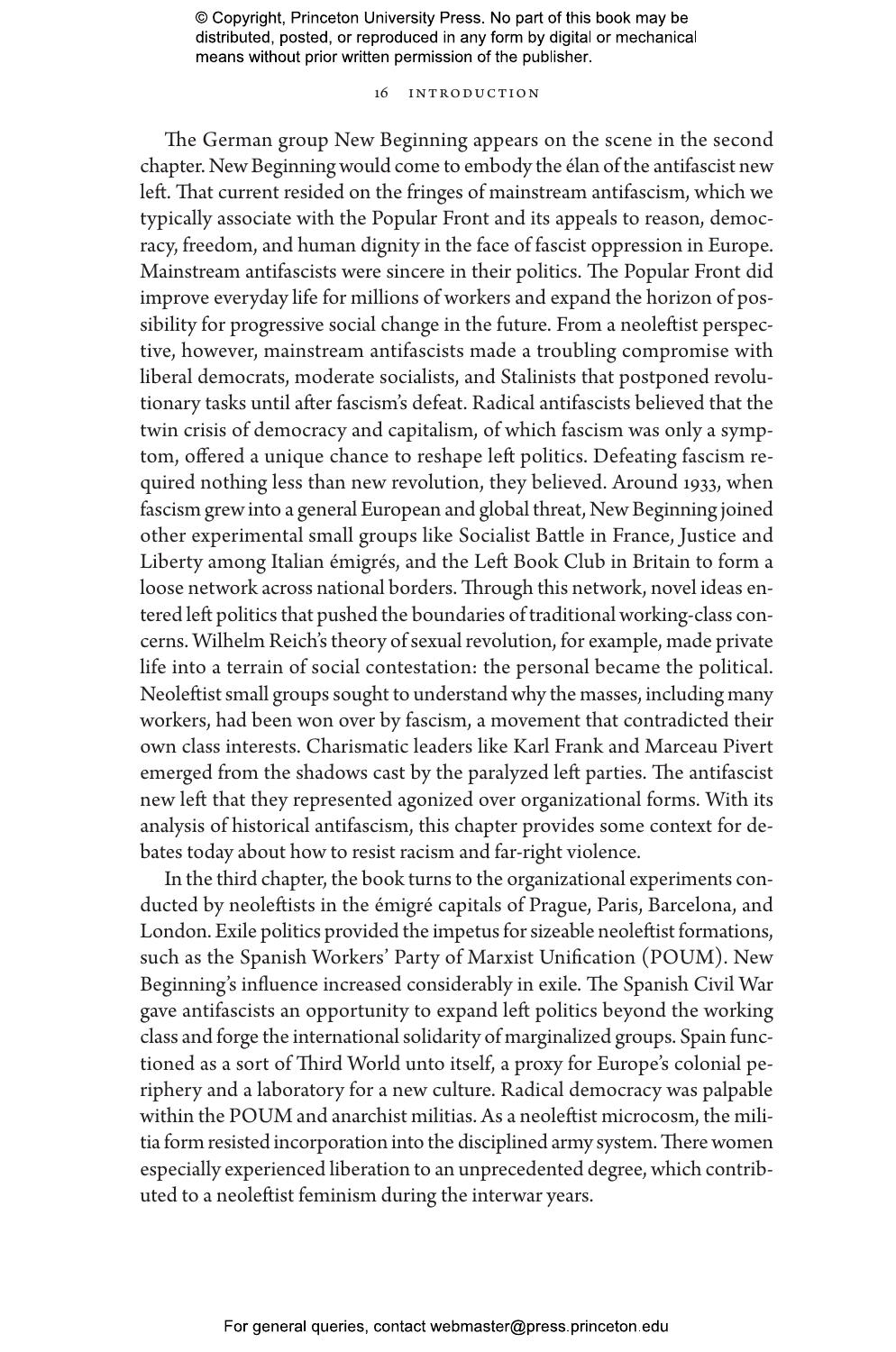THE ORIGINS OF NEOLEFTISM 17

The fourth chapter recounts the dramatic break with Soviet Communism undertaken by New Beginning and other neoleftist small groups in the latter half of the 1930s. They tried out different ways of working productively with the Communists, such as Popular Front collaborations and various iterations of a left united front. But the murder of dissidents by Soviet agents in Spain, the Moscow show trials in 1936–38, and the infamous Nazi-Soviet Pact in 1939–41 proved to the antifascist new left that Stalin had betrayed the revolution and threatened the survival of the international labor movement. This break with Communism proved essential for future new lefts and their ability to imagine radical democracy apart from existing pseudorevolutionary organizations. Left-wing anti-Communism had less to do with opposing the Russians than with rejecting the authoritarian party form. During World War II, New Beginning members stayed active in British and American exile. As they provided invaluable services to the Western Allied war effort, however, they assimilated into the genteel liberal democracy of their host countries. So began the internal and external taming of the antifascist new left, which transformed it into a pillar of reconstruction in postwar Europe.

Many neoleftists survived in Europe for the duration of the war. The fifth chapter returns to their stories, reconstructing their hopes and uncertainties during those first few months after the fall of Nazism. For example, New Beginning survivors maintained an underground network in Berlin that emerged from the ruins to play a key role in the struggle against the Communist effort to forge a Socialist Unity Party. They retained their commitment to internal democracy and a radical new culture. But in their increasing identification with anti-Communism, German neoleftist survivors lost sight of revolutionary goals. Like their counterparts in British and American exile, they soon assimilated into a democratic establishment that aimed to reform rather than abolish capitalism. Circumstances were different in France, where small groups such as David Rousset and Jean-Paul Sartre's Revolutionary Democratic Assembly now came to the fore. During the late 1940s and early 1950s, radical journals like Cornelius Castoriadis and Claude Lefort's *Socialism or Barbarism* appeared that altered the intellectual terrain of the left in Western Europe. They tested new theories of bureaucracy and subjected all forms of left organization to critique.

The flipside of neoleftism in the 1950s was social democratic modernization. Many veterans of the antifascist new left now assumed leading positions in the reconstructed center-left parties. Against neoleftist visions of a new culture, they fashioned a rival aesthetic of modernization in order to appeal more to middle-class voters in a growing consumer society. Former New Beginning members such as Fritz Erler and Richard Löwenthal rose to prominence in the German Social Democratic Party, lobbying for pivotal reforms at the Bad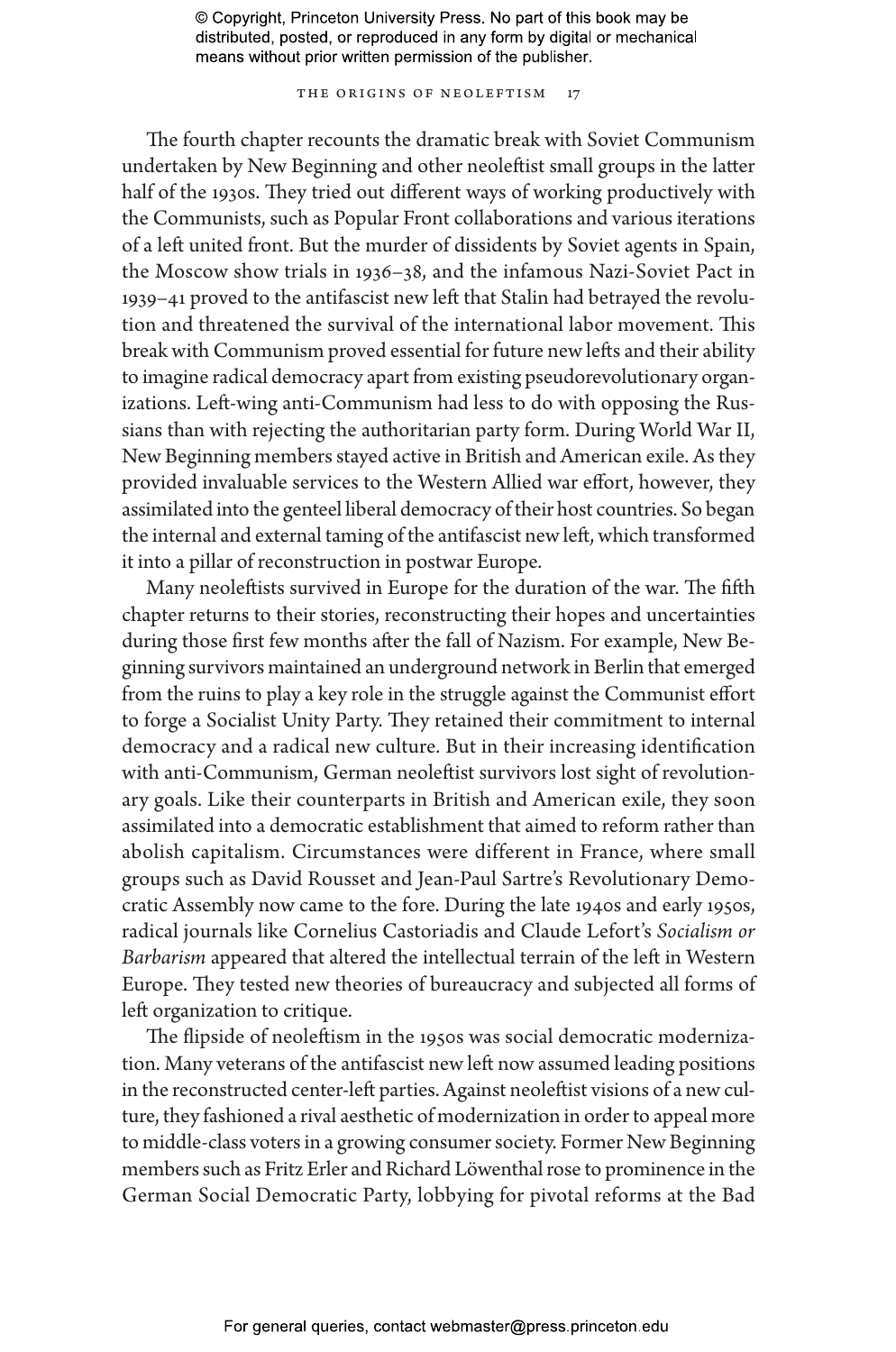# 18 Introduction

Godesberg party convention in 1959. There it became clear that social democratic modernization would require abandoning Marxism for good. A similar process occurred in France around Édouard Depreux and the Unified Socialist Party, which after the collapse of the social democratic French Section of the Workers' International as a result of Guy Mollet's vacillating Algeria policy became that country's most important current of moderate socialism. The sixth chapter demonstrates what happens when left renewal takes place without enough attention to organizational form, prefigurative politics, and internal democracy. Despite using the rhetoric of modernization, this left renewal occurred only at the level of ethical ideals and electoral messaging. As the price paid for political success especially in West Germany, social democratic modernization conformed to advanced capitalism and the postwar welfare state.

The seventh chapter concentrates on the chief opponents of both Stalinism and social democratic modernization in the 1950s and early 1960s. Those whom I call left socialists, such as the social scientists Wolfgang Abendroth and Ossip K. Flechtheim, reluctantly broke with the postwar parties of the old left, which at first they viewed optimistically. In France, a *Nouvelle gauche* formed as early as 1954 in reaction to existing left parties' failure to oppose imperialism in any meaningful way. British Marxists who went on to found the *New Left Review* likewise broke with Communism after observing in 1956 the Soviet repression of the Hungarian Uprising and their own government's invasion of Egypt to secure the Suez Canal. Both French anti-imperialists and the British New Left belonged to a transnational current of left socialists who functioned as transmitters of the antifascist tradition and mentors of the rebellious youth. Together with left socialists in West Germany, they bridged the divide between antifascists and a new generation of discontents. Universities became a battleground for radical politics because the postwar youth came to see them as factories for the reproduction of middle-class consumers and managerial elites. At issue for left socialists in the late 1950s was the welfare state's ability to "deliver the goods." How should the left respond to the prospect of a postscarcity economy based on capitalist consumption? Why did existing parties and unions of the left continue to prop up the system? Abendroth insisted that visions of a leveled middle-class society obscured real social antagonisms, while Flechtheim urged the West German youth to look to the US civil rights movement and Third World anticolonial struggles for models of decentralized, grassroots action. In the early 1960s, breakaway new lefts evolved into the anti-authoritarian core of the coming insurrection. During this transition period, usage of the term "new left" shifted from an indefinite noun (a new left) to a proper name (the New Left).

The final chapter unpacks the older radical currents and Third World liberation struggles that made up the sixties New Left. Works by interwar theorists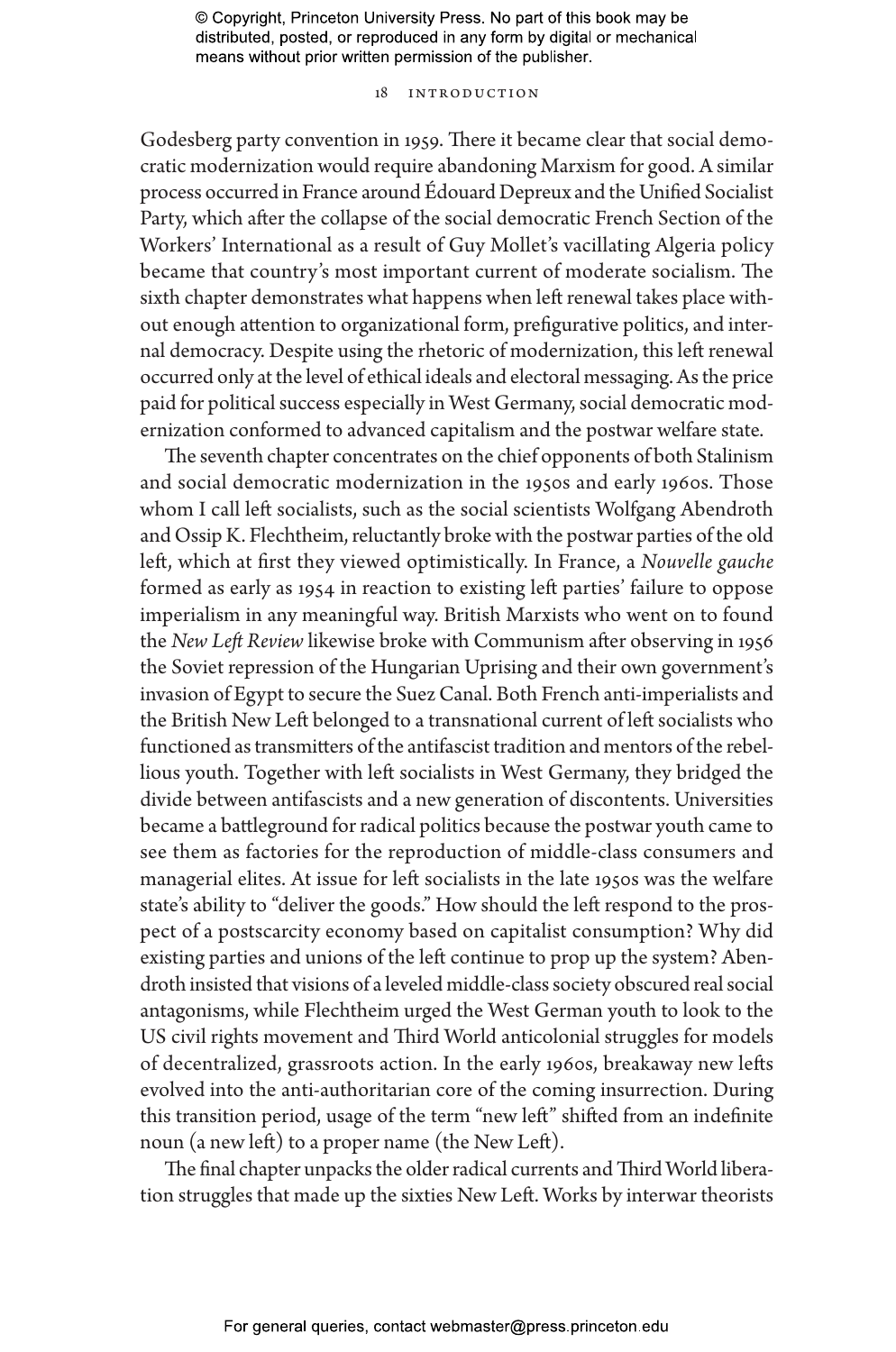THE ORIGINS OF NEOLEFTISM 19

such as Lukács, Reich, and Gramsci were rediscovered. From Rudi Dutschke to Daniel Cohn-Bendit, young activists all attempted to keep fluid neoleftism from hardening into fixed organizations or dogmas. The group to which Dutschke belonged, Subversive Action, assumed leadership of the Socialist German Student League, paving the way for radical campus politics in 1967–68. And Cohn-Bendit helped steer a movement of student rebels in Paris that sparked the street battles and general strike of May 1968, a high point of European neoleftism. Characteristic of that revolutionary month was the proliferation of action committees, a nonparty form of organization that briefly exercised direct and radically democratic control over everyday life. The history of new lefts came full circle: Cohn-Bendit could now subvert Lenin's critique of leftists' "infantile disorder" in a book called *Leftism: Remedy for the Senile Disorder of Communism*. The extraparliamentary opposition was the New Left's answer to the sclerosis of party politics. Like the antifascist new left, however, activists of the anti-authoritarian New Left again confronted the same dilemma. The exuberance of the action committees could not last, and the history of new lefts once again ended in defeat.

But defeat was always relative for midcentury new lefts, not absolute. It inhered already within the neoleftist dilemma. The epilogue brings this book's history up to date. After the French general strike of May 1968, which eroded the postwar welfare consensus, the cycle of new lefts broke down. In the 1970s people on the left grew weary of radical experiments, which sometimes devolved into isolated acts of terrorism. While neoleftism continued to thrive in theory if not in practice, neoliberalism was ascendant as both a structural change in advanced capitalism and a hegemonic ideology. New social movements such as environmentalism, feminism, human rights, and the Greens gave up on building a revolutionary new society, focusing instead on equality and participatory democracy within the existing system. In the 1980s and 1990s, membership in left parties and unions declined, and postmodern apathy wormed away at militancy. Left-alternative lifestyles kept radicalism alive, but it was only after the 2008 financial crisis that a large number of people again mobilized against social inequality and corporate power. The defunct parties of the old left were ill equipped to mobilize this discontent. Instead, an incredible series of popular uprisings, anti-austerity actions, and wildcat strikes began around 2011. Various left populist and democratic socialist movements have cropped up since then. Starting in 2018, further antisystemic mobilization has occurred in the name of climate justice. Can this anti-capitalist energy be sustained, especially against a rising authoritarian tide? Will it catalyze a new left for the twenty-first century? Either way, mobilizing the left today requires serious thought about organization. The radical question of form is back on the agenda.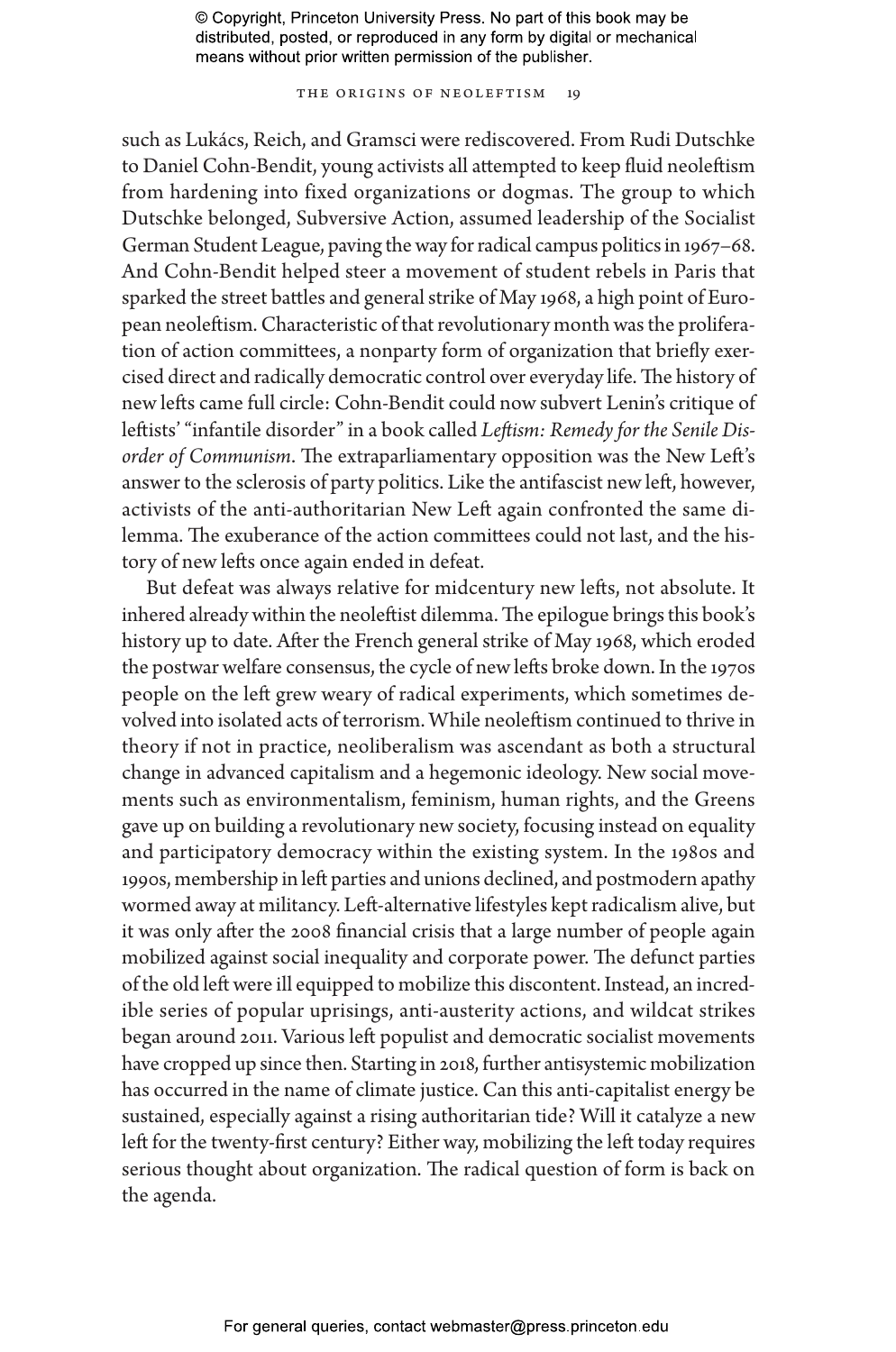20 Introduction

Drawing on select examples, this book presents a historical interpretation of new lefts and the organizational continuities that existed between interwar antifascism, postwar left socialism, and sixties anti-authoritarianism. The book's focus on insider intellectuals and "low theory" makes it accessible to people who have only a basic familiarity with Marxism and the history of the left. Anyone who is curious about what can be done now to combat neoliberalism, capitalist-driven climate change, and right-wing authoritarianism would do well to explore the history of European new lefts. The past is rich in examples of inspired protest, perhaps especially those that failed in their immediate goals. Walter Benjamin once urged historians to redeem the vanquished by brushing history against the grain. The historian Reinhart Koselleck even thought that "if history is made in the short run by the victors, historical gains in knowledge stem in the long run from the vanquished."26 This book strives mainly for historical gains in knowledge. However, as the last century's most vanquished radicals, new lefts perhaps also deserve a redemption song.

26. Benjamin, "Theses on the Philosophy of History," 257, and Reinhart Koselleck, "Transformations of Experience and Methodological Change: A Historical-Anthropological Essay," in *The Practice of Conceptual History: Timing History, Spacing Concepts* (Stanford, CA: Stanford University Press, 2002), 45–83 (at 76).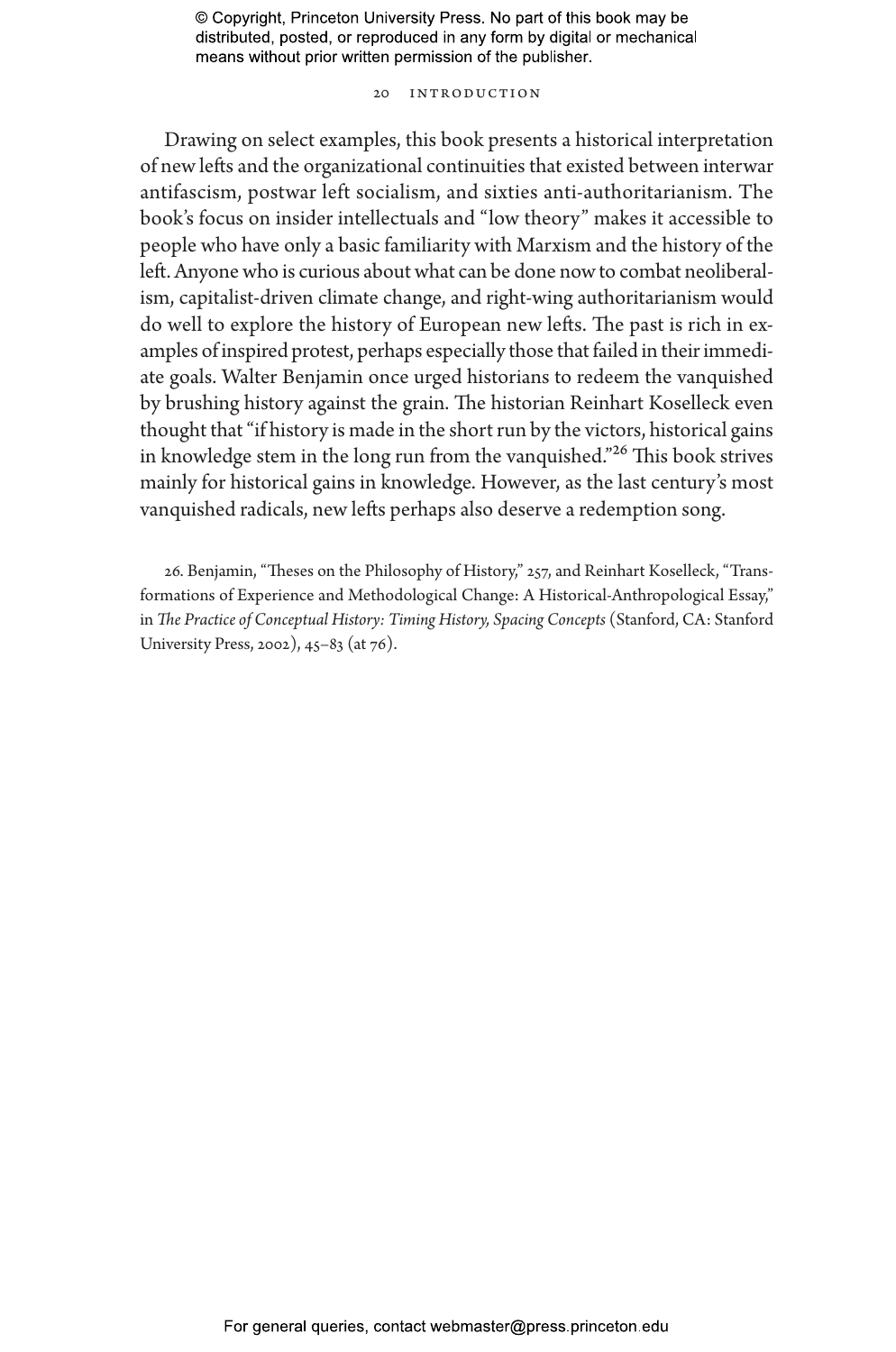#### **INDEX**

| Abendroth, Wolfgang, 18, 182, 190-191, 194,  |  |
|----------------------------------------------|--|
| 196n72, 198n82, 211-212, 214-215n27,         |  |
| 216-232, 233nn87-88, 244, 249, 272;          |  |
| on antagonistic society, 216-220;            |  |
| counterprogram of, 224-225; Flechtheim       |  |
| and, 211-212, 216, 220, 223, 227, 229, 232,  |  |
| 272; on generational cooperation, 230;       |  |
| Hüller event, 226; Kliem and, 182;           |  |
| Knoeringen and, 190-191, 194; Sponsors'      |  |
| Association, 228, 229; on viability of       |  |
| Marxism, 222-224                             |  |
| Abrahamsohn, Lotte, New Beginning            |  |
| member, 95                                   |  |
| Abramovitch, Raphael, father of Rein,        |  |
| $118 - 119$                                  |  |
| Abrams, Vicky, 153                           |  |
| Ackerknecht, Lucy: New Beginning             |  |
| member, 95; on popular front, 123; Rein      |  |
| and, 124                                     |  |
| Ackermann, Anton, KPD, 144n18                |  |
| Action Group of Proletarian Youth            |  |
| Organizations, 124                           |  |
| Adler, Friedrich, LSI, 91, 98, 120           |  |
| Adler, Max, communism and reformism,         |  |
| 209                                          |  |
| Adorno, Theodor W.: Frankfurt School, 12,    |  |
| 232, 240, 249; Horkheimer and, 232, 232n84,  |  |
| 240                                          |  |
| aestheticism, 27                             |  |
| AFGF. See American Friends of German         |  |
| Freedom (AFGF)                               |  |
| Aldermaston marches, 220, 230                |  |
| Algerian War, 174, 203, 204, 208             |  |
| Alsen, Fritz, 94. See also Ehrmann, Henry W. |  |

Althusser, Louis, on controlling knowledge,  $2.51$ Altman, Georges, Revolutionary Democratic Assembly (RDR), 169 Álvarez del Vayo, Julio, PSOE and, 104 American Friends of German Freedom (AFGF), 132, 139 Amnesty International, 103 anarchism, 54, 227 anarchist(s), 16, 22, 41, 44, 48, 100, 109, 111, 246, 264, 277, 281, 290; adventures, 38; Bakunin, 272; ideology, 85; libertarian, 53; politics, 255–256; POUM and, 112, 115–116 anarcho-syndicalism, 4, 21, 24, 31, 47, 104, 111, 209n12 Anderson, Evelyn, 82n96; *Hammer or Anvil?*, 101; on Nazi Germany, 123; New Beginning member, 95, 130, 131n39 anti-authoritarian, 8; generation, 285; leadership and goals, 69; left, 10–11, 18–19, 234, 250, 277, 288; movement, 1–2, 5; organization, 112; politics, 235, 238; radicalism, 293; sixties, 9–10, 20, 71, 209, 283, 291; slogans, 254; students, 247–248, 255, 265, 273; youth, 205 anti-authoritarianism, 9, 20, 249, 276, 277, 280, 283, 292 anticolonial, 272; journalist, 207; solidarity, 234; Third World, 18, 103, 239, 241, 243, 256; Vietnamese, 245. *See also* antiimperialism Antifa: association with, 10. *See also* Antifascist Committee (Antifa)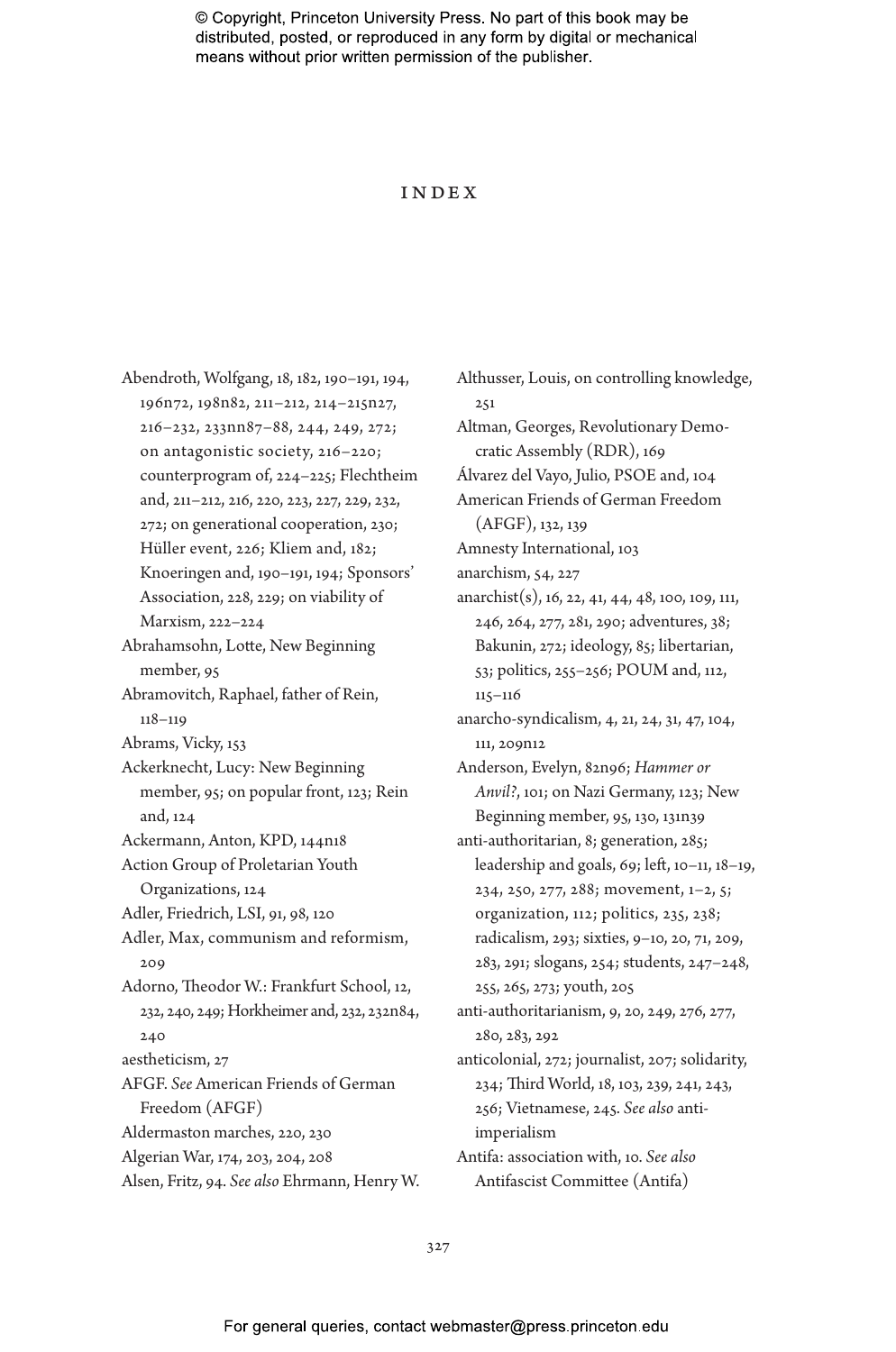328 INDEX

antifascism, 4, 10; feminist, 114–115; historical, 16, 53, 89; interwar, 9; mainstream, 16, 109, 115, 181; radical, 4, 9, 55, 205, 208–209, 212, 231, 276, 280, 291 Antifascist Action, 64, 64n29, 142 Antifascist Committee (Antifa), 142 anti-imperialism, 238, 241, 252, 267; cultural Marxism and, 207; French, 18; politics, 169; solidarity, 231; struggle, 245; vanguards, 189n52 APO. *See* Extraparliamentary Opposition (APO) Arab Spring, 13, 288 Araquistáin, Luis, on renewing socialism, 106, 108 Arendt, Hannah: on beginning anew, 15; on lost treasure of collective action, 113, 263; on movement politics, 253n45; on totalitarianism, 284 Aron, Raymond, on industrial society, 189n53 *Assembly* (Hardt and Negri), 289 Assembly of the French People (RPF), 169, 256 Audry, Colette, Revolutionary Left, 84, 208 Aufhäuser, Siegfried, RSD, 93–94, 98, 121 August Bebel School, 167 Axel Springer media company, 236, 249 Bachmann, Josef, right-wing extremist, 279 Badiou, Alain, call for vanguard party, 13, 290 Bakunin, Mikhail, anarchist, 272 Basic Law, West German constitution, 219, 225, 228 Bates College, 135–136, 212 Bauer, Otto, Austrian Revolutionary Socialists, 91, 98, 106 BdS. *See* League of Democratic Socialists (BdS) *Behemoth* (Neumann), 101, 106n50, 135n54 Bell, Daniel, on industrial society, 189n53, 258 Bendix, Reinhard, on industrial society, 189n53 Benjamin, Walter: Frankfurt School, 12; on emergent now-time, 274n113; on history, 20

Benke, Fritz, New Beginning member, 149 Bergson, Henri, philosophy of, 29 Berlin Psychoanalytic Institute (BPI), 67–68 Bernfeld, Siegfried, Frank and, 67 Bernhard, Paul, 94. *See also* Ehrmann, Henry W. Bernstein, Eduard, 46, 201–202; revising Marxism, 23, 131n38, 180, 199, 204, 254, 281n13 Besteiro, Julián, reformist socialist, 106 Beyer, Anna, 134n50 *Beyond Capitalism* (Löwenthal), 183–193,  $201$ Birkelbach, Willi, left socialism, 195 Black Lives Matter (BLM) movement, 293–294 Blanqui, Auguste: *Instructions for an Armed Uprising*, 232; revolution, 33 Bloch, Ernst: Marxist humanism, 240; *The Principle of Hope*, 137 Bloch, Karola, Marxist humanism, 240 Blum, Léon, Popular Front, 84, 88, 122, 122–123n15 Blumel, André, chief of staff, 122 Blumenberg, Werner, *Fighters for Freedom*,  $201$ BOC. *See* Catalan Workers and Peasants' Bloc (BOC) Böchel, Karl, RSD, 93–94, 97–98, 121 Böchelmann, Frank, Kunzelmann and, 237–238 Bögler, Franz: arrest of, 129n32; Sopade, 96, 97n25, 134n48 Bolshevik Revolution, 4, 22 Bolsheviks, 33, 36n49, 48, 56, 60, 106, 246, 291; anti-, prejudice and, 147; Kronstadt tragedy, 44, 45; leader Lenin, 37–39, 44, 137; party, 115; PSOE (Socialist Workers' Party), 106–107, 109; show trials of, 126; success of, 42 Bolshevism, 34, 41–42, 47, 99, 181n28, 267 Bonaparte, Louis Napoleon, 75 Bonaparte, Napoleon, 127 Bonapartism, 75n68, 127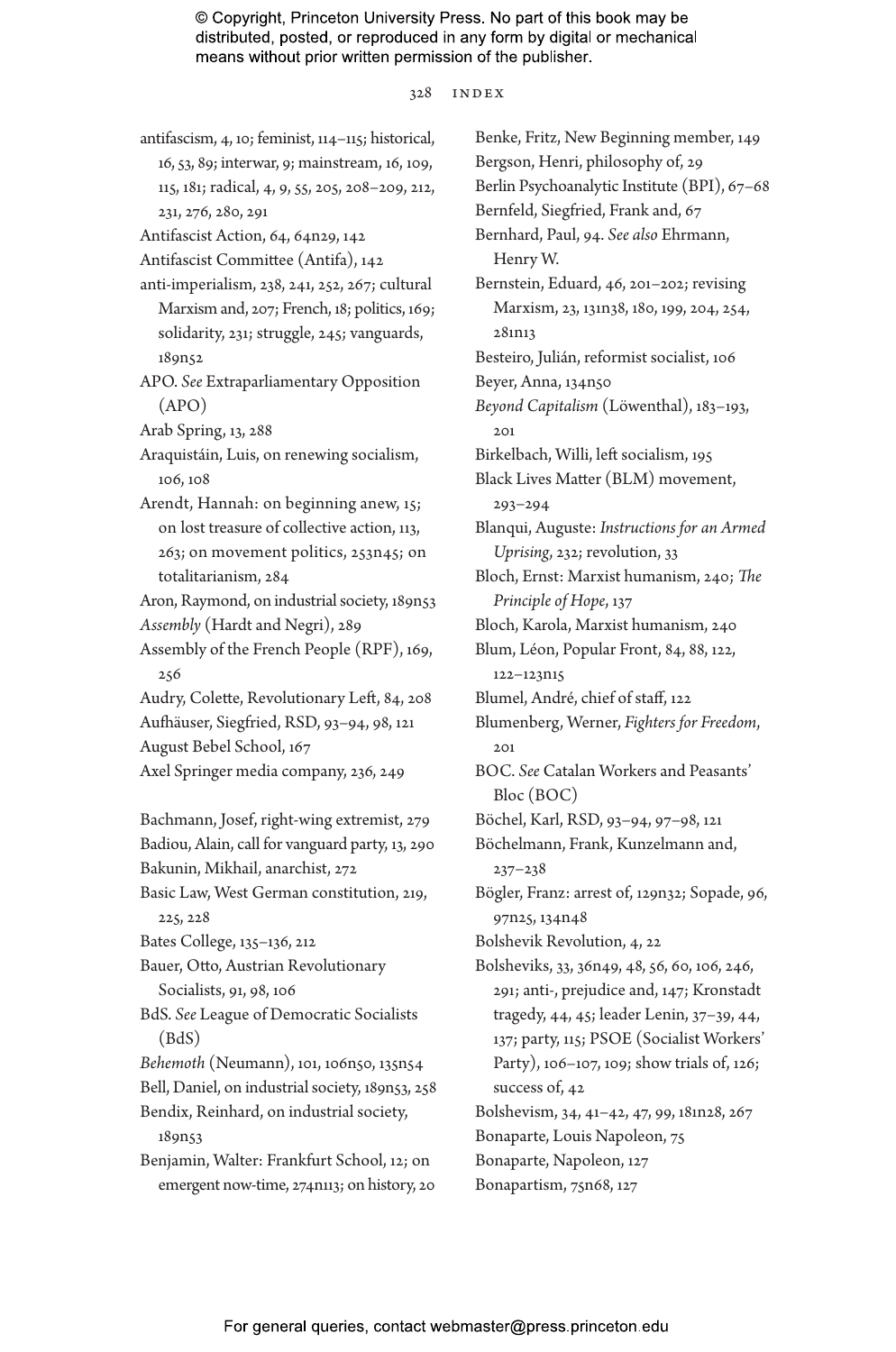index 329

Bordiga, Amadeo, leftism, 39, 51 Borinski, Fritz, antifascist, 194 Borkenau, Franz, 79, 79n84; writer, 92, 109 Bosteels, Bruno, call for vanguard party, 290 Bourdet, Charles, on French left, 207–208 Brakemeier, Heinz, Sponsors' Association, 229 Brandt, Willy: Deist and, 221; Ostpolitik, 198, 204–205, 279; of SAP, 119, 194; SPD chancellor, 278–279, 286 Brass, Otto, on overthrow of Nazis, 125 Braun, Hans, New Beginning member, 81 *Brave New World* (Huxley), 215 Brecht, Bertolt, *vii*, 6, 14, 137, 276, 280 Brill, Hermann L.: German Popular Front, 143; on overthrow of Nazi, 125 British Labour Party, 88, 97n24, 157, 174, 192 British New Left, 18, 73n63, 206 *The Brothers Karamazov* (Dostoyevsky), 30 Brown, Michael, death of, 293 *Brown Book on the Reichstag Fire and Hitler Terror* (Katz), 100 brownshirts, Nazi Storm Detachment, 64, 237 Brüning, Heinrich, 63 Bry, Ernst, New Beginning member, 81 Bry, Gerhard: Frankfurt School, 137; Org training, 62, 64, 77 Buchenwald Manifesto, 142, 143 Buck-Morss, Susan, Western Marxism, 12 Bukharin, Nicolai, show trial of, 126 Burnham, James, on managerial revolution, 186, 223 Busse, Erich, Org training, 60 Buttinger, Joseph, Austrian Revolutionary Socialists, 91 C4. *See* Coordinating Committee of Contesting Cadres (C4) CAC. *See* civic action committees (CAC) capitalism: advanced, 1, 6, 14, 18, 19, 71, 223, 244; against, 22, 126, 129, 259, 286; collapse of, 156, 185, 289; communitarian anti-, 85;

crisis of, 68, 73, 74, 127, 180, 186, 197; critique

of, 99, 175, 192, 200, 203, 209; democratic, 131, 174–175, 193–194, 204, 278, 286; forces of, 40, 46; global, 50, 85, 131; golden age of, 173; injustice of, 47; neoliberal, 14; overthrow of, 243, 254; postwar, 172, 204; reality under, 25–26; romantic anti-, 29, 30, 253 Caples, Anna, 119 Carrillo, Santiago, 107, 107n53 Carsten, Francis L., 123; New Beginning member, 95; on popular front, 123 Castells, Manuel: Cohn-Bendit and, 254–255, 289n35; on social media, 14 Castoriadis, Cornelius, *Socialism or Barbarism* journal, 17, 171 Catalan Workers and Peasants' Bloc (BOC), 109–110 Catholicism, 84 CDG. *See* Council for a Democratic Germany (CDG) CDU. *See* Christian Democratic Union (CDU) CGT. *See* General Confederation of Labor (CGT) Chauvin, Jean-René, Sartre and, 170 Christian Democracy, 173 Christian Democratic Union (CDU), 182, 195n71, 199, 205, 221n47, 224, 226, 229 Christian Social Union (CSU), 182, 195n71, 205 chronopolitics, 89, 89n3 civic action committees (CAC), 262 Claessens, Dieter, Free University event, 241 Clark College, 135 class: bourgeoisie, 23, 38–39, 42, 45, 75, 83, 188, 189n52, 223, 246, 251, 259, 262, 267; managers, 18, 35, 172, 186, 223, 265; marginal groups, 9, 243, 245; middle-class, 6, 8, 17–18, 70–71, 75, 99, 105, 107, 170, 175, 200, 205, 220, 223–224, 243, 284; working class, 6, 16, 31, 43–44, 46–49, 54, 57, 66, 71, 75–76, 92, 97, 111, 115, 126–127, 137, 148, 156–158, 169–171, 174, 194, 199–201, 223–224, 243, 247, 259, 270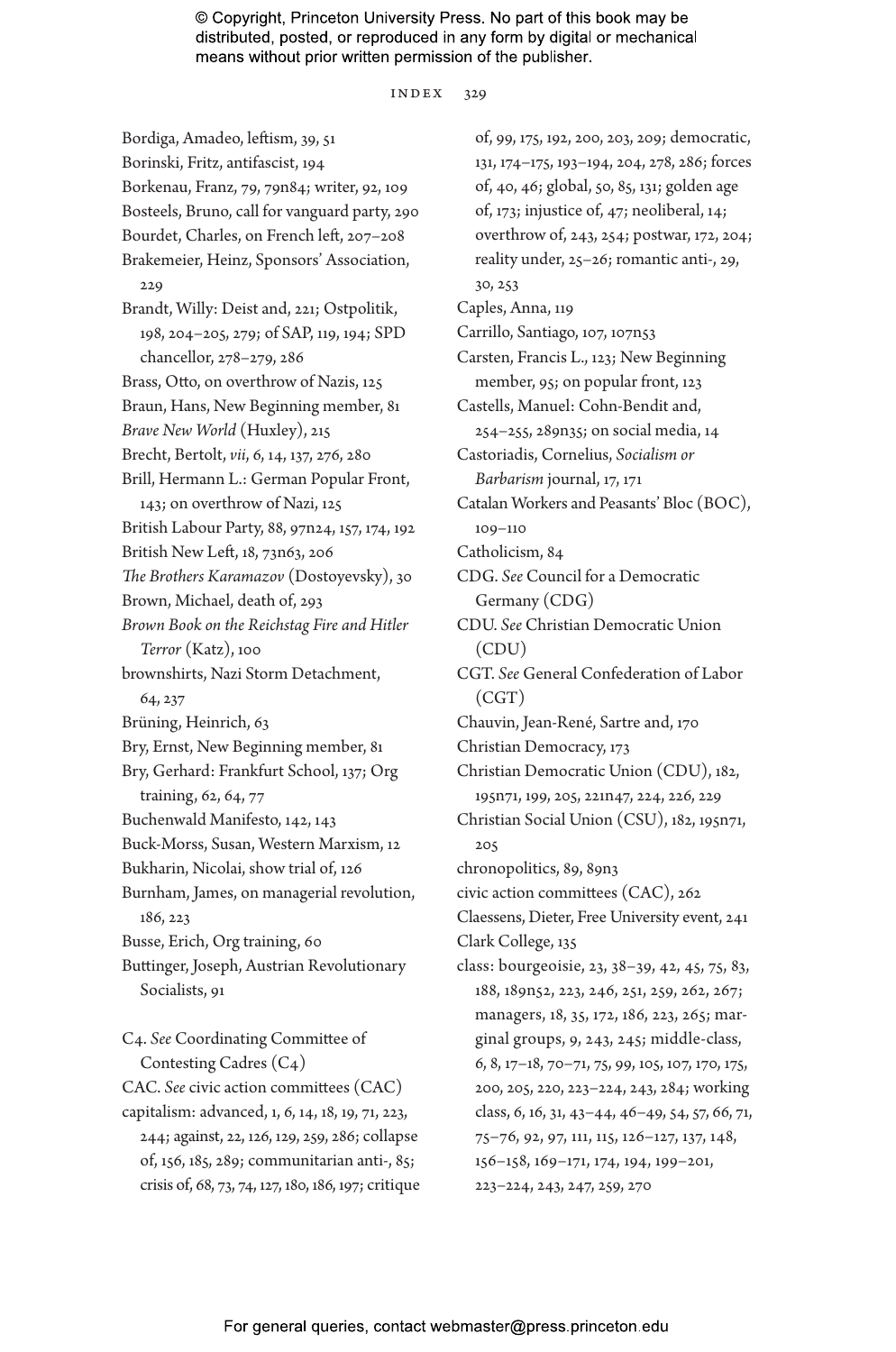#### 330 INDEX

class consciousness, 6; lack of, 230; Lenin and, 37, 43; Lukács and, 39–40, 45, 47–51; totality and, 25; workers', 244, 293

*Classe Operaia* (journal), 265

Clover, Joshua, 2011 uprisings, 13

- Cohn-Bendit, Daniel, 263–268, 268n95, 268–270, 271, 274, 282, 288; *Leftism*, 19, 269; May Movement and, 250–259; Subversive Action and, 19, 235
- Cohn-Bendit, Gabriel, 268, 268n95, 270 Colby College, 212
- Cold War, 1, 3, 183, 190, 206, 213, 245, 287; antifascism and, 10; Europe's reality, 192; geopolitics, 193, 198, 218, 241, 268; ideology of, 251; social totality, 223; stress of, 168–169

Collinet, Michel, Revolutionary Left, 84, 208

- Columbia University, 247, 283
- *The Coming World War* (Löwenthal and Frank), 128
- Communism, 4, 33–34, 217, 231, 264; Abendroth and, 249; capitalism and, 189, 191, 203; Erler and, 178; fascism and, 215; Hungarian Revolution against, 206; Löwenthal and, 175, 188; Loewenheim and, 56; Lukács converting, 26; Riechers and, 238; Social Democracy and, 5, 11, 54, 82, 88, 91, 100, 124, 147, 159, 164, 168; Soviet, 17, 60, 209
- Communist International (Comintern), 56, 57n12, 58, 64, 74, 103, 111–116, 118–120, 122, 152
- Communist party, 3, 34, 35, 255; Austrian, 120; Central Committee of, 263; Erler and, 177; French, 168, 264; German, 51, 58, 119, 209, 226; Hungarian, 39; illegal network in Budapest, 38; Lukács and, 40–41, 48–49; May Movement, 264; Moscow-dependent, 83; Münzenberg and, 101; Popular Front strategy, 102; Reichs and, 69–70; Social Democratic Party endorsing, 35; Spanish, 107, 113 Communist Party-Opposition (KPO), 57, 57n12, 60, 74n66, 152, 194

Conference of Sixty, 155 Coordinating Committee of Contesting Cadres (C4), 261 Council for a Democratic Germany (CDG), 132, 133 counterculture, 7, 68, 235–236, 243, 256n47, 281 Cripps, Stafford, Left Book Club (LBC), 101 *Crowds and Party* (Dean), 290 CRS. *See* Republican Security Companies (CRS) Crummenerl, Siegmund, Sopade and, 91 CSU. *See* Christian Social Union (CSU) Cultural League for the Democratic Renewal of Germany (Kulturbund), 147n23 Dahrendorf, Ralf, on industrial society, 189n53 *Das Argument* (journal), 233n87, 250n34 Dean, Jodi: call for vanguard party, 13, 290–291; *Crowds and Party*, 290 Debray, Régis, on guerrilla wars, 285 *Decomposition of Marxism* (Sorel), 51 de Gaulle, Charles: Assembly of the French People (RPF), 169; election, 268; Free French and, 134; government of, 208, 255–256, 262, 265; mass demo against, 267; speech, 266 Deist, Heinrich, de-democratizing effect of reforms, 221 *The Democratic and Authoritarian State* (Neumann), 232 Depreux, Édouard, 18, 203–204, 267; Autonomous Socialist Party, 203, 204; *Renewal of Socialism*, 203 *Der Ruf* (journal), 184 Dilthey, Wilhelm, philosophy of, 29 Dimitrov, Georgi, Popular Front, 122 Djilas, Milovan, Yugoslav dissident, 188, 189n52 Dohrn, Bernardine, on Marcuse, 1n1 Dostoevsky, Fyodor, Lukács and, 30, 37 Dubček, Alexander, on socialism, 233, 250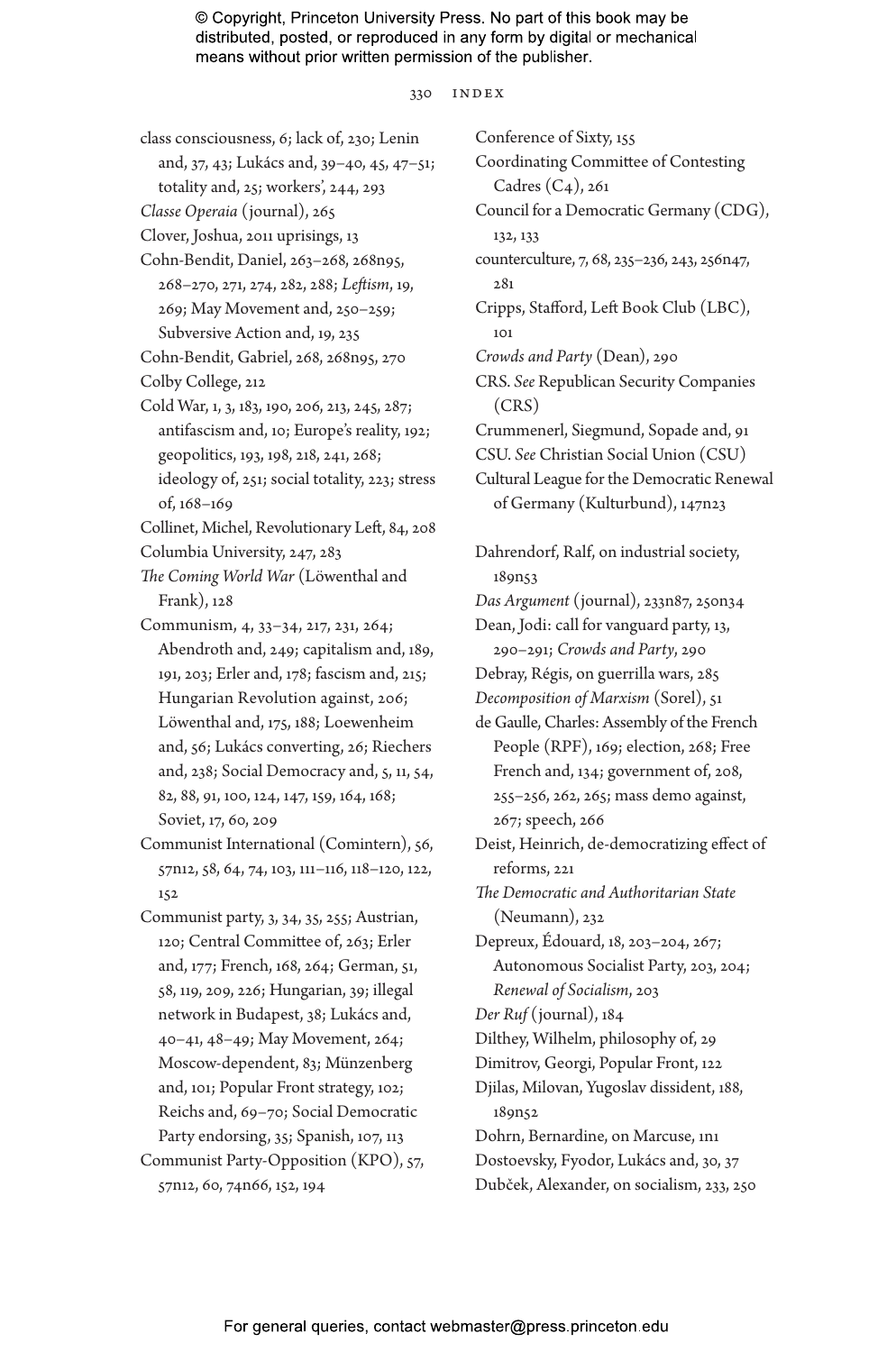#### index 331

plan, 133; Frank's memo to, 133, 133n47 Dupré, Walter: Org training, 60, 64; Schmidt and, 72 Dutschke, Rudi, 211, 255, 258, 270, 279–280, 285, 286, 290; Free University event, 210, 241; Gretchen and, 236, 240, 246, 250; on Lukács, 234, 240; Rabehl and, 237–238; Subversive Action and, 19, 235–250 Eberhard, Fritz, ISK and, 82 *Economic and Philosophical Manuscripts* (Marx), 26 EDC. *See* European Defense Community (EDC) Ehrmann, Henry W., 122–123n15, 124n18; New Beginning member, 93n12, 94, 95, 124; SAJ, 94 Eichler, Willi, ISK and, 82, 194 *Eighteenth Brumaire of Louis Napoleon* (Marx), 75, 159 Eisler, Gerhart, on communism, 39 Eisner, Jean, on Schmidt, 151, 168n102 electoral democracy, 61, 83, 108, 125, 180, 205, 245, 267. *See also* liberalism Elgaβ, Karl, SED, 167, 176 Eliasberg, Georg: Gestapo and, 80, 136; New Beginning, 95, 133 Eliasberg, Vera (née Franke), 95, 139 Emergency Rescue Committee, 132 *Empire* (Hardt and Negri), 289 Engelberg, Ernst, historian, 95 Engels, Friedrich, 201; origins of family, 68 Erhard, Ludwig, CDU and, 199 Erler, Fritz: antifascist new left, 217; criticizing political apathy, 179–180; escape of, 177; Knoeringen and, 194–195, 227; Löwenthal and, 17, 175, 279; New Beginning leadership, 124–125; New Beginning member, 81, 104n45, 178, 191, 194, 195; redefining socialism, 202; K. Schmidt and, 124–125, 191; Social Democracy, 197; social democratic modernization, 181–183; *Socialism as a Task for the Present* pamphlet, 179; as

Dulles, Allen, 134n48; émigré intelligence

SPD official, 175, 278; Ulbricht and, 178–179; wife Käthe, 176 Esping-Andersen, Gøsta, chronopolitics, 89, 89n3 *Esprit* (magazine), 84–85, 208, 208n8 European Defense Community (EDC), 182–183 European Revolution Station, 131 Extraparliamentary Opposition (APO), 236, 247–248, 250, 253

fascism: definition, 185; Reich on, 70–72; sex and, 66–76; *see also* antifascism FDJ. *See* Free German Youth (FDJ) Fechner, Max, Social Democrats, 145n19, 158 Feitelberg, Sergei, Org member, 66–67 Fenichel, Otto, Jacobson and, 67–68 Fetscher, Iring, book series, Political Texts, 232 Feuchtwanger, Lion, German emigration, 122 *Fighters for Freedom* (Blumenberg), 201 Fimmen, Edo, International Transport Workers' Federation, 91, 124 Finkielkraut, Alain, on totalitarianism, 286 Flechtheim, Alfred, modernist art dealer, 95 Flechtheim, Ossip K., 95, 135n54, 136, 158n64, 217; Abendroth and, 211–212, 216, 220, 223, 227, 229, 232, 272; futurology and, 212–216; Hüller event, 226; New Beginning, 135, 139; social scientist, 18 Floyd, George, death of, 10, 294 Fogarasi, Béla, progressive idealism, 32 Foitzik, Jan, on antifascist groups, 90 *Folk and Workers* ( Jaksch), 99 Ford Foundation, 294 Fourier, Charles, utopian socialist, 271–272 *France-Observateur* (newspaper), 208 Franco, Francisco, Spanish dictator, 102–103, 105n48, 106, 116, 255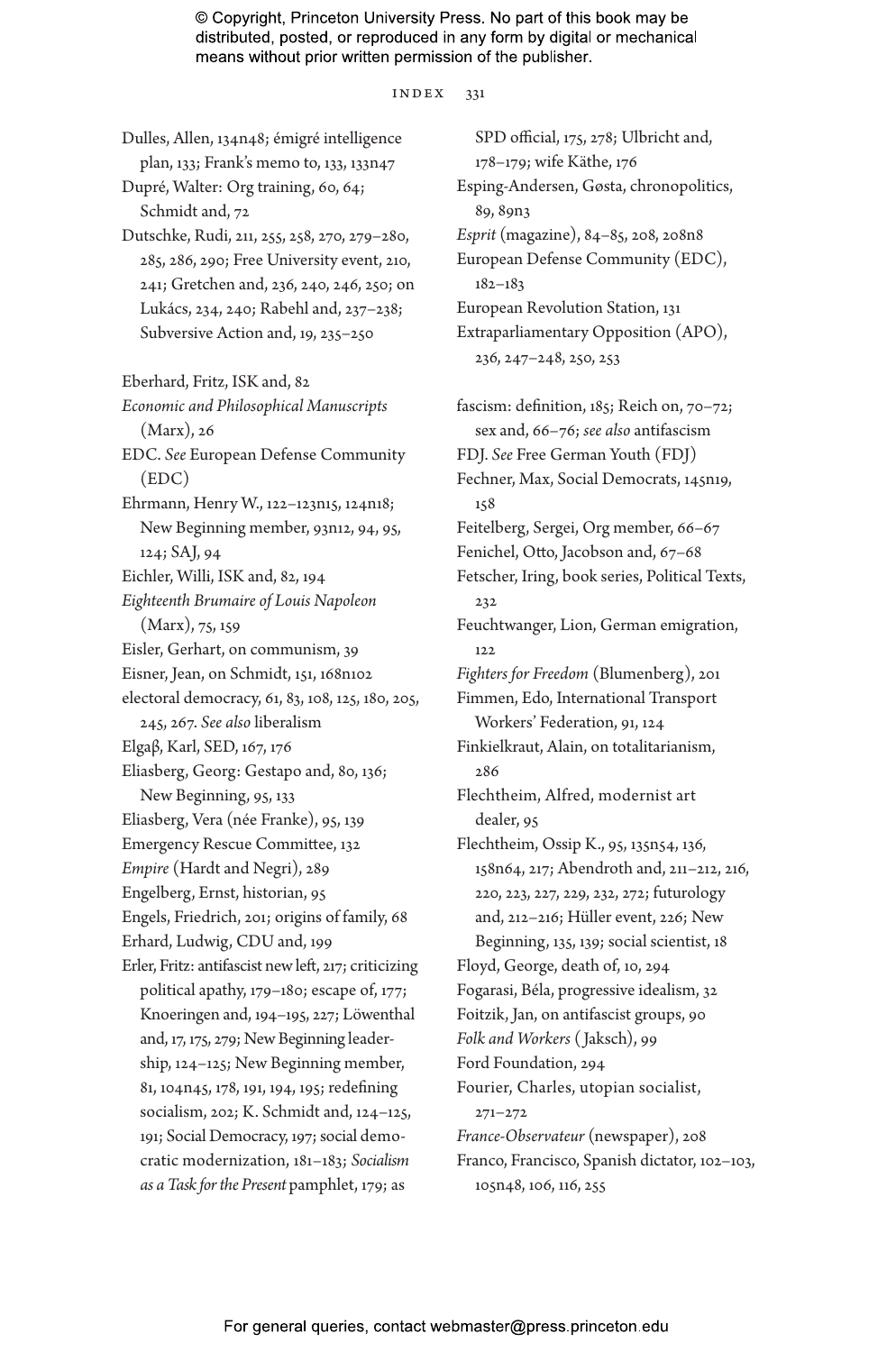332 INDEX

Frank, Karl: on anti-Nazi groups, 138; book publishing, 134; charismatic leader, 16; *The Coming World War* pamphlet, 128; Largo Caballero and, 109; on W. Loewenheim, 78; Löwenthal and, 185; on G. Müller, 153, 153n46; New Beginning leader, 94–96, 119, 128; Org member, 67; Sanderson and, 139; K. Schmidt and, 149, 151, 168; uncovering Soviet spy, 120; in United States, 129, 132–135, 167; as Willi Müller, 96 Franke, Vera, New Beginning, 95, 139 *Frankfurter Rundschau* (newspaper), 151 Frankfurt School, 12, 68, 70n51, 93, 133, 135, 135n54, 137, 162n78, 210, 218, 232, 236–237, 240–241, 246, 249 Franzel, Emil, *Occidental Revolution*, 99 Free German Youth (FDJ), 124, 124n19, 166 Freeman, Jo, on structurelessness, 284–285 Free School of the Humanities, 30–32 Free Socialist Youth, 56 Free Women, 115 Freire, Paulo, *The Pedagogy of the Oppressed*, 216 French Communist Party (PCF), 83–84, 168–170, 264–265, 267, 269, 274; General Confederation of Labor (CGT) and, 264 French Revolution, 21 French Section of the Workers' International (SFIO), 24, 73n61, 83–84, 168–170, 174, 203, 207, 269 Freud, Anna: *Normality and Pathology in Childhood*, 271; seminar by, 67 Friends of Socialist Unity, 101 Fromm, Erich, 68 *Fundamentals of Political Science* (Flechtheim), 214–215 Furet, François, on revolution, 291 Furth, Peter, speaker, 241 futurology, 212–217, 233 Galbraith, John Kenneth, on affluent society, 242 Gäng, Peter, speaker, 241

Gaus, Günter: Dutschke interview, 250, 285; Erler interview, 278n4 General Confederation of Labor (CGT), 257, 264, 266–269; French Communist Party (PCF) and, 264; May uprising and, 266; Workers' Force and, 257 General Union of Workers, PSOE and, 106 generation(s),  $4-8$ , 207, 228, 264, 269, 289; "45ers", 271; '68er, 271, 274; antiauthoritarian, 11, 285; antifascist, 208, 210–211, 218, 224, 227, 230, 233, 271, 278n4, 278–279; artists and scholars, 30; boomer radicals, 293; discontents, 18; feminism in older, 114; front, 88–89; Lukács and, 52; neoleftist, 9, 278; New Beginning, 158; psychoanalysts, 68; sixties, 216, 240; young, 68–69, 74, 83, 88, 157, 184, 190, 205, 227, 235 German Association for Proletarian Sexual Politics (Sex-Pol), 69–70, 115 German Communist Party (KPD), 51, 56–57, 60–63, 73, 91, 119, 121–123, 141–144, 146–148, 152, 154–158, 161, 164, 166, 178–179 German Communist Workers' Party (KAPD), 39, 40, 42 German Communist Youth Association, 63, 124 German Metalworkers Union, 152 German New Left (West), 86, 141, 210–212, 216, 230, 235, 282 German Popular Front, 109, 119, 121–123, 125, 143 German Revolution (1918–19), 144 German Revolutionary Socialists (RSD), 93, 97–98, 121–122 German Social Democratic Party (SPD), 23–24, 56–57; Berlin, 62, 145–146, 146n22, 148–150, 152, 162, 164, 165; Brandt and, 119n4, 278–279, 286; Dahrendorf and, 163; Dutschke and, 250, 286; Ehrmann in, 94; Erler and, 175, 177–182, 278; executive board-in-exile (Sopade), 91–92, 99; failures of, 144; Godesberg program, 193–205, 206, 223–225, 229; Grotewohl

Gasché, Rodolphe, militant, 237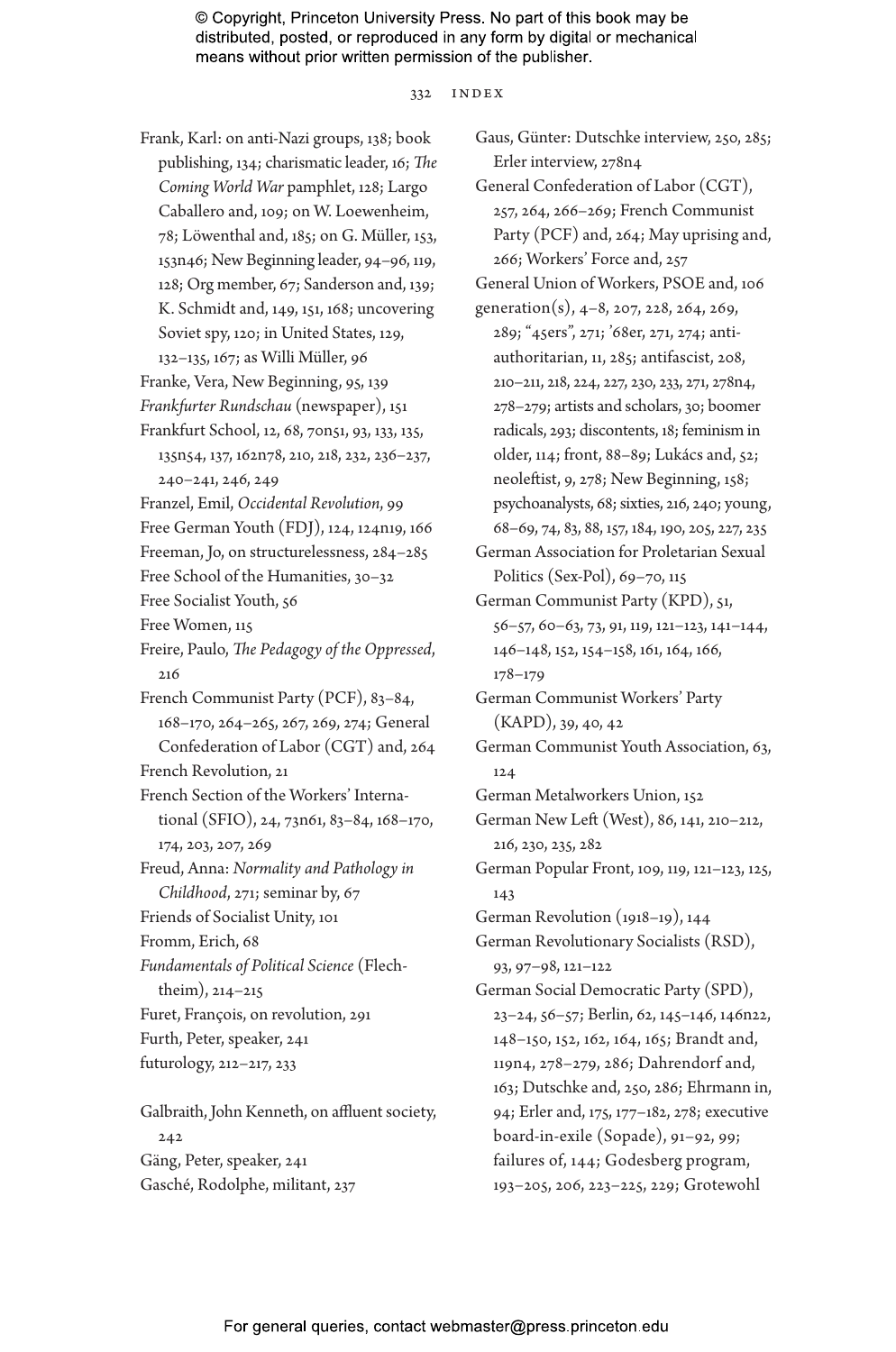#### index 333

and, 160; Kautsky in, 93; Knoeringen and, 279; KPD and, 60–63, 141–142, 148, 155–158, 161, 166, 179; Löwenthal and, 187, 191, 193; G. Müller and, 152, 165; Münzenberg and, 122; organizational reforms, 221–225; K. Schmidt and, 167, 286; Schumacher and, 162, 183, 220; Schumacher reorganizing, 153–155; Social Democratic Collegiate League and, 226–227; Sopade, 73, 91–94, 96–99, 105, 109, 119, 121–122, 124, 130, 132, 144–145, 154, 182, 194; Swolinzky and, 160–161; transformation of, 193–205, 282; Western, 168, 174 German Socialist Workers' Party (SAP), 73, 91, 119, 194 *Germany After Hitler* (Frank), 134, 135 German Youth Movement, 6 Germer, Karl, Jr., SPD, 166 gerontocracy, 145 Gestapo (Secret State Police), 76n71, 78, 78n81, 80–82, 81n93, 82n96, 88, 90, 96–97, 136; arrests by, 80; Erler and, 176; informant "Bernhard", 104n44, 122n15 Geyer, Curt: Sopade, 98–99; Vansittartists, 99n29 GL. *See* Justice and Liberty (GL) Glucksmann, André, on totalitarianism, 286 Gniffke, Erich W., Berlin SPD, 145, 145n19, 147 Godesberg program, 193–202, 229; convention, 18, 183, 193–194, 202, 205, 224–225; transformation of SPD, 204–205, 206, 223, 225 Goldmann, Lucien, on Lukács, 45 Gollancz, Victor, Left Book Club (LBC), 101–102 Gorkin, Julián, leftist, 111 Gorky, Maxim, plays, 26 Gorter, Herman, leftism, 39 Gorz, André: on neoleftists, 253; on self-management, 265 Gottwald, Klement, Loewenheim and, 121 Graeber, David, 2011 uprisings, 13 Graham, Helen, on Largo's downfall, 108

Gramsci, Antonio: on fascist culture, 71; on industrial production, 265n86; journal *L'Ordine Nuovo*, 51; war of position, 285, 290; Western Marxism, 13; work of, 238 *A Great Beginning* (Lenin), 41 Great Refusal, Marcuse, 8 Greece, anti-austerity protests, 13, 289 Greens, 19, 195n71, 287, 287n30 Grenelle Agreements, 266 Grimm, Robert, Org's manifesto and, 72, 91 Gronenberg, Else, New Beginning member, 95 Grotewohl, Otto: Berlin SPD, 145, 145n19, 155, 157, 160–162; critique of BdS, 143n15; Pieck and, 166 *Guardian* (newspaper), 1n1 Guérin, Daniel, Revolutionary Left, 84, 208 guerrilla war, 2, 113, 245, 268, 285 Guevara, Che, revolutionary guru, 245 Günther, Willi, 150

Habermas, Jürgen: Abendroth and, 216, 225; accusation of left fascism, 248, 248n32; on Horkheimer, 241 Hagen, Paul, Frank as, 132 Hall, Stuart: on cultural Marxism, 207; on violence, 206 *Hammer or Anvil?* (Anderson), 101 Hands Off Ethiopia, 103 Hannemann, Maria, K. Schmidt and, 163, 166 Hardt, Michael: on horizontalism, 13, 289–290; theory of immanent resistance, 291 Havemann, Robert: chemist in Working Group, 65, 147n23, 150, 166–167, 167n97; New Beginning veteran, 147n23 Heartfield, John, avant-garde artist, 100 Hegel, G.W.F., 213–214; *Phenomenology of Spirit*, 45 Heidegger, Martin: *Being and Time*, 45; Marcuse and, 2 Heiden, Konrad, journalist, 93 Hein, Gerhard, Gestapo and, 80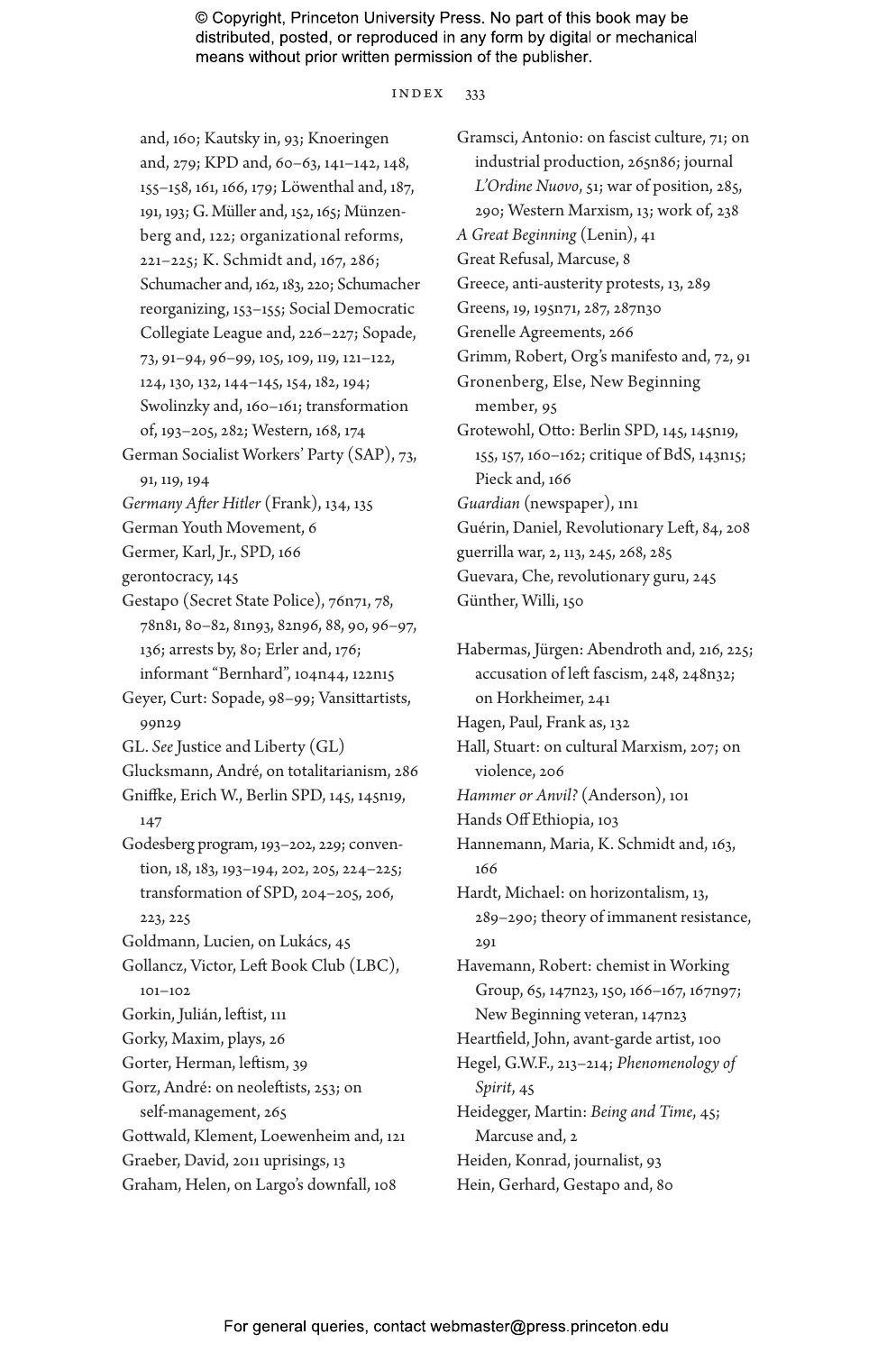334 INDEX

Heine, Fritz, Sopade, 154 Heinemann, Gustav, ex-CDU convert, 195 Hellmann, Henry, 64, 153; Org leadership, 64, 153. *See also* Jakubowicz, Heinrich Hertz, Paul, Sopade and, 91, 98, 98n28, 119, 122 Herz, John H., political scientist, 95 Hess, Moses, 50 Hesse, Eberhard, New Beginning member, 81 Heuseler, Rudolf, New Beginning member, 81 Heydorn, Heinz-Joachim: left socialism, 195, 229; Sponsors' Association, 229 Hilferding, Rudolf, *Zeitschrift fur Sozialismus*, 92–93 *History and Class Consciousness* (Lukács), 45, 48–50, 51 Hitler, Adolf, 92, 138, 140, 232; appeasement toward, 128; assassination plot, 138, 181, 217; Enabling Act of 1933, 247; KPD against, 144; Nazi Party and, 77; Olympics and, 104n45; seizure of power, 75, 87, 127, 135 Hobbes, Thomas, *Leviathan*, 106, 106n50 Hobsbawm, Eric, on capitalism, 173, 200, 201n91 Höfler, Alois, Frank and, 67 Holocaust, 10, 13, 212 *Homage to Catalonia* (Orwell), 112 Hoover Institution, 279 Horkheimer, Max, 241; Adorno and, 232, 240; Frankfurt School, 12, 240–241; Institute for Social Research, 82, 241 Horthy, Miklós, dictatorship, 38 Hüller, Oswald, SDS, 226 Huizinga, Johan, 214 Hungarian Communist Party, 39 Hungarian Revolution (1956), 50 Huxley, Aldous: *Brave New World*, 215; *The Perennial Philosophy*, 215

Ibárruri, Dolores (La Pasionaria), 113 Iberian Anarchist Federation, 111 Ibsen, Henrik, plays, 26, 34 *Ideology and Utopia* (Mannheim), 6

*The Idiot* (Dostoevsky), 30 Independent Lefts Action Center, 207 *Instructions for an Armed Uprising* (Blanqui), 232 International Brigades, 102–103 International Psychoanalytic Association, 70 International Red Aid, 105, 152 International Socialist Militant League (ISK), 82, 93, 122, 130, 134, 134n50, 136, 194, 196 International Transport Workers Federation, 91, 124 International Workers' Aid, 100 intraparty democracy, 277 iron law of oligarchy, Michels, 5, 24, 159 ISK. *See* International Socialist Militant League (ISK)

Jacobson, Edith: Gestapo and, 80; on psychoanalysis, 67–70, 80, 81n91, 82n96 Jaksch, Wenzel, *Folk and Workers*, 99 Jakubowicz, Heinrich, Org leadership, 64, 153 JCR. *See* Revolutionary Communist Youth  $(ICR)$ JCS 1067, 139, 139n3 Jegelka, Ernst, New Beginning member, 81, 140, 167 Jeremias, Jerry, New Beginning member, 95 Joseph, Franz (Emperor), 62 *Journal of Higher Education* (journal), 213 Jungk, Robert, futurology, 216 Justice and Liberty (GL), 16, 54, 82, 99, 103 Kahn, Traute, militant, 57, 72

KAPD. *See* German Communist Workers' Party (KAPD) Kappius, Josef, antifascist, 134n50, 194 Katz, Otto, *Brown Book on the Reichstag Fire and Hitler Terror*, 100 Kautsky, Karl, SPD, 38n57, 93 Kelsen, Hans, jurist, 95 Kerr, Clark, on industrial society, 189n53 Keynesian economic theory, 186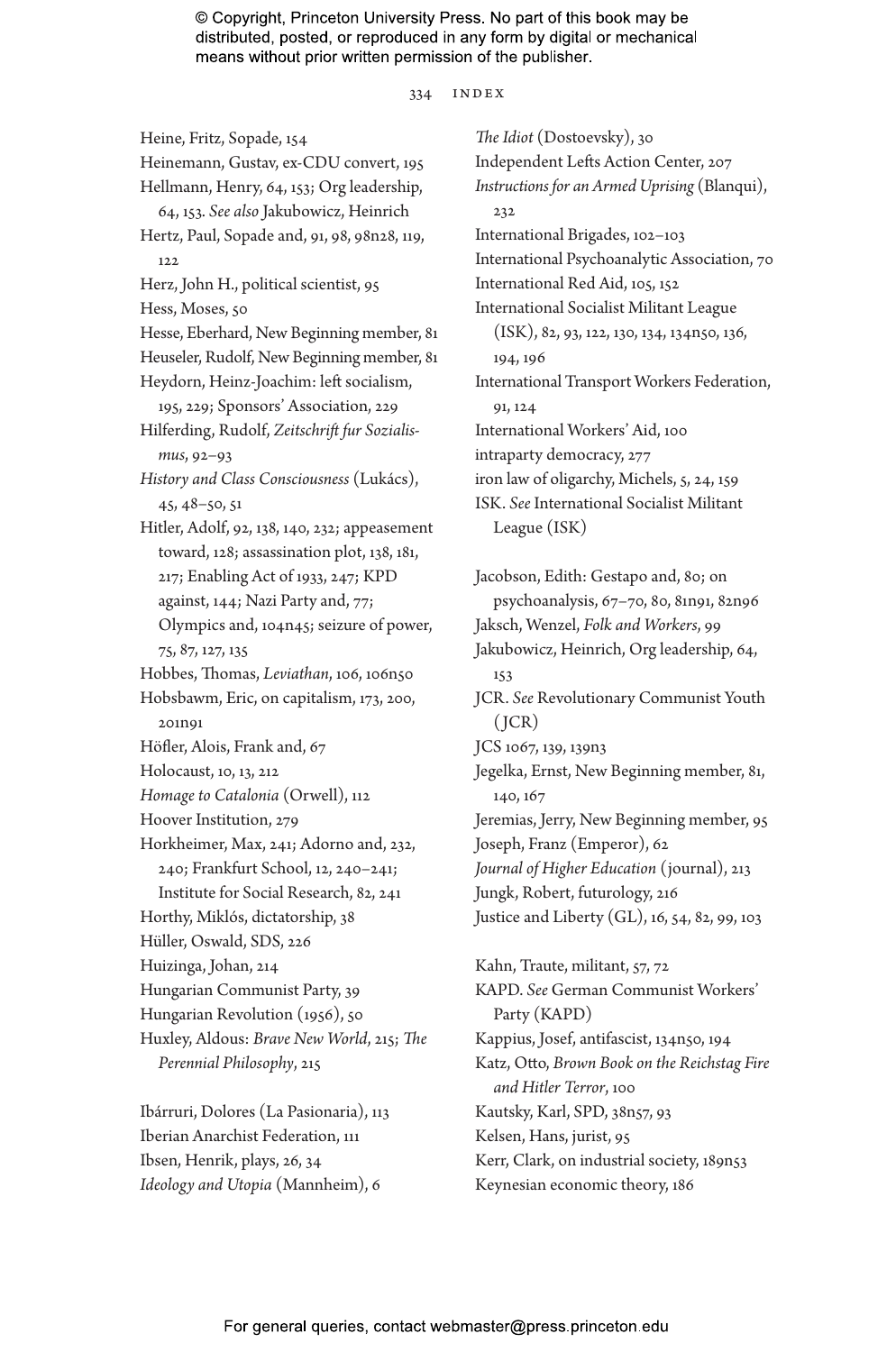#### index 335

Kirchheimner, Otto, Frankfurt School, 133 Klapper, Paul, Org training, 60 Klein, Melanie, legacy of, 67 Kliem, Kurt: Abendroth's student, 182; on New Beginning, 122n15 Klingelhöfer, Gustav: New Beginning Working Group, 156–157, 160–161, 163; Schmidt and, 148–149, 160 Klotz, Gretchen, Dutschke and, 236, 240, 246, 250 Knoeringen, Waldemar von: Abendroth and, 190–191; Erler and, 194–195, 227; Löwenthal and, 184; New Beginning member, 157, 183; Sopade, 96, 130; SPD leader, 279 Koestler, Arthur: *Spanish Testament*, 102; writer, 101 Kofler, Leo, expelling, 249 Kołakowski, Leszek, philosopher, 273 *Kommunismus* (journal), 39, 44n76 *Konkret* (magazine), 226, 286 Korsch, Karl: Lukács and, 218, 232, 246; *Marxism and Philosophy*, 51; New York circle, 135, 135n54 Koselleck, Reinhart, 20 KPD. *See* German Communist Party (KPD) KPO. *See* Communist Party-Opposition (KPO) Krahl, Hans-Jürgen, SDS, 232, 240, 248n32, 249 Kreisau Circle, 181 Krivine, Alain, activist, 267 Krüger, Lucie, Ackerkneckt born, 124 Kulcsar, Leopold, ostracism of, 120 Kulturbund (Cultural League for the Democratic Renewal of Germany), 147n23 Kunzelmann, Dieter, militants, 237–238, 246, 251 Kurras, Karl-Heinz, student Ohnesorg shooting, 248n32, 249 Kürschner, Erich: League of Religious Socialists, 236; New Beginning leader, 124–125, 140, 150, 167, 178, 236

*La batalla* (journal), 115, 116 Labour and Socialist International (LSI), 88, 91, 98, 120 Laclau, Ernesto, on left populism, 14 Laffon, Émile, French zone, 177 *La gauche* (journal), 170 La Pasionaria, female icon of war, 113 Largo Caballero, Francisco, PSOE and, 105, 107, 108, 109, 110–111 Laski, Harold J., political scientist, 93, 101 Lassalle, Ferdinand, 50 League Against Imperialism, 100 League for Academic Freedom, 272 League of Democratic Socialists (BdS), 142–143 Lefèvre, Wolfgang, 241 Lefebvre, Henri, 70, 252n41 Lefort, Claude, *Socialism or Barbarism* journal, 17, 171, 269 Left Book Club (LBC), 16; founding of, 101; membership in, 102 *Leftism* (Cohn-Bendit), 19, 268, 269, 270 *"Left-Wing" Communism* (Lenin), 15, 41, 42, 43, 58 Leibetseder, Hedwig, New Beginning member, 81 Lenin, *"Left-Wing" Communism*, 15, 41, 42, 43, 58 Leninism, 37, 80 Leninist Organization, 3. *See also* Org Leuschner, Wilhelm, martyr, 146, 146n21 Levi, Carlo, Justice and Liberty (GL), 82 Levi, Paul, mentor to Loewenheim, 56–57 *Leviatán* (journal), 105 *Leviathan* (Hobbes), 106, 106n50 liberal democracy, 2, 17, 35, 37, 39, 98, 184, 241–242. *See also* liberalism liberalism, 25; British, 131n38; electoral, 38; failure of classical, 186; history of, 281; New Deal, 284; socialism and, 82. *See also* neoliberalism *Liberal Socialism* (Rosselli), 82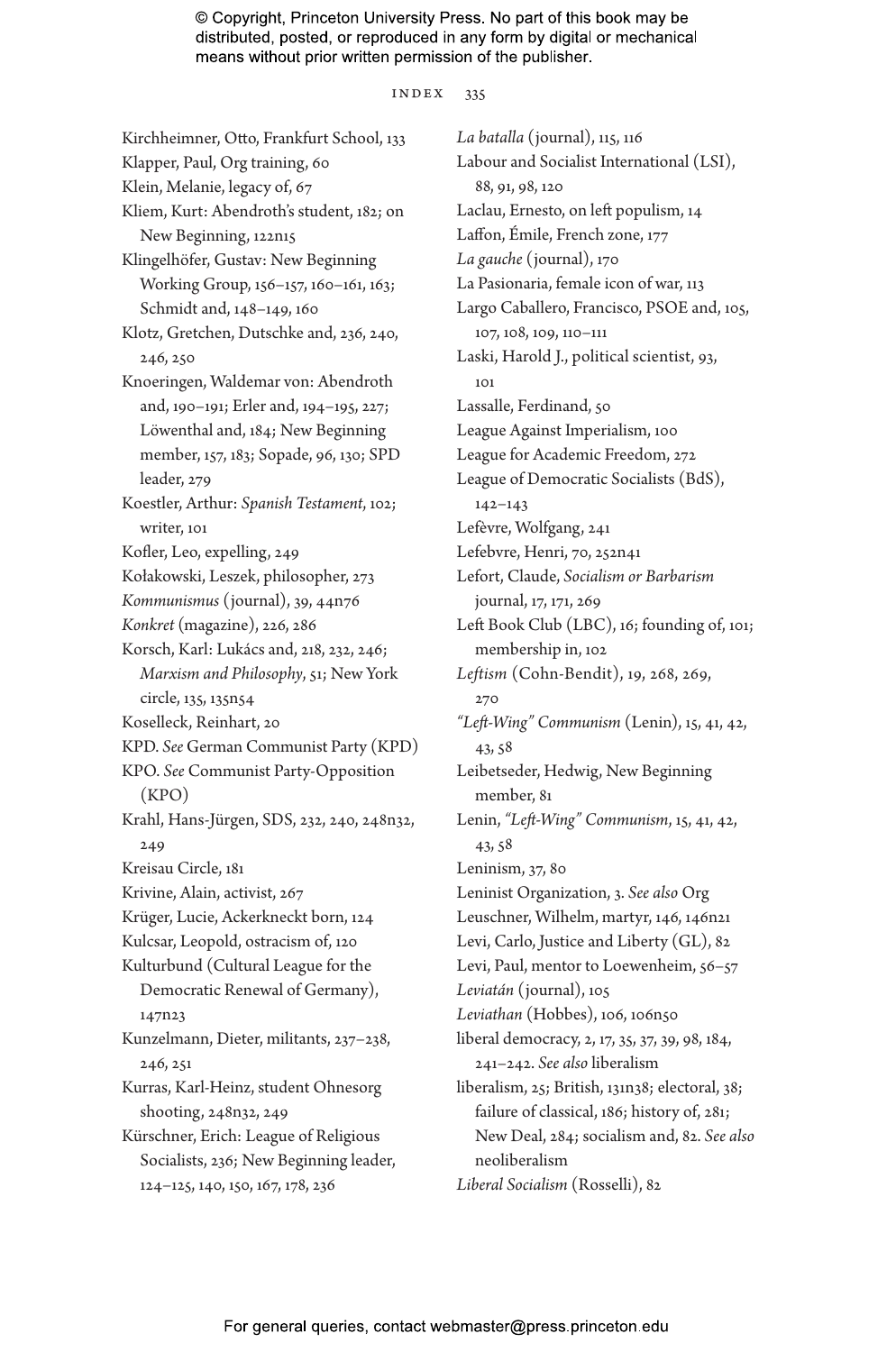#### 336 INDEX

liberation, 16, 138, 149, 168, 243, 261, 292; dreams of, 273; Latin American, 250; of man, 203; National Liberation Front, 208; sexual, 55, 66n42, 70, 234, 237, 251n37; Third World, 18, 238; women's, 70, 113, 115, 284

Lichtheim, George, history of socialism, 33, 174, 209n12

Lieber, Hans-Joachim, Free University, 246 Liebknecht, Karl, assassination of, 56; spirit of, 229

Linebaugh, Peter, on Paris, 283

Loewenheim, Ernst, militant, 57, 64

Loewenheim, Walter, 270; circle, 129; F-Course, 176; Germany's abortive revolution 1918–19, 75; on global economic collapse (1930), 74; Gottwald and, 121; leftist dilemma, 76; Levi as mentor, 56-57; manifesto by, 130n34; G. Müller and Org, 152–153; New Beginning's political fate, 91; on Org, 76–82; organizing the Org, 57–60; Org founder, 4, 83, 95, 130, 152, 160, 269; Org's training, 60–66; pamphlet *Neu beginnen!*, 4, 55, 72–73, 73n60, 78, 99n29, 269; on psychoanalysis intrusion into Org, 67, 69; Russian-German Bonapartism, 127; Schmidt as protégé, 94; Spartacus League, 56; theory of fascism, 79

Lohmar, Ulrich, Schelsky and, 222, 223

London riots, 13, 289

Long Sixties, 11

- *L'Ordine Nuovo* (journal), 51
- Löwenthal, Richard: *Beyond Capitalism*, 183–193, 201; biography of Reuter, 192n64; *The Coming World War* pamphlet, 128; critique of capitalism, 175; debt to Aron, 272n106; Dutschke and, 210–211, 237, 279–280; Erler and, 17, 175, 279; Free University event, 210, 241; on geopolitics, 126–127; New Beginning member, 17, 93n12, 95, 100–101, 130; rebellion against authority, 243; *The Romantic Regression*, 272, 273; Sanderson and, 140; K. Schmidt

and, 158, 158n64, 159; Schwan and, 241; social democratic modernizer, 244, 271; strategy for Popular Front, 123, 125; as student, 62–63, 79

- Löwy, Michael: on Lukács's revolutionary realpolitik, 50; on Mannheim, 31n30
- LSI. *See* Labour and Socialist International  $(LSI)$
- Lukács, Georg, 19, 70, 170, 246; "Aesthetic Culture" (essay), 27; biography of, 26–27; Communist Party and, 26, 33–34, 38, 39–41; concept of permanent revolution, 33; on creating new forms, 15; development of leftism, 31–32; Dostoevsky and, 30, 37; Dutschke and, 234, 240; Fogarasi and, 32; *History and Class Consciousness*, 45, 48–50, 51; Korsch and, 218, 232; on Luxemburg's views of Russian Revolution, 48; Mannheim and, 30, 31, 59; reification (*Verdinglichung*), 25; romantic anticapitalism, 29; sex education campaign, 34; *Soul and Form*, 28; Sorel and, 31–32, 35; Szabó and, 31–32, 35, 37; *The Theory of the Novel*, 28–29, 30; on Tolstoy, 29; tragedy of culture in early work of, 24–31; Weber and, 33n42; Western Marxism, 25, 222
- Luxemburg, Rosa, 9, 23, 42, 201; assassination of, 56; critique of, 47–49, 180; Erler on, 180; Löwenthal on, 185; *The Mass Strike*, 47; *Political Writings*, 232; spirit of, 229
- Magnus Hirschfeld's Institute for Sexual Science, 67
- Mahler, Horst: Meinhof and, 286; Rabehl and, 239–240, 240n12, 281

Mair, Peter, on Western democracy, 288

- Malinowski, Bronislaw, matriarchy, 68
- Manifesto of Insubordination, 208

Mann, Heinrich, German emigration, 122 Mann, Thomas: CDG and, 132–133; writer,

215

Mannheim, Karl: concept of generation, 6n6, 6–7; Free School and, 30–31;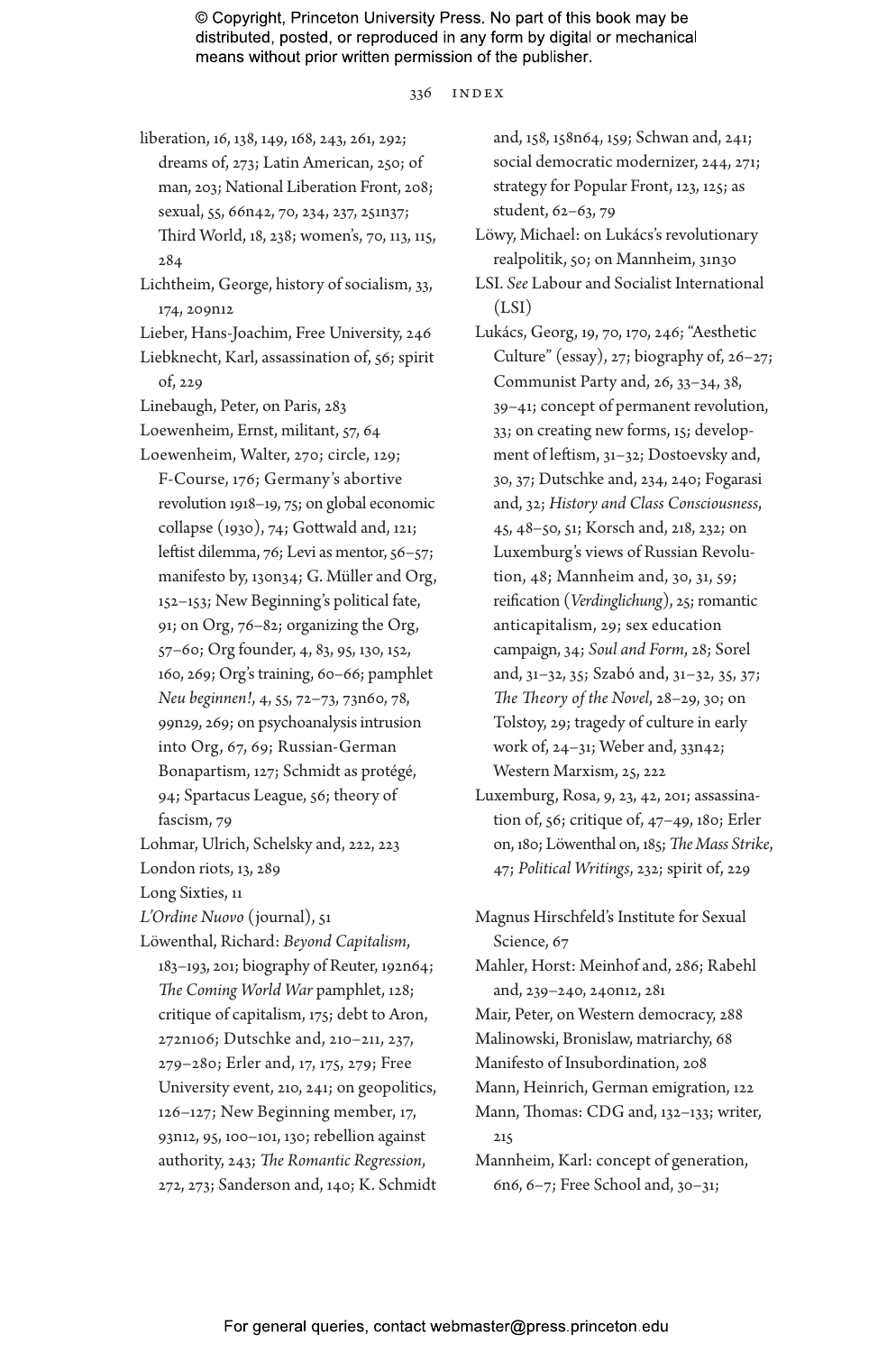#### index 337

*Ideology and Utopia*, 6; ideology critique, 59; Lukács and, 30, 31, 59 Mao Zedong, 263, 285n24 March 22 Movement, 254, 254n47, 255, 257 March Action, 56 Marcuse, Herbert, 232; criticizing Reich, 68n42; Dohrn introducing, 1n1; Dutschke and, 258; Frankfurt School, 12, 133, 210, 237, 241; Great Refusal, 8; Löwenthal and, 271, 273; on New Left, 2, 243–245; new sensibility, 13; *One-Dimensional Man*, 242; philosophy of revolution, 1–2; repressive tolerance, 242 Martinet, Gilles, radical antifascism, 208 Marx, Karl, 3, 9, 22, 106, 201, 213, 223, 231, 272; critical social theory, 6; *Economic and Philosophical Manuscripts*, 26; *Eighteenth Brumaire of Louis Napoleon*, 75, 159 Marxism, 18, 20, 23, 31, 41, 45, 68, 82–83, 85, 99, 108, 131, 131n38, 138, 153, 156, 166, 175, 180, 183, 194, 197, 203–204, 212, 217, 226, 238, 282, 286; cultural, 207; living, 185; orthodox, 71; post-, 288; in Spain, 110–111; viability of, 222–223; Western, 3, 12–13, 25, 209 *Marxism and Philosophy* (Korsch), 51, 232 *The Mass Psychology of Fascism* (Reich), 70, 72 *The Mass Strike* (Luxemburg), 47 Matignon Agreements, 266 Matteotti, Giacomo, antifascist martyr, 159 Mattick, Kurt, New Beginning, 140, 166 Maurín, Joaquín: capture of, 116; Catalan dissident, 106, 110; Nin and, 111; *Toward the Second Revolution*, 110 Max Planck Institute, 150 May Day, 115, 250 May Movement (France), 264, 278; Cohn-Bendit and, 250–259; March 22 Movement morphed into, 257; rise and fall of, 269; Touraine on, 259–260, 264 Mayorga, René, 241, 245 Meinhof, Ulrike: magazine *Konkret* 226; Mahler and, 286 Meisel, Hilde, 82; death of, 134n50; ISK and, 82, 134n50 Mendershausen, Horst, New Beginning member, 95 Mendès France, Pierre, Radical Party, 267 Merleau-Ponty, Maurice, 3n3 Michels, Robert, iron law of oligarchy, 5, 24, 159 Miliband, Ralph, parliamentary socialism, 221 Mills, C. Wright: "Letter to the New Left", 207; on neoleftism, 207; *The Power Elite*, 223 Mises, Ludwig von, economist, 95 Mitscherlich, Alexander, engaged democrat, 147n23 Mitterrand, François, government of, 287 Moewes, Ernst, SPD, 164 Mollet, Guy, SFIO, 18, 207 Molotov-Ribbentrop Pact, 126, 128 Monet, Claude, 27 Moraw, Frank, slogan of unity, 146 Morin, Edgar, on Cohn-Bendit, 255 Mouffe, Chantal, on left populism, 14 Mounier, Emmanuel, Catholic journal *Esprit*, 84–85, 208 Müller, Georg: Independent Trade Union Organization (UGO), 168n104; New Beginning Working Group, 140, 150, 152–153, 159, 163, 165–167, 178–179 Müller, Willi, 96. *See also* Frank, Karl Mumford, Lewis, 215 Münzenberg, Willi: organizing meetings, 122; propaganda campaigns, 100–101 Mussolini, Benito, 82, 87, 127 Nasser, Gamal Abdel, Suez Canal and, 206 National Bolshevism, 99 National Confederation of Labor, 111 National Liberation Front, 208 National People's Army, 236 NATO. *See* North Atlantic Treaty Organization (NATO) Nazi Factory Cell Organization, 64 Nazi Germany, 77, 90, 123, 126, 131, 133, 138, 239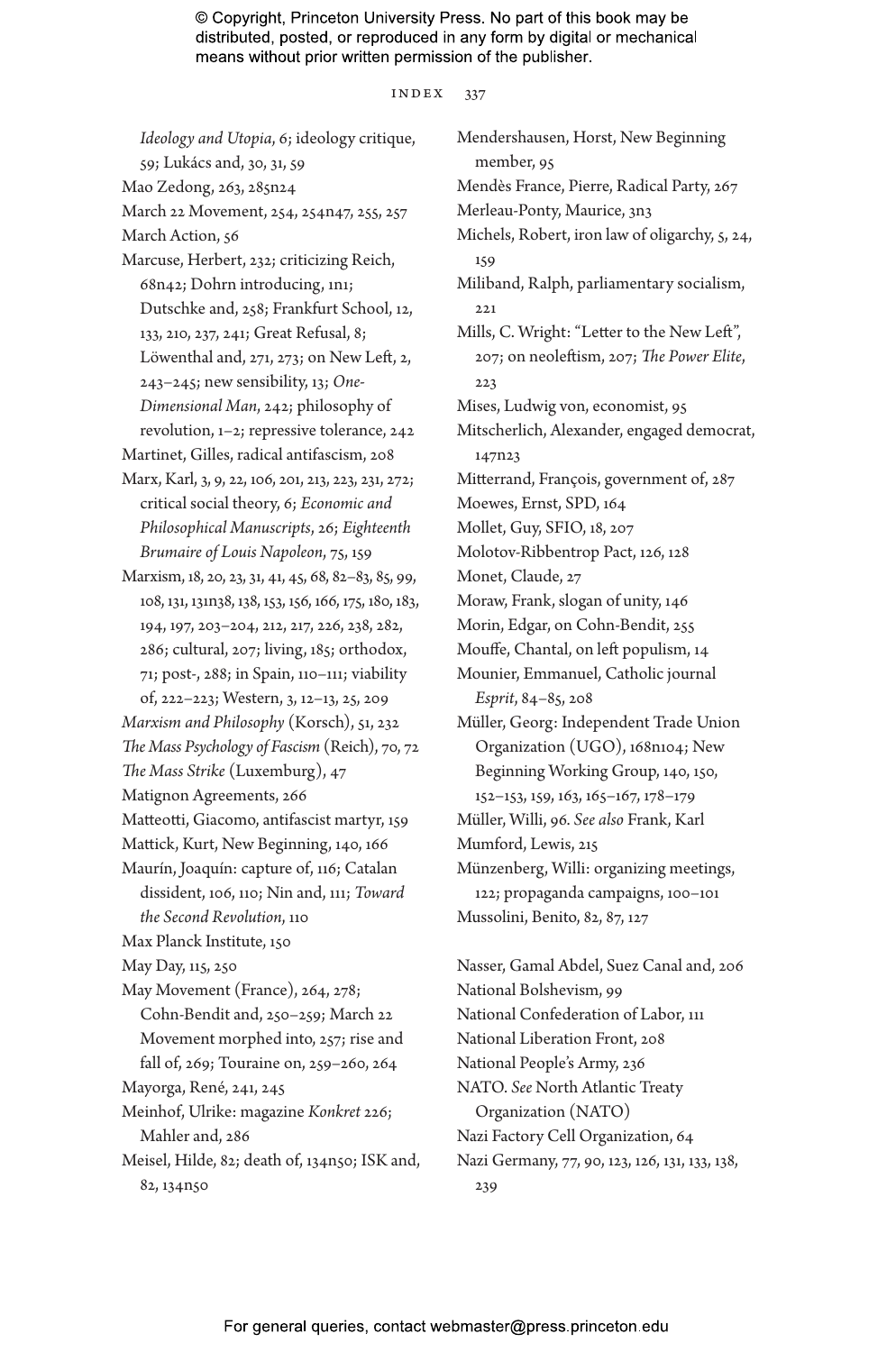#### 338 INDEX

- Nazi Party, 2, 55
- Nazism, 17, 53, 146, 179, 217, 230, 235, 271
- Nazi Storm Detachment (Sturmabteilung) brownshirts, 64, 237 Negri, Antonio, 265; on horizontalism, 13,
- 289–290; theory of immanent resistance, 291
- Negrín, Juan, POUM newspaper *La batalla*, 116
- Negt, Oskar, SDS, 228, 228n69
- Nelson, Leonard, ISK and, 82, 196
- neoliberalism, 14, 19–20, 290, 292
- *Neu beginnen!* (Miles [Loewenheim]), 4, 55, 72–73, 73n60, 78, 99n29, 269
- *Neue Kritik* (journal), 233n87, 249
- Neumann, Franz, Berlin SPD, 162, 162n78, 166
- Neumann, Franz L.: *Behemoth*, 101, 106 n50, 135n54; *The Democratic and Authoritarian State*, 232; Frankfurt School, 93, 133, 162n78; New Beginning member, 162n78
- New Beginning, 3–6, 9, 16–17; educating the, 60–66; exile network, 89; F-Course training, 60–62, 72, 76, 153n46, 176; foreign bureau, 94, 95n18, 126, 129; manifesto, 183; Org's schism and reconstitution as, 238, 282; pamphlet, 73, 75, 76–77; small group, 54, 90, 92–94, 98–99, 105; underground resistance, 56; Working Group, 148–153, 156, 160–164, 166–168, 178–179, 254
- New Left: British, 18, 73n63, 206; French (Nouvelle Gauche), 18, 73n63, 206, 208n8, 208–209, 255n51; German (West), 86, 141, 210–212, 216, 230, 235, 282; organizational form, 2; proper name of, 5; students of, 228–233; US, 1n1, 246, 254, 283–284, 284n20
- *New Reasoner* (journal), 207
- *New York Times* (newspaper), 1
- Niebuhr, Reinhold, theologian, 132
- Niekisch, Ernst, folk socialism, 99
- Night of the Long Knives, 77
- Nin, Andrés, Catalan Marxist leader, 111, 116
- *Nineteen Eighty-Four* (Orwell), 215
- Nirumand, Bahman, 241

Internal Affairs (NKVD) *Normality and Pathology in Childhood* (A. Freud), 271 North Atlantic Treaty Organization (NATO), 183, 193, 226 Noske, Gustav, SPD minister, 56 Nouvelle Gauche (French New Left), 18, 73n63, 206, 208n8, 208–209, 255n51 Nuremberg Trials, 212

NKVD. *See* People's Commissariat for

- *Occidental Revolution* (Franzel), 99 Occupy Wall Street, 13, 14, 289, 290 *October* (Carrillo), 107, 107n53 Oedipus complex, 68 Oertzen, Peter von, left socialism, 195 Office of Strategic Services (OSS), 133 Office of War Information, 133 Ohnesorg, Benno, shooting of, 248n32, 249 Ollenhauer, Erich, Sopade and, 91, 130, 154, 194 *One-Dimensional Man* (Marcuse), 242 Orbán, Viktor, government of, 51 Org (Leninist Organization), 3–4, 57–60; F-Course in training, 60–62, 72, 76, 153n46, 176; Loewenheim as founder of, 4, 83, 95, 130, 152, 160, 269; organizing, 57–60; training of, 60–66. *See also* New Beginning organized spontaneity, 2 Orlov, Alexander, Rein and, 120 Ortega y Gasset, José, philosopher, 106 Orwell, George: *Homage to Catalonia*, 112; *Nineteen Eighty-Four*, 215; *The Road to Wigan Pier*, 101; Spanish Civil War and, 112 Ostrowski, Otto, 179; Berlin Social Democrats, 179 Otto, Karl A., APO, 247 Otto Suhr Institute, 216 Otzovists (Recallists), 41
- *Out of Apathy* (Thompson), 207
	- Oxfam, 103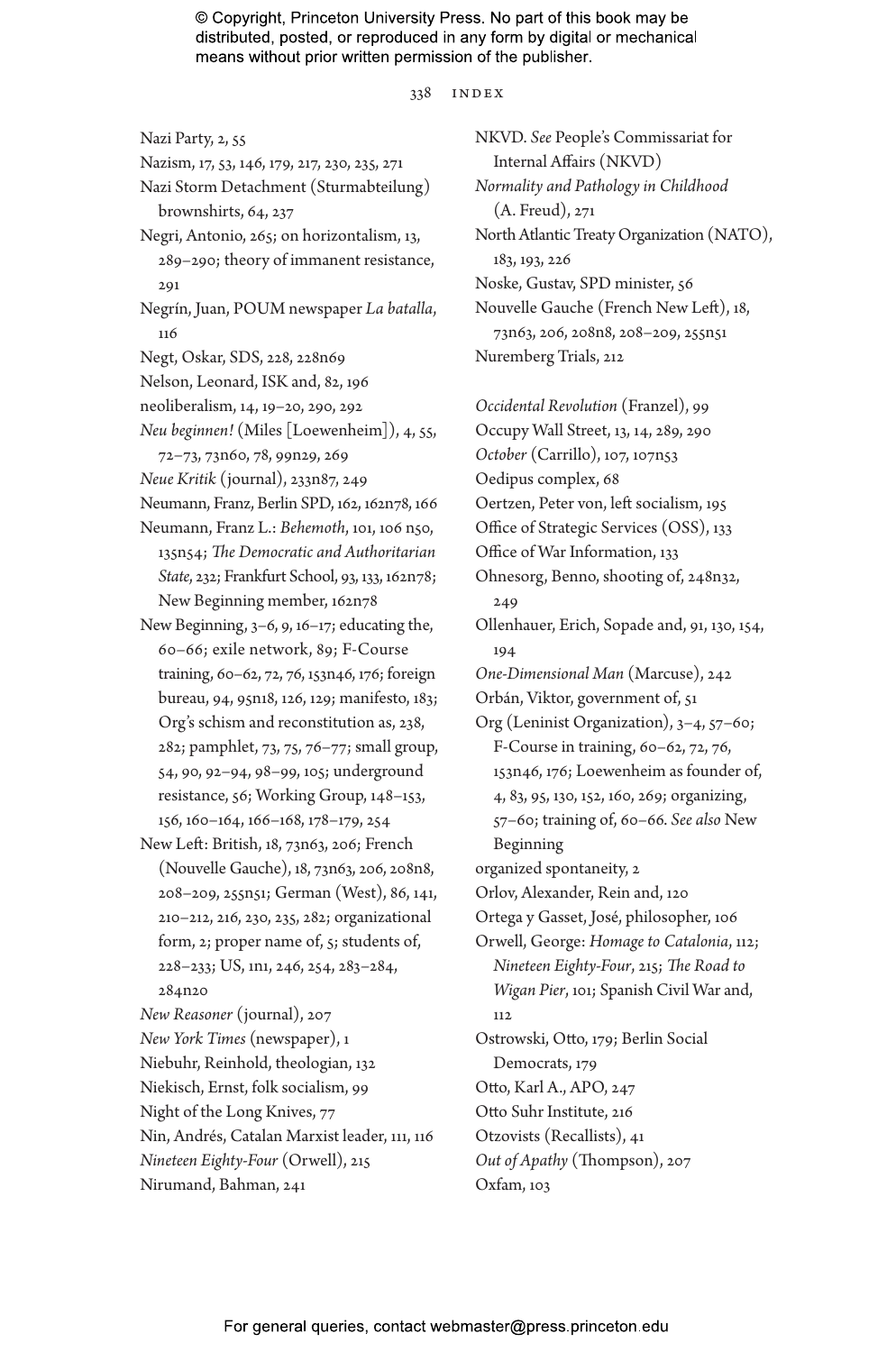#### index 339

Paetel, Karl Otto, folk socialism, 99 Pankhurst, Sylvia: leftism, 39; Workers' Socialist Federation, 39, 42 Pannekoek, Anton, 21, 38n57, 39, 42, 171; leftism, 39 Papon, Maurice, protest demonstration, 208 Paquet, Alfons, Gestapo and, 80 Parsons, Talcott, functionalism of, 252 *The Party of Freedom* (Geyer), 98 Paxmann, Liesel, Gestapo and, 82 PCE. *See* Spanish Communist Party (PCE) PCF. *See* French Communist Party (PCF) *The Pedagogy of the Oppressed* (Freire), 216 People's Commissariat for Internal Affairs (NKVD), 120, 147 personalism, 85, 85n103 Peuke, Werner, New Beginning leadership, 79, 140, 150, 166–167, 176 *Phenomenology of Spirit* (Hegel), 45 *The Philosophy of Money* (Simmel), 27 Pieck, Wilhelm: Grotewohl and, 166; proclamation signatory, 144n18; speech for unification, 148 Piketty, Thomas, on wealth inequality, 173 Pink, Annie, 68 Pivert, Marceau: charisma of, 16, 83-85, 111; JCR and, 267; legacy of, 267; opposition to RDR, 170; SFIO and, 83–85, 111, 170 *Political Guidelines* (Schumacher), 154 *Political Writings* (Luxemburg), 232 Popular Front, 4, 16–17, 99, 127, 132, 140, 255; antifascism of, 181; Blum and, 84, 88, 122, 122n15; calling for overthrow of Nazis, 125; Communist Party strategy, 102; Communists and, 53, 83; establishment of, 107–108; feminist antifascism and, 114; French, 53, 94, 122, 125; German, 109, 119, 121–126, 143; Löwenthal and strategy for, 123; model of, 142; Orwell and, 215; Socialist French Section of the Workers' International (SFIO) and, 168–169; Spanish, 53, 102–104, 109–110, 112, 125, 204n101 populism, 14, 99, 203, 256, 288; authoritarian (Gaullism), 203; left, 14, 19, 288

postindustrial society, 6, 205, 235, 258–259, 264–265, 282 POUM. *See* Workers' Party of Marxist Unification (POUM) *The Power Elite* (Mills), 223 Prague Manifesto, 91–92, 97–98, 98n28, 146n22 Prague Spring, 233, 250 Prieto, Indalecio, moderate socialists and, 107–109 Primo de Rivera, Miguel, PSOE and, 105, 105n46 *The Principle of Hope* (Bloch), 137 PSOE. *See* Spanish Socialist Workers' Party (PSOE)

# *Quaderni Rossi* (journal), 265

Rabehl, Bernd: Dutschke and, 237–238; Mahler and, 239, 240n12, 281 Rahmer, Julia, Org training, 62–63 rassemblement (assembly), 14, 169, 203 Rau, Johannes, SPD, 250 Red Army: Chinese, 285n24; Hungarian, 34, 38; Soviet, 44, 139, 143, 147, 177 Red Army Faction, terrorism, 286 *Reformist Bureaucracy in the Workers' Movement* (Andrade), 108 Reich, Wilhelm, 9, 68, 246; books by, 237; on fascism, 70–72; Marcuse and, 244; *The Mass Psychology of Fascism*, 70, 72; New Beginning pamphlet, 76; "Sexuality and Repression", 258; sexual revolution, 16, 68–69; theories of, 251, 251n37 reification (*Verdinglichung*), Lukács concept of, 25 Rein, Mark: affair, 118, 121, 126; death of, 120; New Beginning member, 118 Reinhard, Ernst, Swiss Social Democratic Party, 91 *Renewal of Socialism* (*Renouvellement du socialisme*) (Depreux), 203

*Renovación* (journal), 107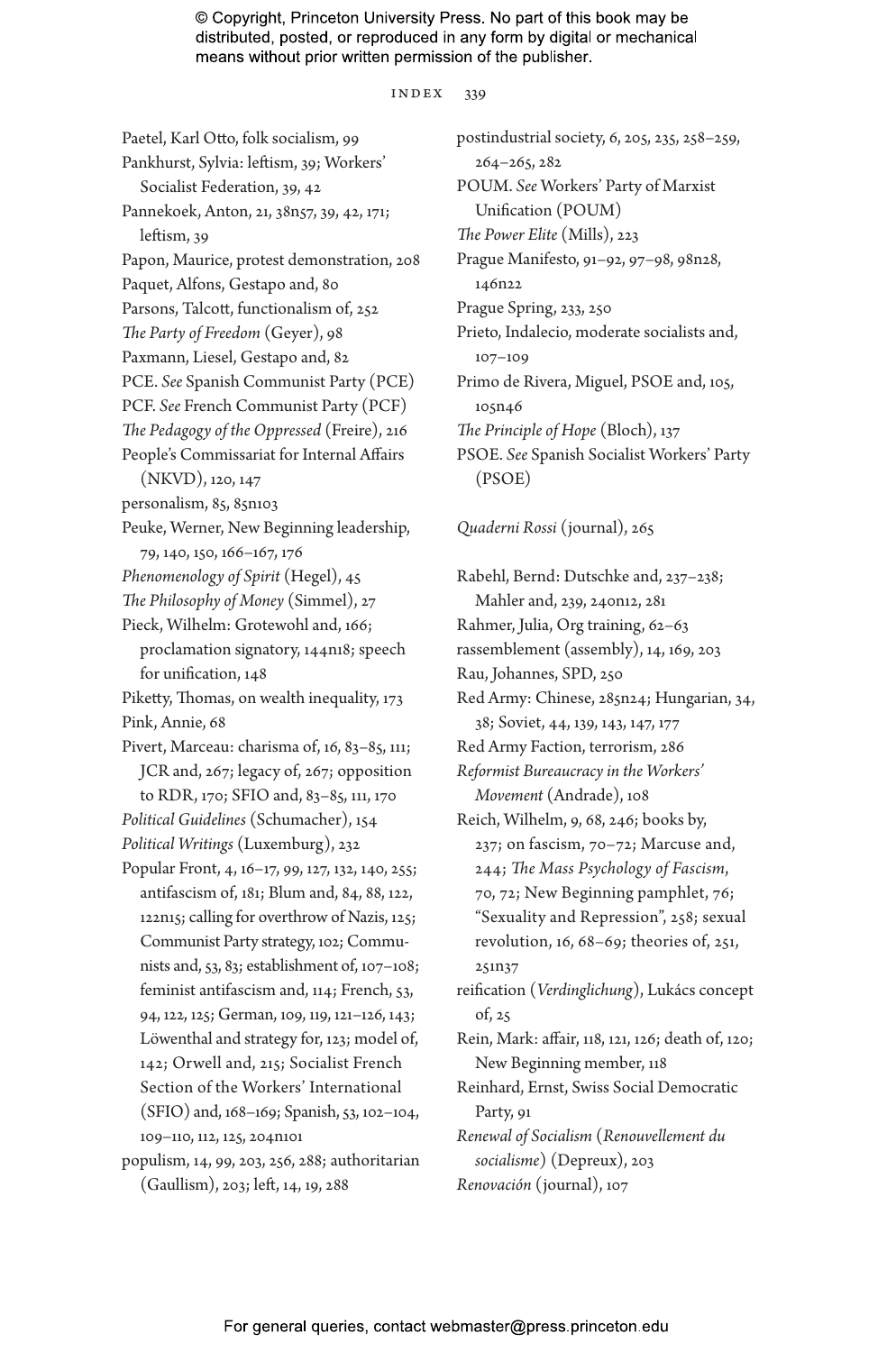340 INDEX

Republican Security Companies (CRS), 256, 257, 260, 264n83 *Resurrection* (Tolstoy), 29 Reuter, Ernst, 192, 201 Révai, Josef, on communism, 39 Revolutionary Communist Youth ( JCR), 263, 264n83, 267, 267n91, 274 Riechers, Christian, council communism, 238–239 *The Road to Wigan Pier* (Orwell), 101 Rocard, Michel, PSU, 267 Roland-Holst, Henriette, leftism, 39 *The Romantic Regression* (Löwenthal), 271, 272, 273 Röpke, Wilhelm, economist, 95 Rosenberg, Arthur, historian, 93, 219n49 Rosselli, Carlo, Justice and Liberty (GL), 82, 103 Rousset, David, Revolutionary Democratic Assembly (RDR), 17, 169–170 RPF. *See* Assembly of the French People (RPF) RSD. *See* German Revolutionary Socialists (RDS) Rüdiger, Werner, SPD, 164 Rühle, Otto, 39 Russian Revolution, 25, 35, 37, 38, 48, 59, 89, 110, 189, 269

Sánchez Saornil, Lucía, on women's liberation, 115 SAJ. *See* Socialist Worker Youth (SAJ) Salvemini, Gaetano, *Under the Axe of Fascism*, 101 Samuel, Raphael, on cultural Marxism, 207 Sander, Erwin, 94. *See also* Schmidt, Erich Sanderson, Fred H.: Office of Strategic Services (OSS), 133, 135, 139–140, 147, 176–177; report of, 148–149 SAP. *See* German Socialist Workers' Party (SAP) Sartre, Jean-Paul: on practical ensembles, 233n90; Revolutionary Democratic

Assembly (RDR), 17, 169–170; Western Marxism, 13; *What Is Literature?,* 169 Save the Children, 103 Saville, John, on cultural Marxism, 207 Schelsky, Helmut: Lohmar as student of, 222; model of leveled society, 223, 230 Schleiter, Franz, Org leadership, 64 Schmid, Carlo, liberal humanist, 195 Schmidt, Erich: Dupré and, 72; Org's man in Bern, 94; Org training, 61; on Soviet Union, 136–137; speech, 63, 159; on unity of working class, 126; wife Hilde, 129, 132, 178 Schmidt, Helmut, Brandt and, 286 Schmidt, Hilde (née Paul), Erich and, 129, 132, 178 Schmidt, Kurt: arrest of, 176; death of, 168, 180; New Beginning, 140; New Beginning leadership, 124–125, 148–153, 156–160, 162–166, 191; New Beginning member, 81, 191 Schoettle, Erwin, Sopade, 96, 130 Schulz, Klaus-Peter, SPD, 161–162, 164–165 Schumacher, Kurt, 144, 201; death of, 194, 220; French as "West Russians", 177; reorganizing SPD, 153–155, 161–162; SPD, 183, 194, 195 Schumann, Edith, Gestapo and, 80 Schumpeter, Joseph, creative destruction, 40, 40n62 Schwan, Alexander, Free University event, 241 SDS. *See* Socialist German Student League (SDS) SDS (United States). *See* Students for a Democratic Society (SDS) SED. *See* Socialist Unity Party (SED) Seghers, Anna, writer, 100 Séguy, Georges, CGT leader, 266 Serge, Victor, leftist, 87 Sering, Paul, 63, 93n12, 126n26, 192, 210. *See also* Löwenthal, Richard Sex-Pol. *See* German Association for Proletarian Sexual Politics (Sex-Pol)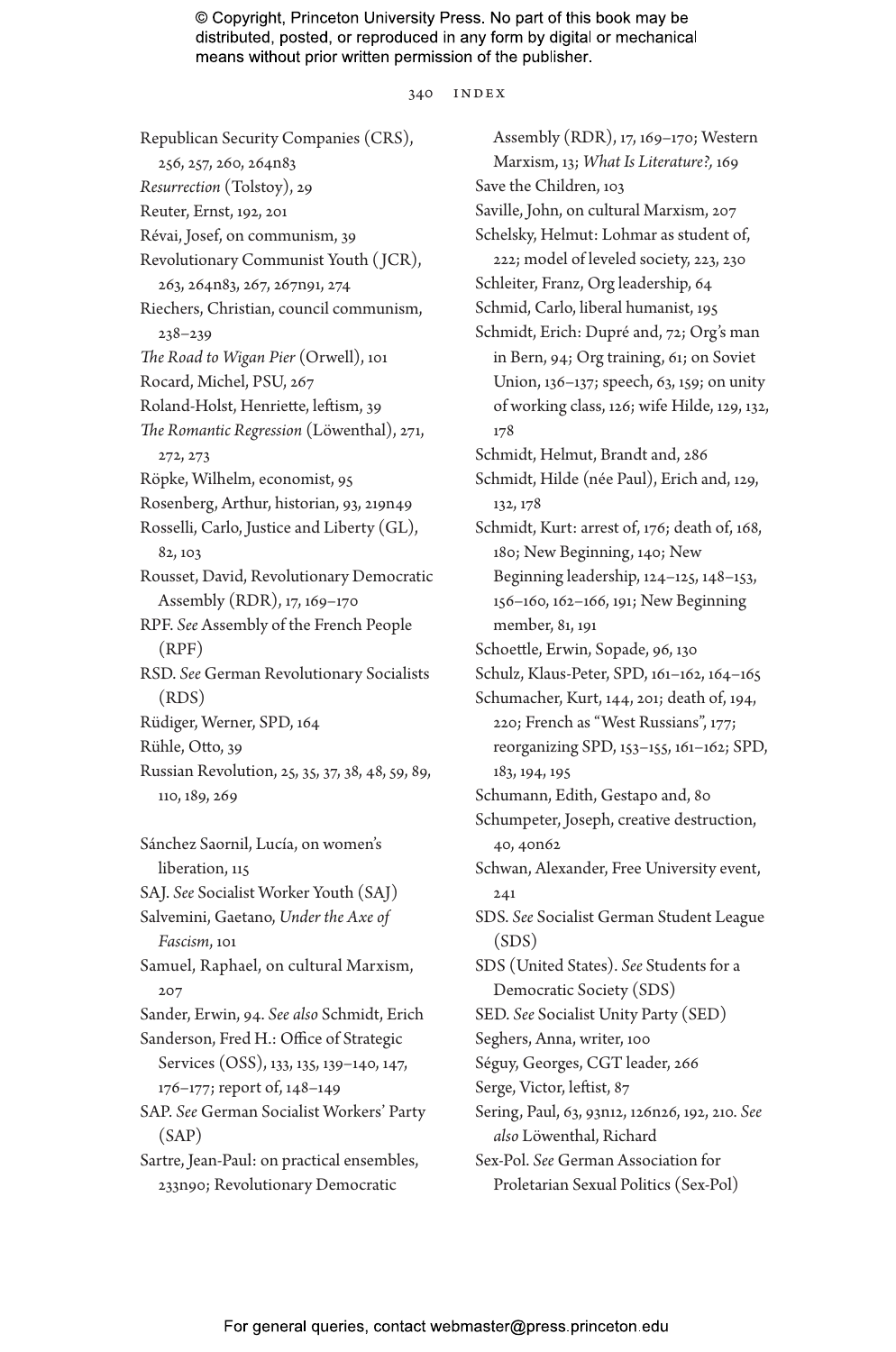index 341

sexual revolution, free love of, 70n50

*The Sexual Revolution* (Reich), 68 *The Sexual Struggle of the Youth* (Reich), 68

- SFIO. *See* French Section of the Workers' International (SFIO)
- Silver, George, 164
- Simmel, Georg: influence of, 31; *The Philosophy of Money*, 27; tragedy of culture, 27
- SMAD. *See* Soviet Military Administration in Germany (SMAD)
- Social Democracy, 5, 97, 99, 219, 231, 247, 249, 278–279, 282, 287; anodyne version of, 130; beyond, 220–225; characteristic of, 174; Communism and, 11, 54, 82, 88, 100, 124, 164; Erler and, 197; European, 175; German, 32, 92, 145, 193, 205; history of, 60, 220; Knoeringen and, 184; Korsch and, 51; Löwenthal and, 184, 190–191; Lukács and, 33, 35, 40–41, 46–47, 51; modernization of, 131; official, 209; postwar, 183; pre-1914, 93; ranks of, 167, 168; Schmidt and, 156, 159; Schumacher and, 154–155; transformation of, 137, 225; Weimar, 146, 194

Social Democratic Collegiate League, 226–227

Social Democratic Friends of Nature, 152

- socialism: left, 9, 11, 20, 195, 206–233, 276–277, 280; revolutionary, 54, 83–84,
- 92, 164, 180, 186, 192, 214, 246 *Socialism as a Task for the Present* (Erler), 179 Socialism or Barbarism (SouB), 171–172;
- *Socialism or Barbarism* (journal), 17, 171, 269
- Socialist Battle, France, 16
- Socialist German Student League (SDS), 19, 212, 227, 282, 286

Socialist Unity Party (SED), 17, 93, 124n19, 141, 144, 145, 159, 179, 282 Socialist Worker Youth (SAJ), 63, 94, 118,

124, 130, 153

Sollmann, Wilhelm, paeans to German worker, 99

Sontheimer, Kurt, antileftist critique, 273 Sopade (German Social Democratic Party in exile), 91–94, 96–99, 105, 109, 119, 121–122, 124, 130, 132, 144–145, 154, 182, 194 Sorel, Georges, 21, 23, 23n7, 29, 31–32, 35–36, 36n49, 47, 51; anarcho-syndicalist, 47; *The Decomposition of Marxism*, 51; revolutionary movements, 23, 23n7; skepticism of, 29; Szabó and, 31–32, 35; on workers, 36, 36n49 Sorokin, Pitirim, sociologist, 215 SouB. *See* Socialism or Barbarism (SouB) Souchy, Augustin, anarchist, 104 *Soul and Form* (Lukács), 28 Soviet Military Administration in Germany (SMAD), 143–144, 147, 149 Soviet of Workers Deputies, 38 Soviet secret police. *See* People's Commissariat for Internal Affairs (NKVD) Spanish Civil War: antifascists and, 4, 16, 86; Communist betrayal during, 136; global antifascist culture, 102–103; Kulcsar (Marsesch) and, 120; moment of hope, 117, 118; Orwell and, 112; women's liberation and, 113 Spanish Communist Left, 109 Spanish Communist Party (PCE), 107 Spanish Confederation of Autonomous Rights, 106 Spanish Federation of Socialist Youth, PSOE and, 107 Spanish Socialist Workers' Party (PSOE), 104–111 *Spanish Testament* (Koestler), 102 Spark Group, 120 Spartacus League, 56 SPD. *See* German Social Democratic Party (SPD) Specht, Minna, ISK and, 82 Spengler, Oswald, on modernity, 66n34 Sperber, Manès, writer, 101 Sperling, Otto, Org training, 60

Sponsors' Association, 212, 227–229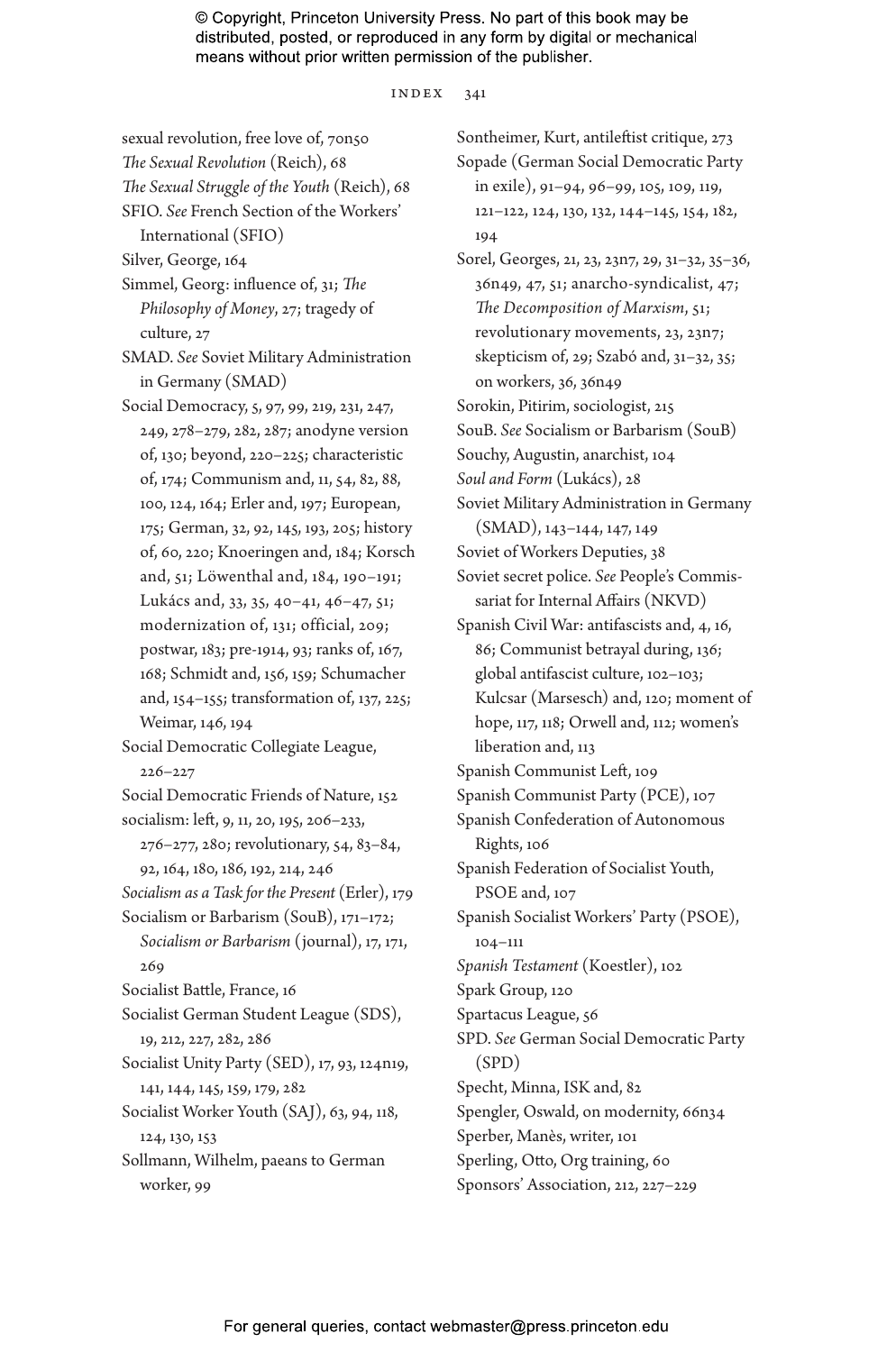342 index

Stalin, Joseph, 127 Stalinism, 18, 55, 85, 114, 121, 206n2, 207, 209, 230, 247 *The State and Revolution* (Lenin), 37, 38 Stauffenberg, Claus von, resistance, 181 Steffel-Stergar, Marion, expelling of, 238 Sternberg, Fritz, economist, 135, 223n53 Sternberger, Dolf, engaged democrat, 147n23 Stöhr, Adolf, Frank and, 67 Strachey, John, Left Book Club (LBC), 101 Strasser, Johano, writer, 273 Strasser, Otto, left-wing Nazi, 99–100, 272 Strindberg, August, plays, 26 *The Structural Transformation of the Public Sphere* (Habermas), 225 Students for a Democratic Society (SDS), 254n47, 283, 293 Sturmabteilung (Nazi Storm Detachment), brownshirts, 64, 237 Subversive Action: Dutschke and, 235–250; militants, 19, 237, 282 Swolinzky, Curt, SPD, 160–161, 165–166 Szabó, Ervin: death of, 33; Free School program, 31–32; Sorel and, 35; syndicalism, 37 Taubes, Jacob, Free University panel, 210, 241 Taurer, Bernhard, New Beginning, 133 Taylor, Breonna, death of, 294 technocracy, 172, 242, 259 Ten Points Group, 125n20 Thalheimer, August, fascism theory, 127; KPO, 57, 75n68 *The Theory of the Novel* (Lukács), 28–29, 30 Thiele, Theo, New Beginning member, 81, 140 Thompson, E. P., on cultural Marxism, 207 Thorez, Maurice, PCF, 264 Tillich, Paul, theologian, 132 Tinz, Fritz, New Beginning member, 81 Tolstoy, Leo, 29 Tönnies, Ferdinand, organic community and modern society, 29 Touraine, Alain: charisma of, 255; on debates, 261, 264; on French Movement,

283; groupuscles (grouplets), 257, 257n58; on May 1968 barricades, 292; on movement at Nanterre, 252, 252n41; on postindustrial society, 258–259 *The Town that Was Murdered* (Wilkinson), 101 Toynbee, Arnold J.: futurism of, 213n23; pessimistic historicism of, 213 Tronti, Mario, 265 Trotsky, Leon, 42; entryism, 59; German Socialist Workers' Party (SAP), 91; Nin and, 111; "Old Left" of, 73; revolution, 33; on Soviet Union, 115; Trotskyites, 116, 119, 169, 171, 228, 257, 263 UDSO. *See* Union of German Socialist Organizations in Great Britain (UDSO) Ulbricht, Walter: Erler and, 178–179; POUM and, 119; proclamation signatory, 144n18; Social Democrats and Communists, 147 Umrath, Oskar: arrest of, 176; death of, 125; New Beginning leadership, 124–125; trial of, 125n22 *Under the Axe of Fascism* (Salvemini), 101 Union of German Socialist Organizations in Great Britain (UDSO), 130–132, 144–145, 178 *Universities and Left Review* (journal), 207 University of Marburg, 182, 217, 226 University of Paris, 251 University of Trento, 246 US Marshall Plan, 173 US New Left, 1n1, 246, 254, 283–284, 284n20 utopia, 46, 215, 239; abandonment of, 193; aspiration, 111; dualism of subject and object, 47; dystopias and, 233; futureoriented, 137; ideas, 192–193; sixties generation, 216; socialists, 246, 271; thinking, 137; Weimar period, 227 utopianism, 23, 273

Vaneigem, Raoul, 70 Véga, Alberto, leftist, 111